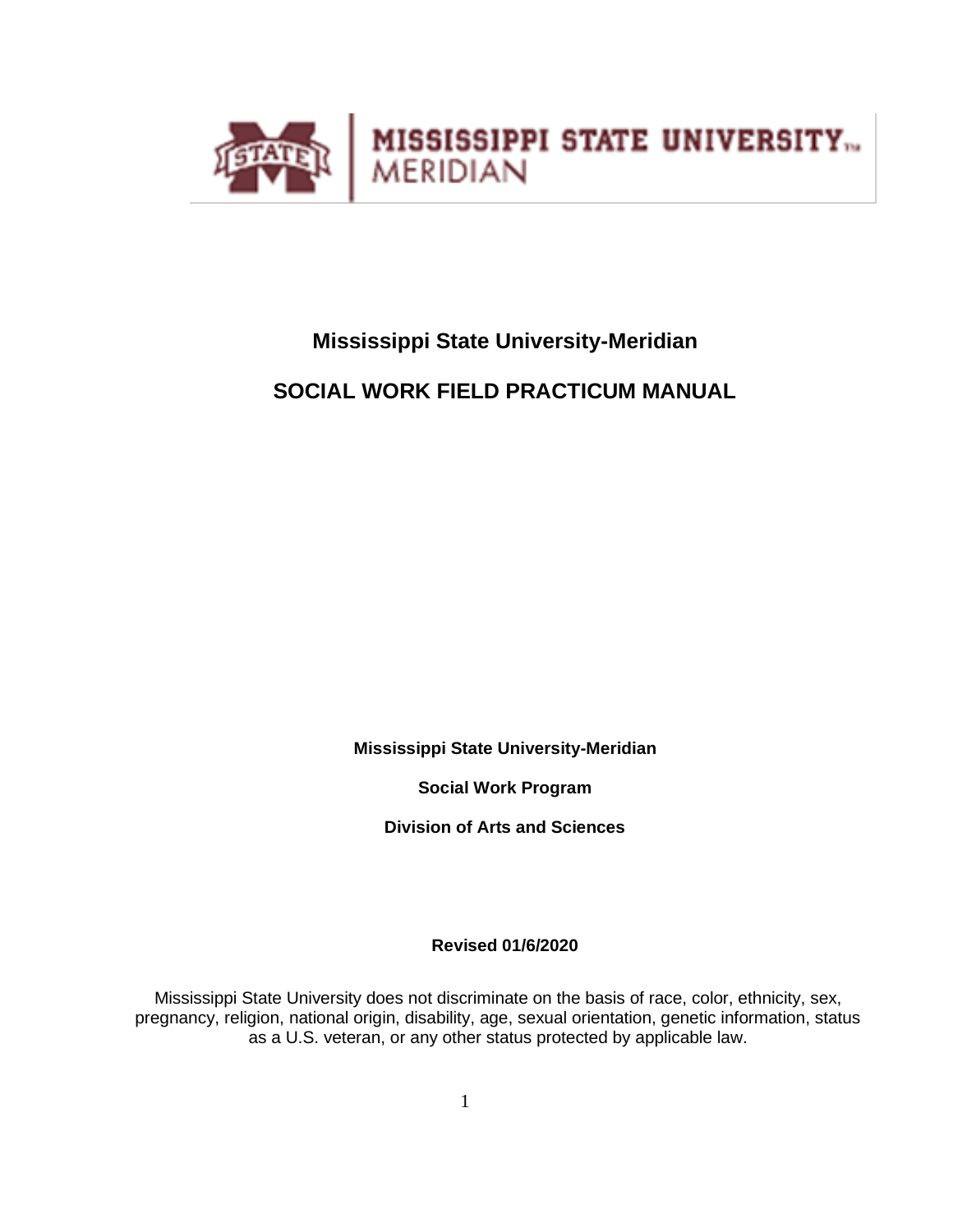| <b>Table of Contents</b> |  |
|--------------------------|--|
|--------------------------|--|

| 33 |
|----|
|    |
|    |
|    |
|    |
|    |
|    |
|    |
|    |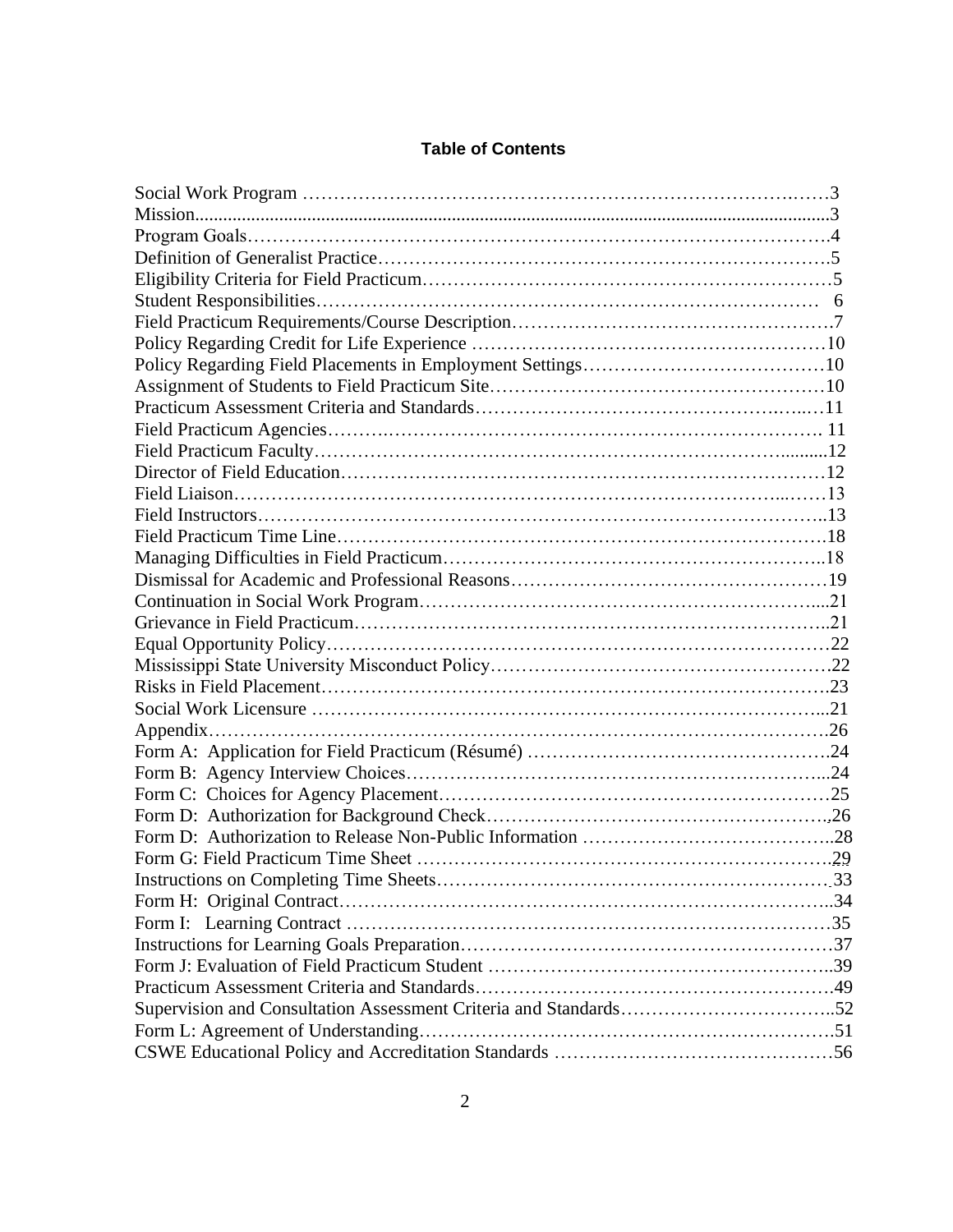### <span id="page-2-0"></span>**Social Work Program**

This manual presents information which, at the time of preparation for printing, most accurately described the courses, curricula, policies, procedures, regulations and requirements of the Field Practicum at Mississippi State University-Meridian Social Work Program. Mississippi State University-Meridian Social Work Program reserves the right to delete, substitute for, change, or supplement any statement in this manual without prior notice.

Program rules, regulations, and procedures are included in this manual. Social Work majors are bound by the principles herein described.

The accreditation of the Social Work Program at Mississippi State University- Meridian Campus was reaffirmed by the Council on Social Work Education until 2021. The profession of social work recognizes the Bachelor of Social Work (BSW) degree as the entry-level professional degree. The Program mission is inextricably related to the purpose and mission of the University and the College of Arts and Sciences. On these foundations the Program seeks to prepare BSW students to continue their formal education in social work or graduate disciplines. The Program further prepares students to connect class and practice setting by implementation of generalist practice work with individuals, families, groups, communities and organizations within a multicultural society.

In order to achieve this mission, the student's program of professional education consists of both classroom and field education the signature pedagogy of Social Work education. The function of classroom instruction is to provide the student with the opportunity to acquire the knowledge, skills, and values necessary for the development of evidence-based practice. The field practicum provides the student with the opportunity to link and apply a generalist practice knowledge content from the classroom to the delivery of social services in a practice situation. Students are admitted into the practicum following the completion of required liberal arts and social work courses.

While the Program has responsibility for the overall function of the practicum, field instruction is a collaborative educational venture between those in the Program, the social service agencies, and the student body. Individualization, flexibility, and cooperation in developing relevant educational experiences are important conditions of this relationship.

### **Mission of Social Work Profession**

The purpose of the social work profession is to promote human and community well-being. Guided by a person-in-environment framework, a global perspective, respect for human diversity, and knowledge based on scientific inquiry, the purpose of social work is actualized through its quest for social and economic justice, the prevention of conditions that limit human rights, the elimination of poverty, and the enhancement of the quality of life for all persons, locally and globally (CSWE 2015).

# **Mission**

Our program's purpose and mission are inextricably related to the purpose and mission of the University, the College of Arts and Sciences, and the Meridian Campus. The mission statements of the University, College of Arts and Sciences, Meridian Campus Social Work Program, and the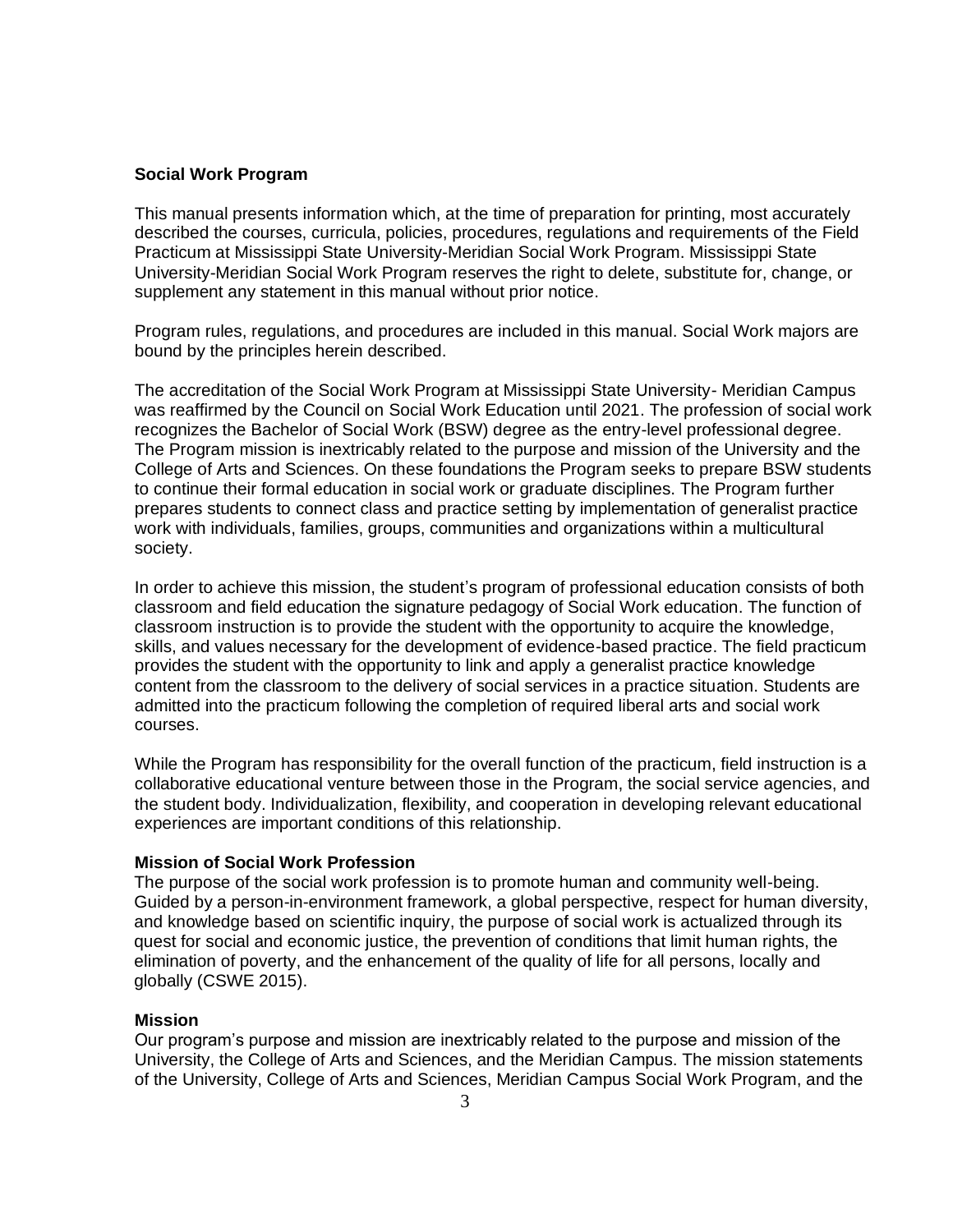purpose of the Social Work profession reflect a strong commitment to students, community and service to society.

With the liberal arts as our foundation, the **mission** of the Social Work Program Mississippi State University-Meridian is to prepare BSW graduates to engage in entry–level generalist social work practice to competently and effectively work with individuals, families, groups, communities, and organizations within a multicultural society and to continue their formal education in social work or graduate discipline.

It is the **vision** of the Program that students will diligently work toward the achievement of civil rights for all populations, including the impoverished, underserved, undereducated, disenfranchised, and biopsychosocially vulnerable. The Program further expects students to become trustworthy, dedicated leaders in social service delivery through professional expertise, evidence informed practices, and systematic advocacy.

As such, it is our *goal* that upon completion of the Program, students are prepared to:

- 1. Practice according to the principles, values, and ethics that guide the social work profession. (Competencies 1 & 2)
- 2. Influence social policies with the goal of alleviating poverty, oppression, and social injustice as well as advocating for human rights. (Core Competencies 2, 3, 5, 6, 7, 8 & 9)
- 3. Provide communities with professional social work services in a manner that reflects a commitment to the historic mission of social work and empower communities to address issues of social and economic injustice. (Competencies 1, 3, 6, 7, 8 & 9)
- 4. Identify and affect the bio-psycho-social, spiritual, and cultural functioning of people. (Competencies 6, 7, 8 & 9)
- 5. Engage in research-informed entry-level generalist social work practice with individuals, families, groups, communities and organizations within a diverse and multicultural society. (Competency 4)

# **Social Work Competencies**

- **1. Demonstrate Ethical and Professional Behavior**
- **2. Engage Diversity and Difference in Practice**
- **3. Advance Human Rights and Social, Economic, and Environmental Justice**
- **4. Engage In Practice-informed Research and Research-informed Practice**
- **5. Engage in Policy Practice**
- **6. Engage with Individuals, Families, Groups, Organizations, and Communities**
- **7. Assess Individuals, Families, Groups, Organizations, and Communities**
- **8. Intervene with Individuals, Families, Groups, Organizations, and Communities**
- **9. Evaluate Practice with Individuals, Families, Groups, Organizations, and Communities**

Adapted with permission of the Council on Social Work Education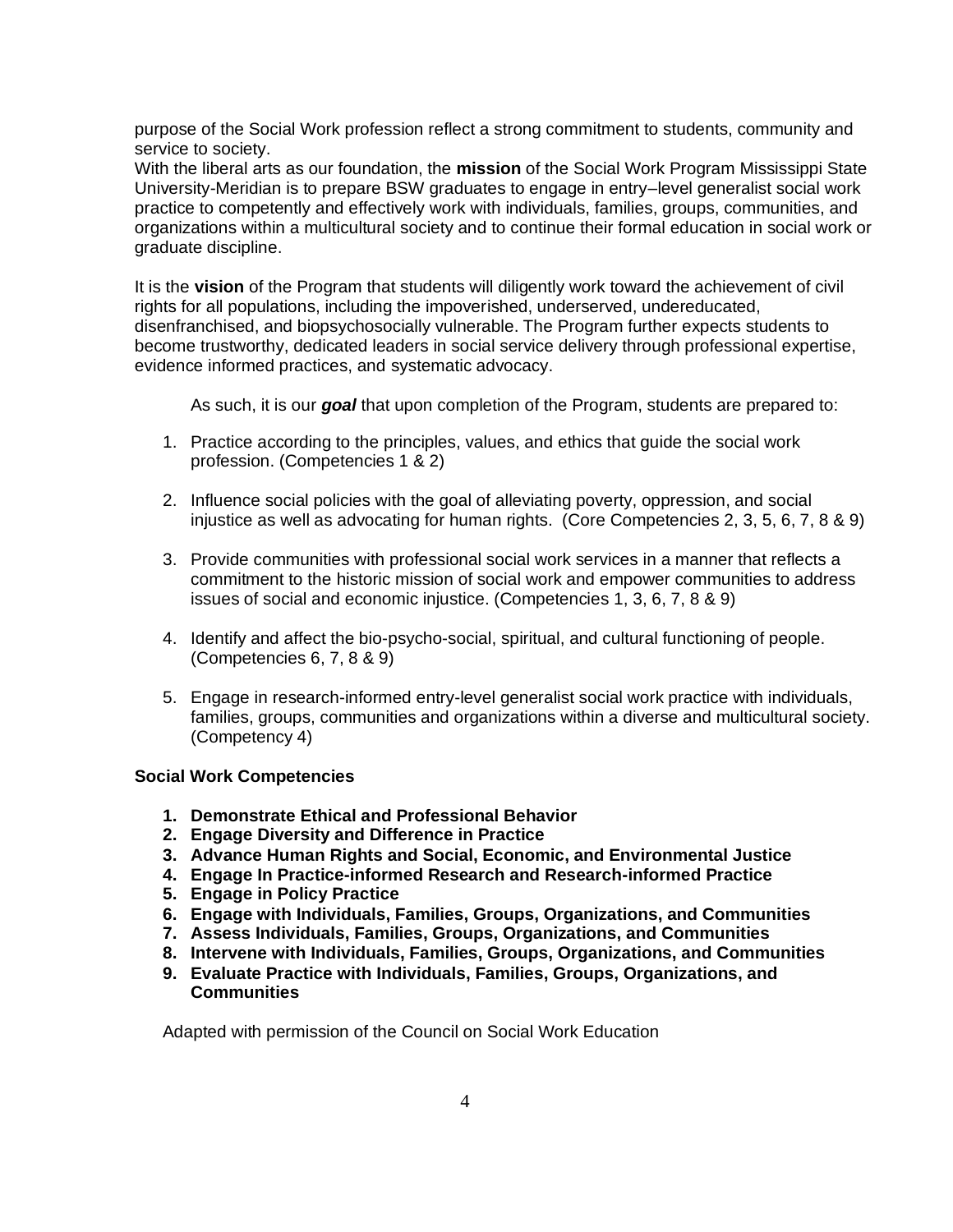### **Generalist Practice**

The definition of generalist practice is as follows:

Generalist practice is grounded in the liberal arts and the person-in-environment framework. To promote human and social well-being, generalist practitioners use a range of prevention and intervention methods in their practice with diverse individuals, families, groups, organizations, and communities based on scientific inquiry and best practices. The generalist practitioner identifies with the social work profession and applies ethical principles and critical thinking in practice at the micro, mezzo, and macro levels. Generalist practitioners engage diversity in their practice and advocate for human rights and social and economic justice. They recognize, support, and build on the strengths and resiliency of all human beings. They engage in research-informed practice and are proactive in responding to the impact of context on professional practice. (CSWE EPAS 2015). *Adapted with permission of the Council on Social Work Education*

# **Eligibility for Field Practicum**

The criteria for remaining in the program and entering field practicum include:

- ❖ Completion of Field Practicum Application Process.
- Maintain an overall GPA of 2.0, with a 2.75 GPA or better for all social work courses. *Must earn a minimum of "C" in each social work course.*
- Adhere to all academic expectations of the university and the social work program
- Adhere to the National Association of Social Workers Code of Ethics
- Completion of a required fingerprint criminal history, child abuse/neglect, and sex offender registry checks.
- *\* Please note\* if the commission of any misdemeanor or felony involving actual or threaten assault or injury to a person does occur either prior to formal admission into the Social Work program or during field practicum; this behavior may limit or prohibit student's opportunity for participating and/or securing field practicum agencies as well as sitting for the Mississippi State Social Work Licensure Exam as well as social service agency.*
- *Academic credit for life experience and previous work experience will not be given, in whole or in part, in lieu of the field practicum or of the courses in the professional foundation areas, specifically, Social Work Practice I, II and III.*

# **Criteria for Admission into Field Practicum**

The program has written policies and procedures for admission into Field Practicum. The student must maintain a minimum GPA of 2.75 in required social work courses. The integrated liberal arts perspective and social work curriculum, with exception of SW 4916 Field Practicum I and SW 4926 Field Practicum/Seminar II which comprise the block practicum, **must be completed** before students apply for admission into field practicum.

Students enrolled in SW 3533 Social Work with Communities and Organizations must complete a membership application to the National Association of Social Workers. The semester prior to practicum, students complete three field placement orientation classes. The purpose of these classes is to discuss field education and the field practicum process, to distribute the Social Work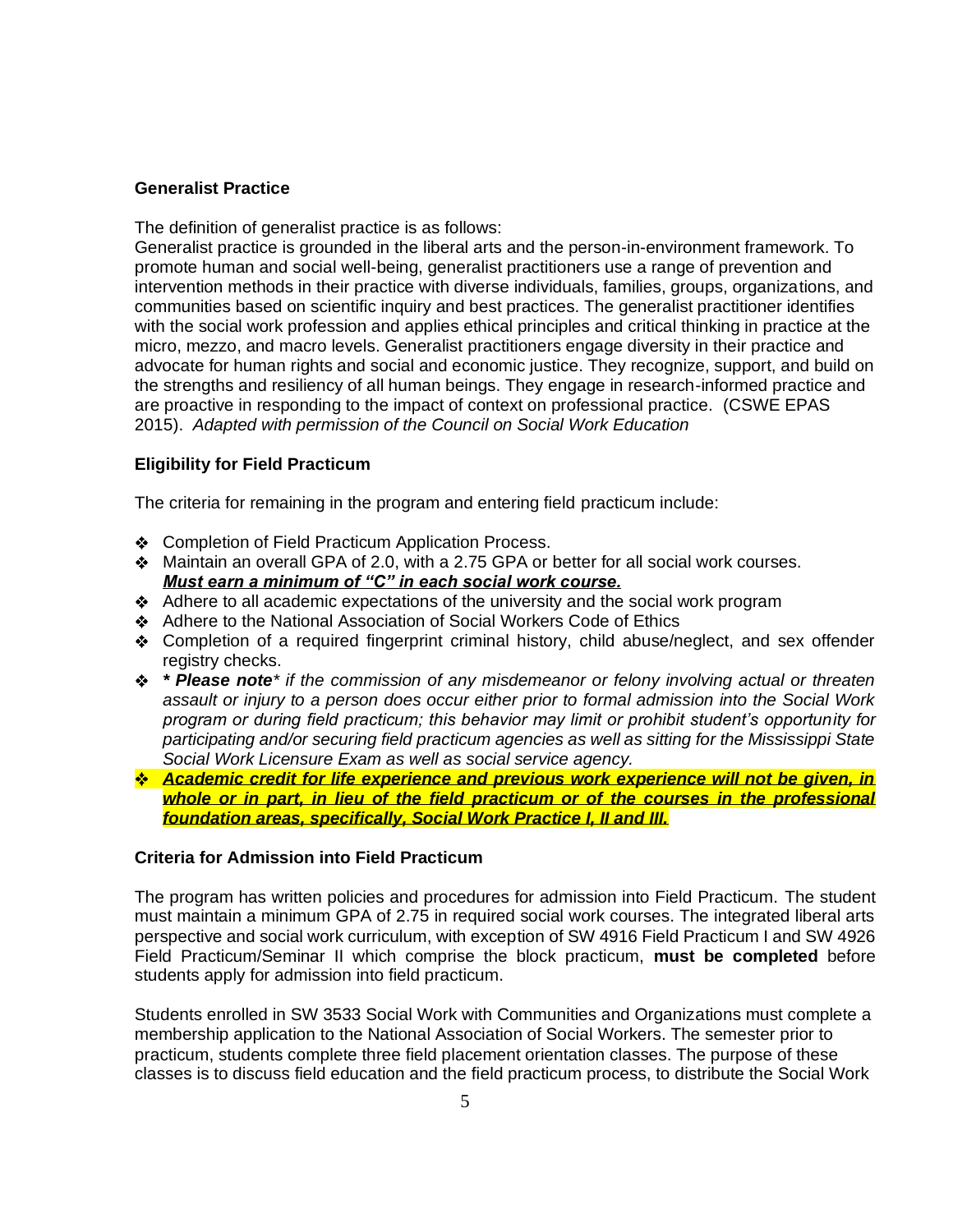Program Field Practicum Manual, and to review field practicum information, forms, and the field syllabus. Prior to agency interviews students must complete Form D/E, Authorization for Background Check, and Child Abuse/Neglect Central Registry Check. Form F, Authorization to Release Non-Public Information is completed and retained in the student's record. Students are required to complete Form A, Application for Field Practicum and Resume', and three preplacement interviews with approved field agencies (Form B and Form C) which ranks the students' agency choice(s). In the preplacement interviews, the student and agency field instructor are encouraged to explore the placement fully before ranking the choice of agency placement.

Students are required to complete Forms A, B, C, D, and E and turn them into the Director of Field Education. Information shared by the students pertaining to their learning needs, interests, wants, and personal considerations concerning the field practicum are discussed with the Director of Field Education in an established office interview. The decision concerning choice of agency placement is based on the shared student information and agency field instructor interviews. The Director of Field Education has the final approval of the field placement agency.

Social work majors are **required to complete a semester and a minimum of 450 face to face hours practicum Monday thru Thursday 8 am – 5 pm in an agency setting**. Field practicum allows the student opportunities to link and apply theories learned in the classroom in a structured and educationally directed environment.

At the close of the fall semester students are required to obtain liability insurance in the amount of \$1,000,000.00 or more prior to their first day of placement. Applications for liability insurance may be made through the National Association of Social Workers.

Field practicum is completed in a semester; twelve (12) hour block. In addition to the required 450 hours Monday thru Thursday 8 am  $-5$  pm spent in the agency setting, students are required to attend and actively participate in the field seminar that meets every other week (Friday 8 am  $-1$ ) pm *this schedule is subject to change*). Students are required to complete registration and payment of tuition prior to entering the practicum agency and to provide evidence of malpractice insurance.

Each student is required to complete the 450-hour field practicum Monday thru Thursday 8 am  $-5$ pm. *No EXCEPTIONS are made based on prior work experience. Academic credit for life experience and previous work experience shall not be given, in whole or in part, in place of the field practicum or of the courses in the professional foundation areas.*

**A student employed in a social service agency is** *strongly* encouraged to complete the required face to face 450-hours Monday thru Thursday 8 am – 5pm field practicum in another approved agency. The field practicum agency must be approved by the university and program. In the rare case that a student must remain employed in the agency at which the student is currently employed, there **must be clearly written objectives, the required face to face field practicum hours (450) Monday thru Thursday 8 am – 5pm must be completed in a unit other than their work unit, and a social worker other than the current instructor must provide supervision.** Both the Director of Field Education and Program Director must approve such field practicum arrangements.

### <span id="page-5-0"></span>**Student Responsibilities**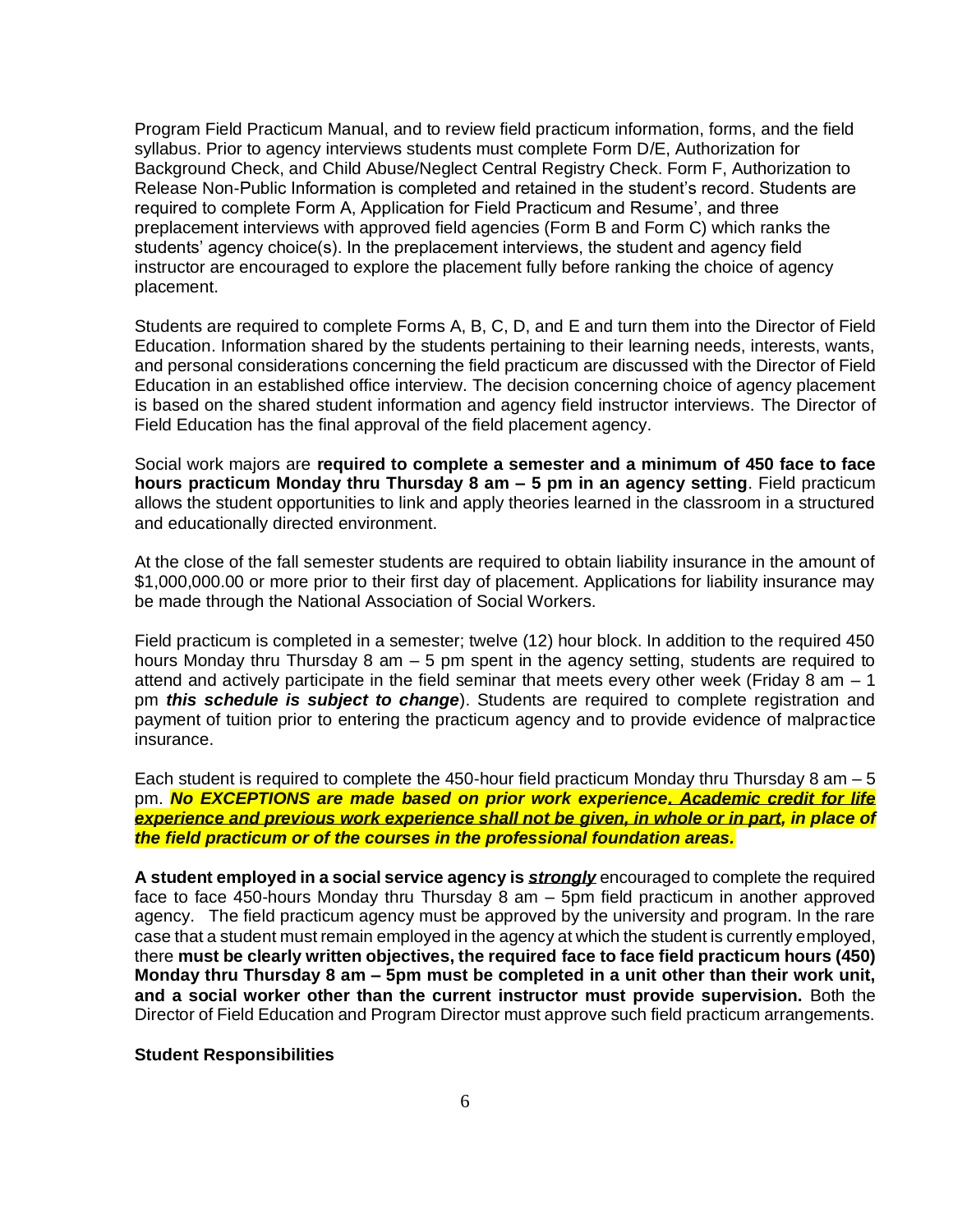The student is encouraged to be as fully involved as possible in the field education process. Students are to meet with the advisor and the Director of Field Education to prepare for decision making and to identify learning needs and desires. In the pre-placement interviews, students are encouraged to exchange relevant information with the Director of Field Education and the agency Field Instructor to ensure that the student, the Director of Field Education and the Field Instructor have essential information to decide whether a particular field placement is appropriate.

Students are expected to assume the professional role appropriate to their level of development, including the following:

- 1. Adhering to the policies, procedures, and regulations of the social service agency;
- 2. Complying with the agency's practices with respect to the working hours, dress codes, and general professional behavior. Absences due to illness or personal emergency are made up if the minimum hours are not met;
- 3. Availing themselves of learning opportunities offered through in-service training, meetings, and conferences;
- 4. Securing permission from the Field Instructor for the use of any confidential information and case material for instructional purpose as well as disguising the material to ensure confidentiality. The University and all students shall comply with all applicable state, federal, and local laws regarding the confidentiality of patient information and medical records; and
- 5. Conducting themselves in ways consistent with the ethics of the profession, including the National Association Social Workers (NASW) *Code of Ethics*.

The student is responsible for maintaining professional liability insurance coverage. Liability and malpractice insurance coverage is available through NASW.

Automobile insurance is the student's responsibility. Students are not required by the Program to transport clients or others in their private automobiles as part of field education responsibilities. Students should check with their automobile insurance carrier about any limits on coverage for using personal vehicles in field education.

# <span id="page-6-0"></span>**Field Practicum Requirements**

**Course Description:** SW 4916-4926 Social Work Field Practicum/Seminar. (12 hours). The course provides students opportunities to apply generalist social work practice methods by completing a minimum of 450 supervised work hours in a variety of social work practical settings, working with individuals, families, groups, organizations, and communities.

# **Necessary Knowledge, Values, and Skills:**

- 1. Social Workers serve as representatives of the profession, its mission, and its core values; they know the professional history and commit themselves to the profession's enhancement and to their own professional conduct and growth. (Competency 1)
- 2. Social Workers apply social work ethical principles to guide professional practice and recognize and manage personal values in a way that allows professional values to guide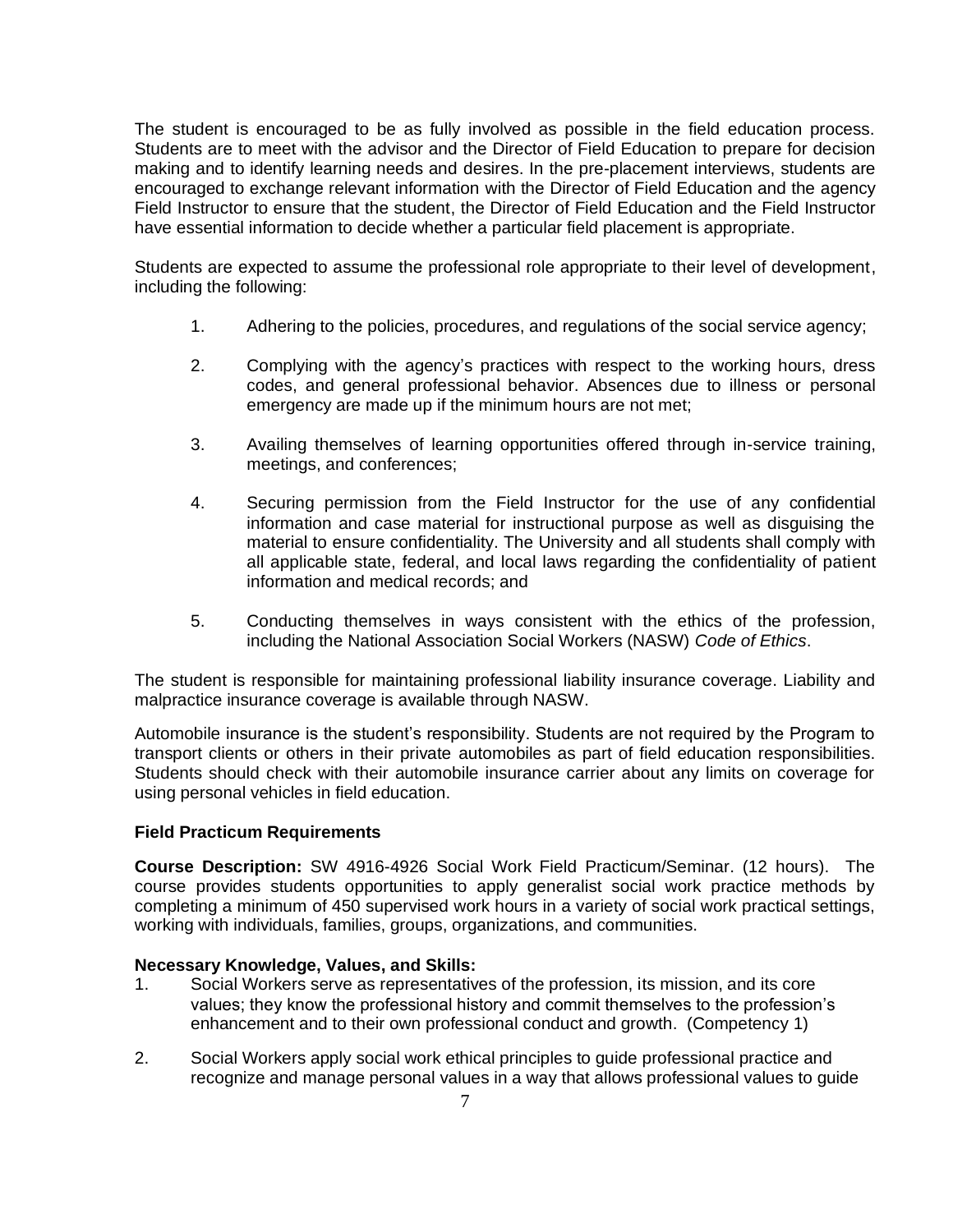practice by applying standards of the National Association of Social Workers' *Code of Ethics*. (Competency 1)

- 3. Social Workers understand how diversity characterizes and shapes the human experience and is critical to the formation of identity; they understand that diversity includes the intersection of multiple factors, including age, class, color, culture, disability, ethnicity, gender, gender identity and expression, immigration status, political ideology, race, religion, sex, and sexual orientation; and they appreciate that, as a consequence of these factors, a person's life experience may include oppression, poverty, marginalization, and alienation as well as privilege, power, and acclaim. (Competency 2)
- 4. Social Workers understand each person, regardless of position in society, has basic human rights, such as freedom, safety, privacy, an adequate standard of living, health care, and education; they recognize the global interconnections of oppression and are knowledgeable about theories of justice and strategies to promote human and civil rights; and they incorporate social justice practices in organizations, institutions, and society to ensure that these basic human rights are distributed equitably and without prejudice. (Competency 3)
- 5. Social Workers use practice-based wisdom to inform research, employ evidence-based interventions, evaluate their own practice, and use research evidence to improve practice, policy, and social service delivery; they comprehend quantitative and qualitative research and understand scientific and ethical approaches to building knowledge. (Competency 4)
- 6. Social Workers understand that policy affects service delivery; they actively engage in policy practice to advance social economic well-being and to deliver effective social work services: analyze, formulate, and advocate for policies that advance social well-being; collaborate with colleagues and clients for effective policy action; and know the history and current structures of social policies and services. (Competency 5)
- 7. Social Workers understand that engagement is an ongoing component of the dynamic and interactive process of social work practice with, and on behalf of, diverse individuals, families, groups, organizations, and communities; value the importance of human relationships; understand theories of human behavior and the social environment, and critically evaluate and apply this knowledge to facilitate engagement with clients and constituencies, including individuals, families, groups, organizations, and communities. (Competency 6)
- 8. Social Workers understand that assessment is an ongoing component of the dynamic and interactive process of social work practice with, and on behalf of, diverse individuals, families, groups, organizations, and communities; they understand theories of human behavior and the social environment, and critically evaluate and apply this knowledge in the assessment of diverse clients and constituencies, including individuals, families, groups, organizations, and communities. (Competency 7)
- 9. Social workers understand that intervention is an ongoing component of the dynamic and interactive process of social work practice with, and on behalf of, diverse individuals, families, groups, organizations, and communities; knowledgeable about evidence informed interventions to achieve the goals of clients and constituencies, including individuals, families, groups, organizations, and communities; understand theories of human behavior and the social environment, and critically evaluate and apply this knowledge to effectively intervene with clients and constituencies; understand methods of identifying, analyzing and implementing evidence-informed interventions to achieve client and constituency goals. (Competency 8)
- 10. Social workers understand that evaluation is an ongoing component of the dynamic and interactive process of social work practice with, and on behalf of, diverse individuals, families,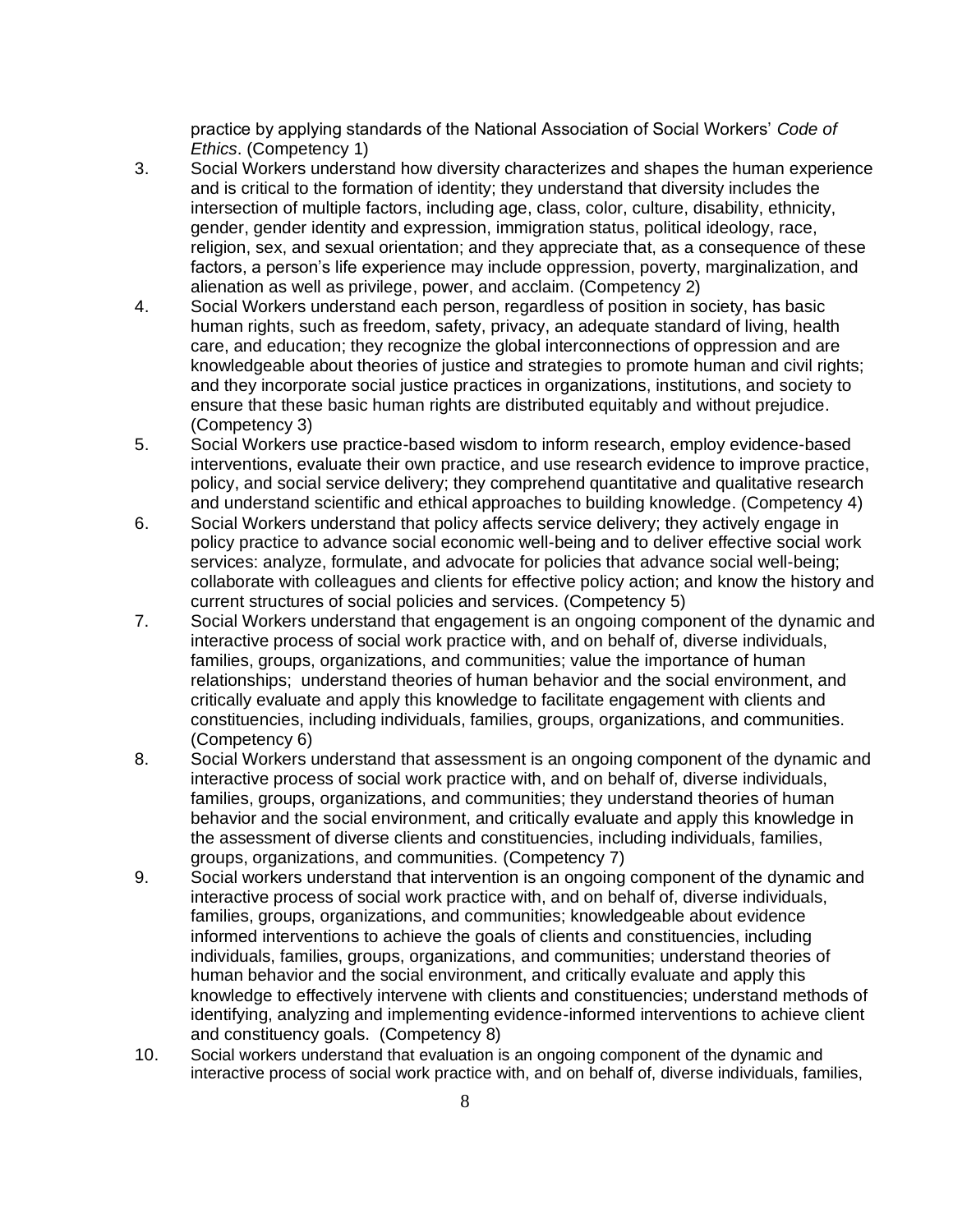groups, organizations and communities; recognize the importance of evaluating processes and outcomes to advance practice, policy, and service delivery effectiveness; understand theories of human behavior and the social environment, and critically evaluate and apply this knowledge in evaluating outcomes; understand qualitative and quantitative methods for evaluating outcomes and practice effectiveness. (Competency 9)

### **Adapted with the permission of council on Social Work Education Practice Behaviors:**

- 1. Identify as a professional social worker and conduct oneself accordingly; make ethical decisions by applying the standards of the NASW *Code of Ethics*, relevant laws and regulations, models for ethical decision-making, ethical conduct of research, and additional codes of ethics as appropriate to context; use reflection and self-regulation to manage personal values and maintain professionalism in practice situations; demonstrate professional demeanor in behavior; appearance; and oral, written, and electronic communication; use technology ethically and appropriately to facilitate practice outcomes; and use supervision and consultation to guide professional judgment and behavior. (Competency 1)
- 2. Engage diversity and difference in practice: recognize the extent to which a culture's structures and values may oppress, marginalize, alienate, or may create or enhance privilege or power; gain sufficient self-awareness to eliminate the influence of personal biases and values in working with diverse groups; recognize and communicate their understanding of the importance of difference in shaping life experience; and view themselves as learners and engage those with whom they work as informants. (Competency 2)
- 3. Advance human rights and social and economic justice: understand the forms and mechanisms of oppression and discrimination; advocate for human rights and social and economic justice; and engage in practices that advance social and economic justice. (Competency 3)
- 4. Engage in research-informed practice and practice-informed research: use practice experience to inform scientific inquiry and use research evidence to inform practice. Apply critical thinking to inform and communicate professional judgments. (Competency 4)
- 5. Engage in policy practice to advance social and economic well-being and to deliver effective social work services; analyze, formulate, and advocate for policies that advance social well-being; and collaborate with colleagues and clients for effective policy action. (Competency 5)
- 6. Apply knowledge of human behavior and the social environment, person-in-environment, and other multidisciplinary theoretical frameworks in the evaluation of outcomes; critically analyze, monitor, and evaluate intervention and program processes and outcomes; and apply evaluation findings to improve practice effectiveness at the micro, mezzo, and macro levels. (Competency 6)
- 7. Apply knowledge of human behavior and the social environment: utilize conceptual frameworks to guide the processes of assessment, intervention, and evaluation; and critique and apply knowledge to understand person and environment. (Competency 7)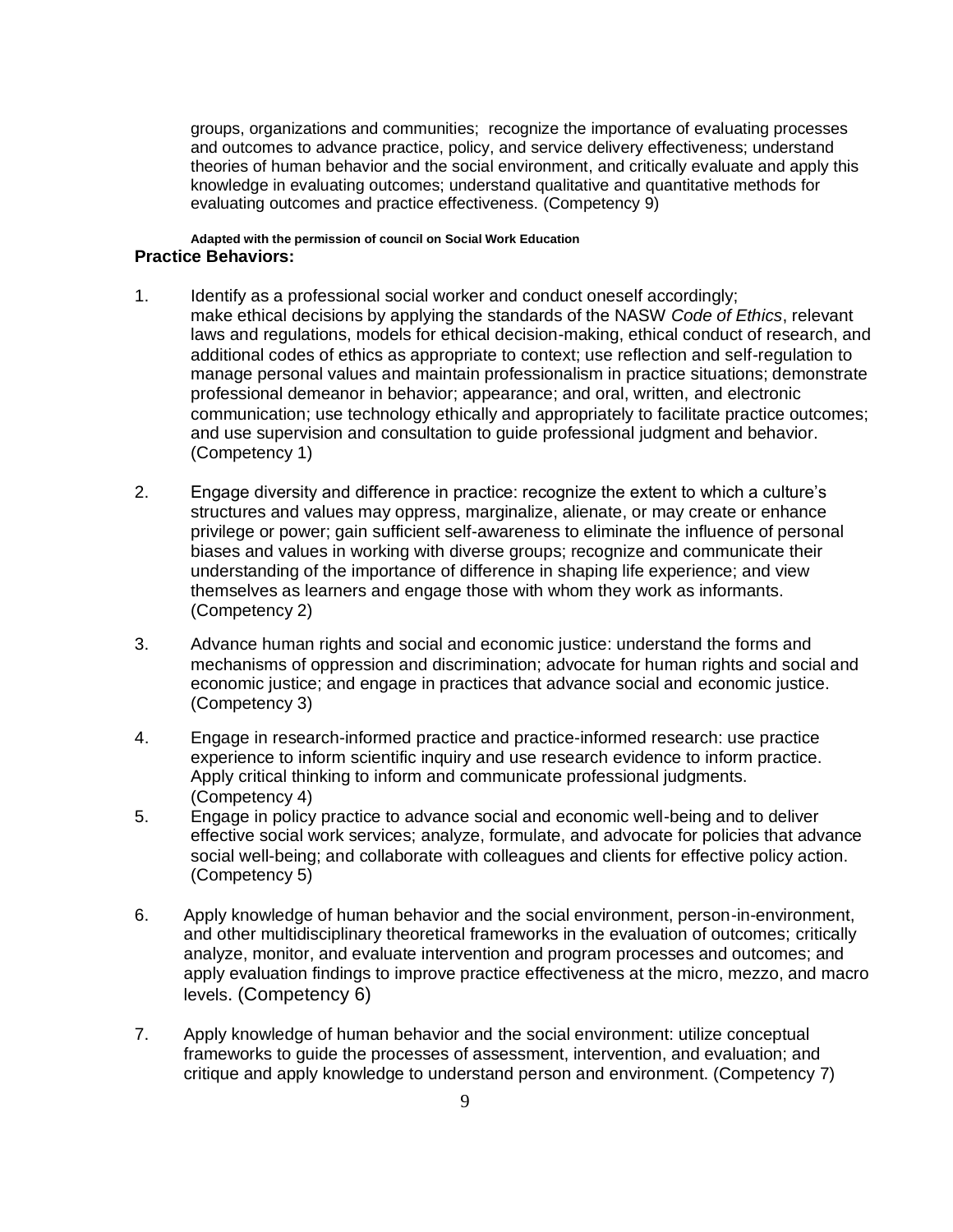- 8. Critically choose and implement interventions to achieve practice goals and enhance capacities of clients and constituencies; apply knowledge of human behavior and the social environment, person-in-environment, and other multidisciplinary theoretical frameworks in interventions with clients and constituencies; use inter-professional collaboration as appropriate to achieve beneficial practice outcomes; negotiate, mediate, and advocate with and on behalf of diverse clients and constituencies; and facilitate effective transitions and endings that advance mutually agreed-on goals. (Competency 8)
- 9. Select and use appropriate methods for evaluation of outcomes; apply knowledge of human behavior and the social environment, person-in-environment, and other multidisciplinary theoretical frameworks in the evaluation of outcomes; critically analyze, monitor, and evaluate intervention and program processes and outcomes; and apply evaluation findings to improve practice effectiveness at the micro, mezzo, and macro levels. (Competency 9)

Adapted with the permission of Council on Social Work Education

Each student is required to complete the field practicum. *No EXCEPTIONS are made based on prior work experience. Academic credit for life experience and previous work experience shall not be given, in whole or in part, in place of the field practicum or of the courses in the professional foundation areas.* Although the program recognizes the importance of practice-based wisdom, it is the program's strong belief that a social worker must possess a conceptualization of practice that is theoretically grounded and must also possess the knowledge to evaluate one's own practice effectively. This knowledge results from the successful completion of the curriculum.

**A student employed in a social service agency is** *strongly* encouraged to complete field practicum in another approved agency. The field practicum agency must be approved by the university and program. In the rare case that a student must remain employed in the agency at which the student is currently employed, there **must be clearly written objectives, the field practicum hours (450) must be completed in a unit other than their work unit, and a social worker other than the current instructor must provide supervision.** Both the Director of Field Education and Program Director must approve such field practicum arrangements.

**Holidays and Leave.** The student's first responsibility is to the client. The faculty understands the student is in the student role, not an employee role. Therefore, the student is not required to work during University holidays; however, the agency may request that the student work during University holidays. The student will work if the nature of the placement and the responsibility to the client system require it.

It is the student's responsibility to notify the Field Instructor of any absence. When possible, notification should be made in advance. If the absence is due to illness and the student is absent for three consecutive days, a physician's excuse is necessary. **Assignment of Students to Field Practicum Sites**

<span id="page-9-0"></span>The program has written policies and procedures for assignment of students to Field Practicum sites. The field practicum is the signature pedagogy educational experience for the student. Therefore, placement is based on the educational needs of the student. The intent of field education is to connect the theoretical and conceptual contribution of the classroom with the practical world of the practice setting. The primary concern for the placement of a student is an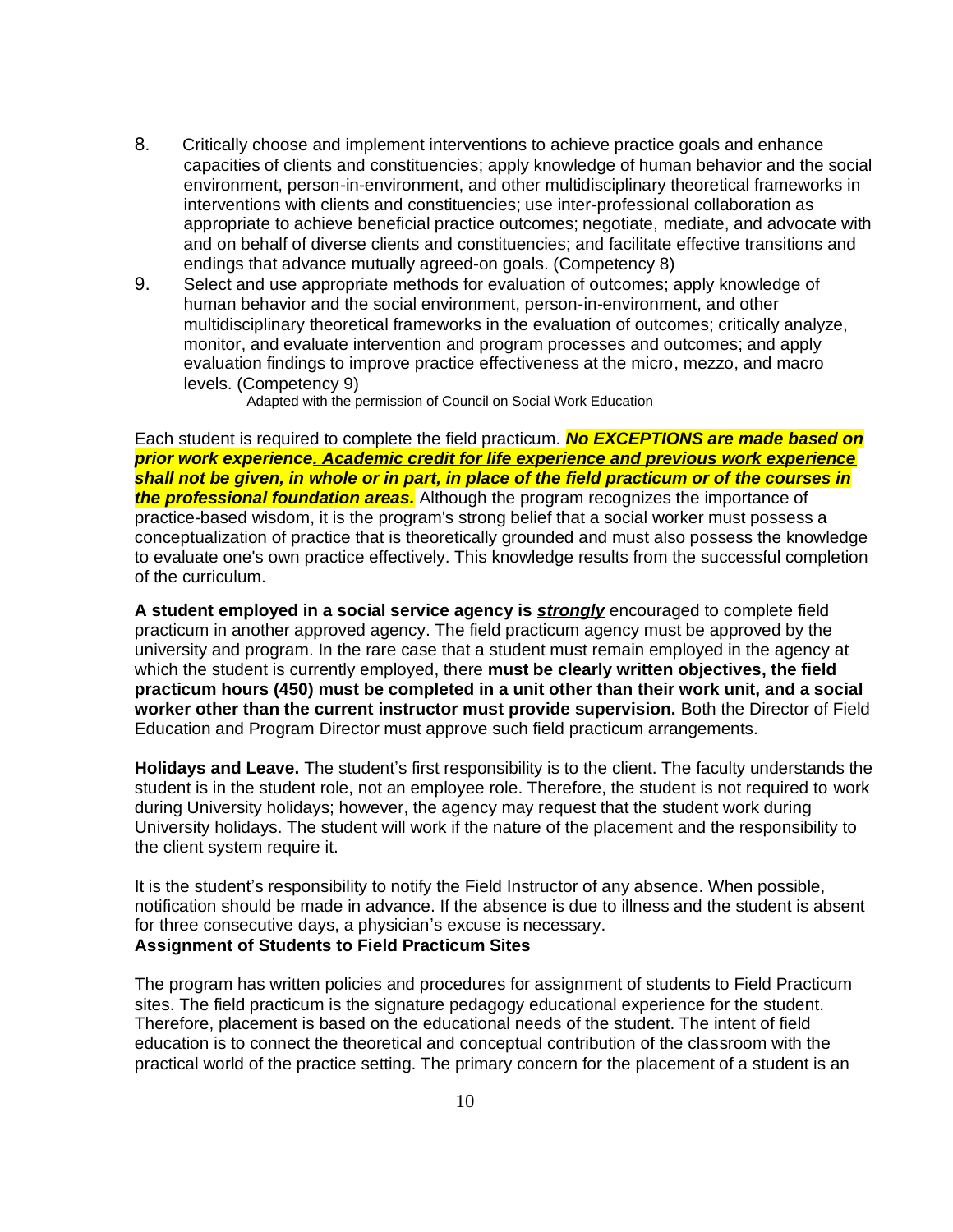environment which offers the best potential to promote the student's professional development. Personal factors related to the location of placements are considered.

1. During the semester prior to practicum, students complete four field placement orientation classes. The purpose of these classes is to discuss field education and the field practicum process, to distribute the Field Practicum Manual, and to review field education information forms and the field syllabus. Students complete (Form A) Application for Field Practicum/Resume', located in the Appendix of this manual; complete three pre-placement interviews with approved field agencies (Form B); and complete (Form C) which ranks the student's agency choices.

In the pre-placement interviews, the student and Director of Field Education are encouraged to explore the placements fully before ranking the choices of agency placement.

- 2. Students will submit the completed Forms A, B, and C to the Director of Field Education. Information shared by the student pertaining to their learning needs, interests, desires, and personal considerations concerning the field placement are discussed with the director of field education in an office interview. The decision on agency placement is based on the shared student information and agency interviews. The Director of Field Education has the final approval of the field placement agency.
- 3. Students will submit the completed Forms D, E, and F to the Director of Field Education. Information shared by the student pertaining to their background screening, child abuse and neglect registries check, sex offender central registry check, and non-public information will be shared with the field agency at which the students complete their placement.
- 4. The Director of Field Education will write to the agency, including student field information, and will notify the students instructing them to contact the agency concerning their placement schedules.
- 5. Prior to the start of the placement, the Director of Field Education will provide the field manual, appropriate educational policy statement and accreditation standards, syllabus, and evaluation forms to the agency Field Instructor.
- 6. Changes in any student's placement that are made after the field practicum begins must be approved by the Social Work Program Director.

# **Field Practicum Agencies**

The program has written policies and procedures for selection of Field Practicum agencies. Agencies are selected according to the following specified criteria:

- 1. A commitment to professional social work education, as demonstrated by:
	- a. Willingness to provide students with assignments focused toward learning needs rather than toward the workload and schedule of the agency;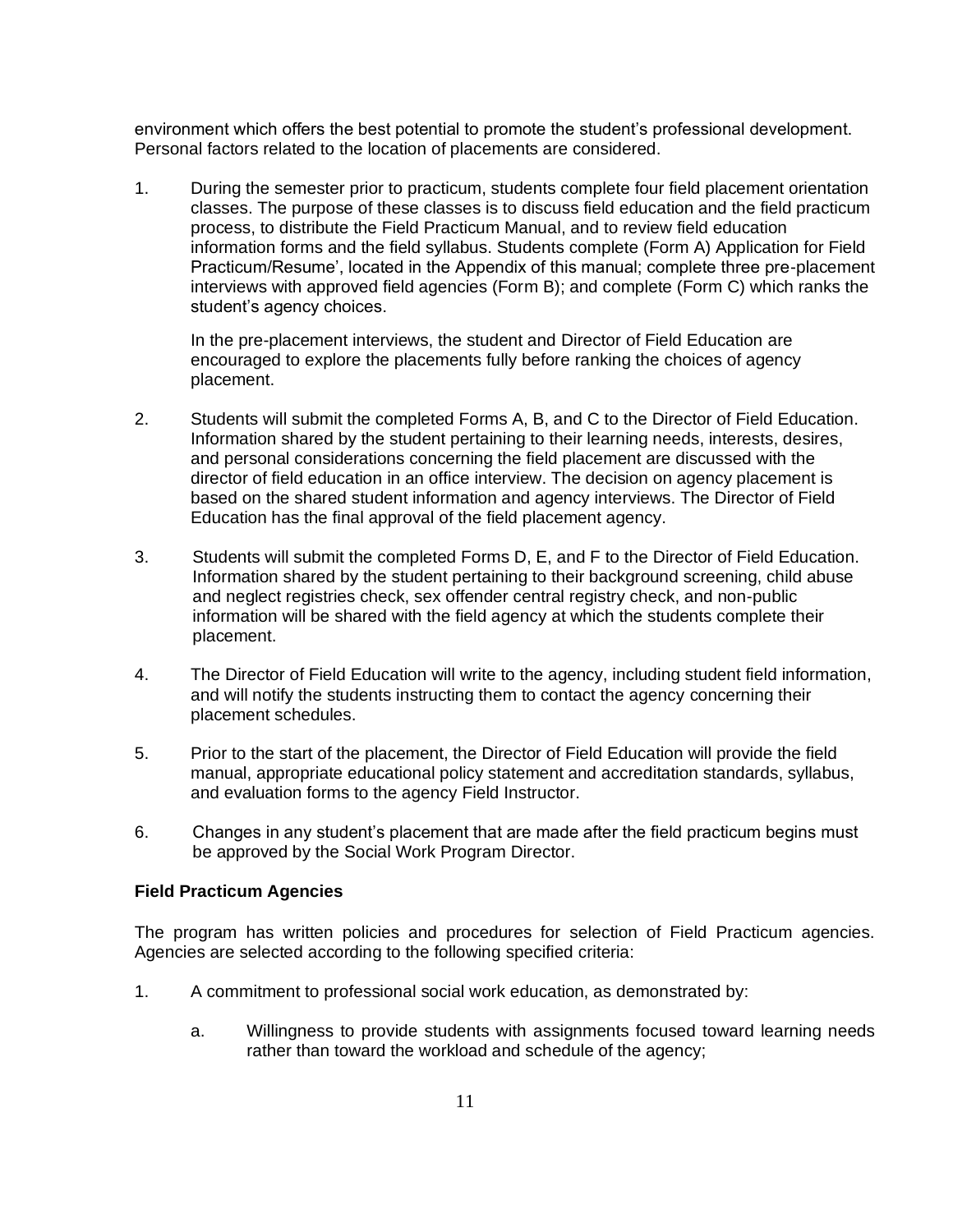- b. Willingness to allow the student to participate in staff meetings, in-service training, inter-agency conferences, and other learning opportunities that arise;
- c. Willingness to provide a qualified staff member to serve as field instructor; and
- d. Commitment to release the agency employee who serves as the Field Instructor from his/her normal duties for the amount of time necessary to plan the student's learning experiences, to supervise the student's progress, and to attend meetings and seminars related to field education.
- 2. A commitment to high quality service to the consumer in an atmosphere compatible with the ethics and values of the social work profession, as stated in the National Association of Social Workers (NASW) *Code of Ethics*.

Agencies are selected and evaluated in the following manner:

- 1. The Director of Field Education contacts the agency, meets with the appropriate agency representative, discusses criteria for selecting field settings, placing and monitoring students, and assesses the feasibility of the agency as a possible site for students to engage in a generalist practice opportunity with that agency.
- 2. When a student is placed in an agency, the field director and/or field liaison gather information and monitor the field education course. Information includes the written assignments, use of supervision, and mid-term and final evaluations for the course. The student completes an evaluation form rating the Field Instructor, agency, Director of Field Education or Field Liaison at the completion of placement. This information allows for ongoing evaluation of the placement, agency and field instructor by the field director. Student evaluations collected over time provide an agency history.
- 3. Attendance by students at orientation meetings and participation in training sessions provides additional information for evaluating student learning and field setting effectiveness.
- 4. Students, Field Liaison, and Field Instructor are expected to report concerns regarding the use of an agency for field supervision to the Director of Field Education. The Director of Field Education is responsible for appropriately addressing the concerns.

# **Field Practicum Faculty**

<span id="page-11-0"></span>**Director of Field Education:** The Director of Field Education is a full-time faculty member appointed by the Social Work program director and is responsible for the overall administration and educational direction of field education. The role includes the following administrative duties:

- 1. Recruitment, assessment and selecting field settings as field instruction sites;
- 2. Establish and maintain a cooperative dialogue between the student, faculty, agencies, and field instructors.
- 3. Maintain current contact information on approved field agencies and field instructors;
- 4. Consult with administrative agency personnel on matters involving the provision of adequate field instruction, orientation, selection and training of Field Instructors, and maintenance of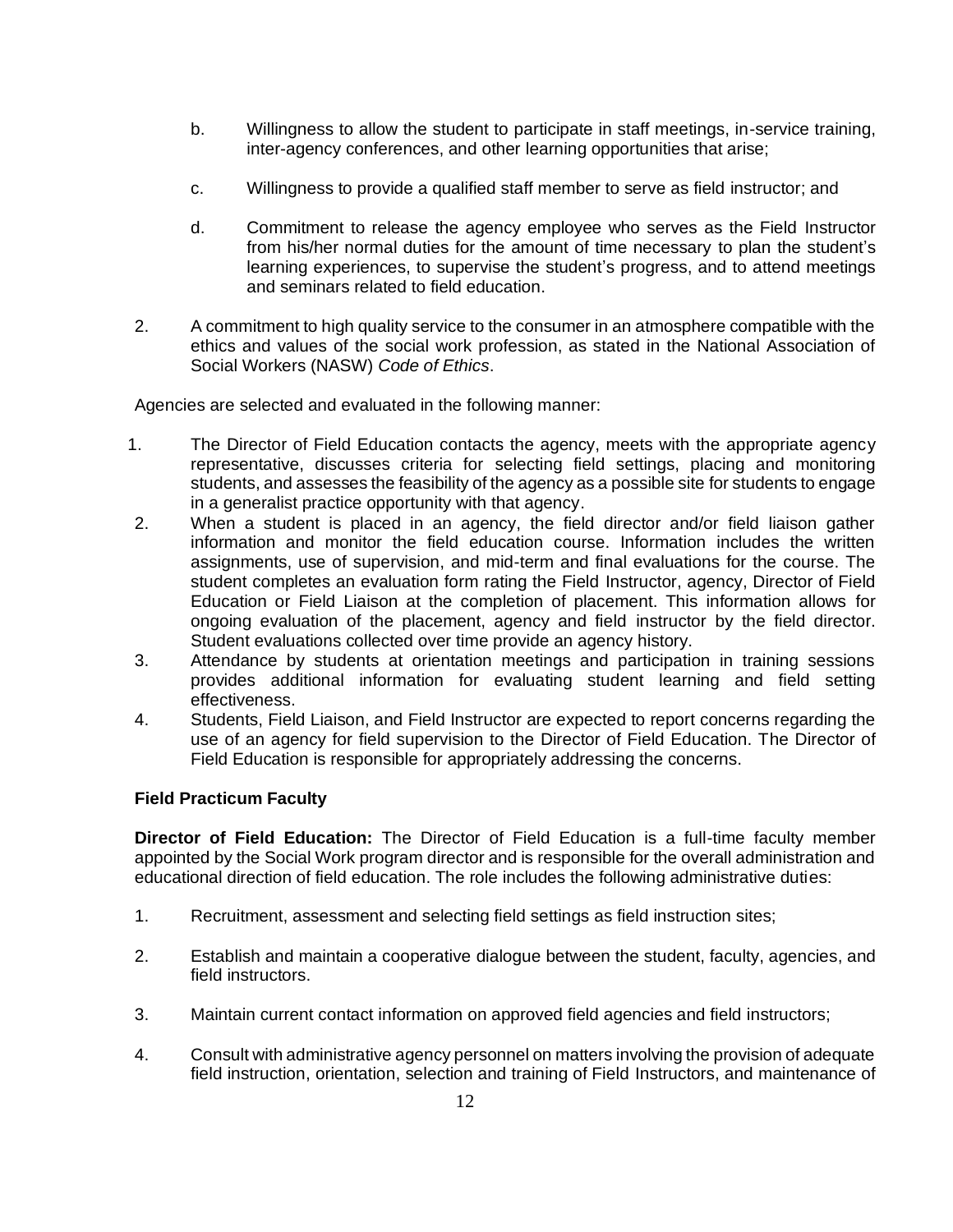field instruction standards;

- 5. Interpret the Program's philosophy of education, the organization and content of the educational curriculum, program's competencies and their characteristic practice behaviors, and field instructor standards to the social service agencies and Field Instructors;
- 6. Share pertinent information about field education students with field agencies;
- 7. Place and monitor students to specific social service agencies following appropriate consultation with students, advisors, and Field Instructors; and
- 8. Plan and provide orientation, training, and other staff development experiences for field education settings and field instructors that focus on the practice behaviors that operationalize the program's competencies.

The Supervision and Consultation duties of the Director of Field Education include the three functions of supervision (administrative, supportive, and educational) and the problem solving process used in consultation. These duties include the following:

- 1. Provide a clear and consistent understanding of the student's field practicum responsibilities;
- 2. Socialize the student into the profession;
- 3. Provide a clear understanding of all assignments and activities and of their links to the student's knowledge and skills development;
- 4. Hold regular and structured seminars;
- 5. Provide continuous supervision that encompasses all areas of the student's concern;
- 6 Provide an objective appraisal of the student's work;
- 7. Guide standards of practice and professional conduct;
- 8 Support the student's development of self-awareness by providing psychological and interpersonal resources;
- 9. Coordinate the student's learning through interaction with the field instructor and/or field liaison;
- 10. Reinforce the professional identification of ethical standards and principles of the NASW *Code of Ethics*;
- 11. Reinforce the student's identification with Social Work purpose, values, and ethics; and
- 12. Foster the integration of both empirical, evidence-based knowledge and practice-based wisdom.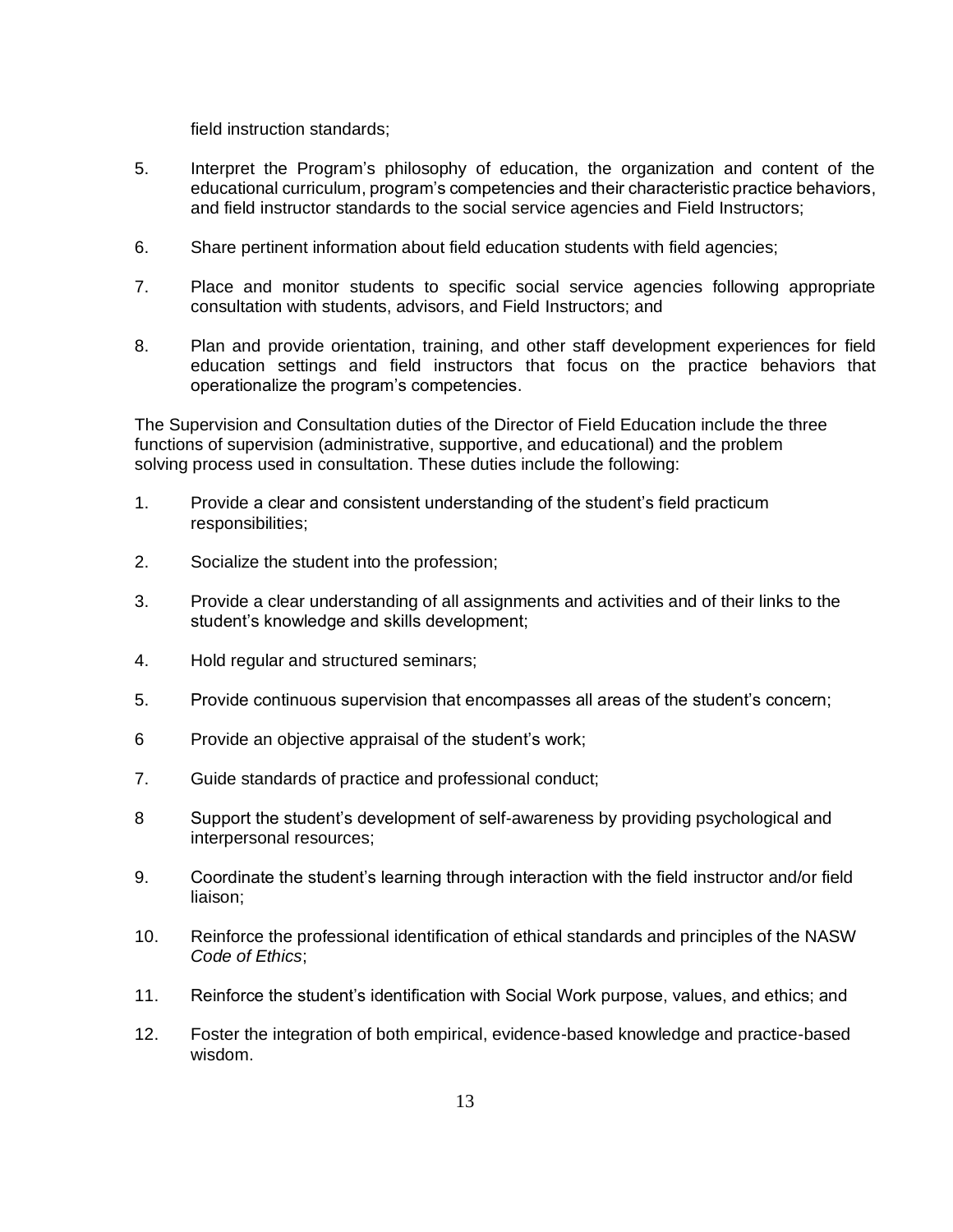<span id="page-13-0"></span>**Field Liaison:** Field Liaisons are adjunct faculty employed by the University. The liaison serves as a channel of communication between the Social Work program, the student, and the field placement agency. The role includes the following duties:

- 1. Provide a clear and consistent understanding of the student's field practicum responsibilities;
- 2. Socialize the student into the profession;
- 3. Provide a clear understanding of all assignments and activities and of their links to the student's knowledge and skills development;
- 4. Provide continuous supervision that encompasses all areas of the student's concern;
- 5. Facilitate field teaching and student learning;
- 6. Oversee educational opportunities offered by the agency, monitor the student's progress, and foster interchange between the program and agency;
- 7. Evaluate the Field Instructor's efforts and the student's achievements objectively;
- 8. Continually reinforce the student's identification with Social Work purpose, values, and ethics;
- 9. Foster the integration of both empirical and evidence-based knowledge and practicebased wisdom;
- 10. Attend regularly scheduled Field Instructors' trainings, participating as requested; and
- 11. Guides the standards of practice and professional knowledge.

**Field Instructors:** The program has written policies and procedures for selection of Field Instructors. The following credentials and practice experiences are required for MSU Meridian Social Work Program Field Instructors. The credentials and experiences are essential to designing the appropriate field practicum learning opportunities for students to demonstrate the program competencies.

- <span id="page-13-1"></span>1. An MSW from a CSWE-accredited program.
- 2. An BSW from a CSWE-accredited program.
- 3. At least 2 years full-time postgraduate experience.

The MSW and BSW must be from a CSWE-accredited program, and at least 2 years full-time postgraduate experience. It is preferable that Field Instructors be licensed at the appropriate level by the state in which they practice (i.e., Mississippi or Alabama). MSU Meridian Social Work Program prefers that the Field Instructor have been in their present position for at least one year prior to the semester in which a student will be placed. Preferably, the practice experience should come from a social work agency or institution that provides a suitable learning environment for students.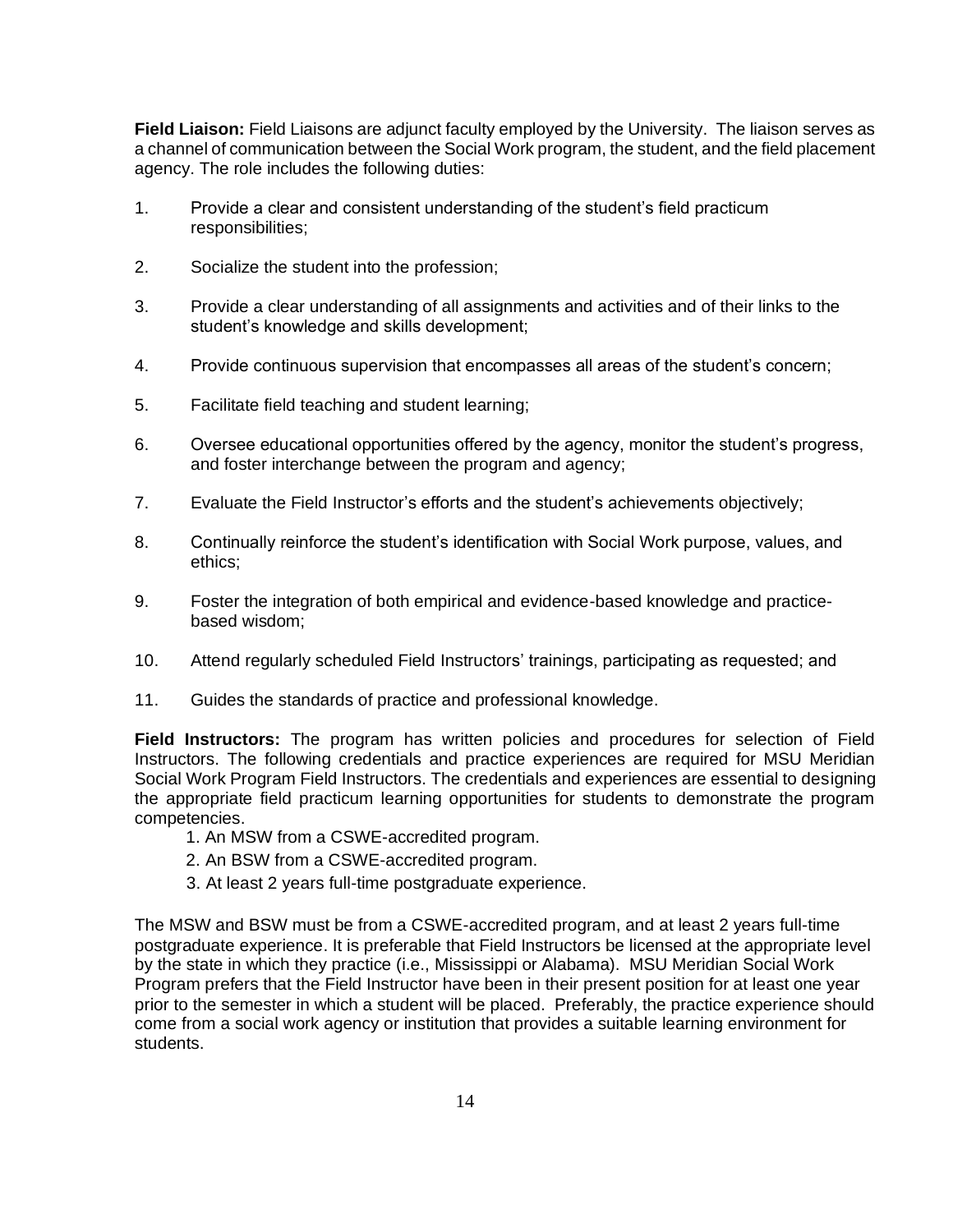Each individual who is selected and agrees to be a field instructor must have a motivation for teaching, commitment to social and economic justice, and willingness to participate in learning and growth experiences that reinforces a social work perspective.

Each individual who is selected and agrees to be a field instructor must meet the above criteria. Documentation of education credentials and practice experience is maintained by the Director of Field Education and is updated every two years.

**When field instructor does not hold a CSWE-accredited social work degree or does not have the required experience.** In order to ensure the social work perspective when the field instructor does not hold a CSWE-accredited social work degree, MSU Meridian Social Work program assumes responsibility for reinforcing a social work perspective in the agency for the students. When instructors do not hold a CSWE accredited BSW or MSW, the Director of Field Education meets several times face to face with the instructor and reviews with them the expected growth experiences, core competencies, and practice behaviors that the student will be evaluated on.

MSU Meridian Social Work Program specifically reinforces the social work perspective when the Field Instructor does not hold a CSWE-accredited social work degree through required annual and ongoing instructional workshops, additional face to face contact with field instructor, weekly student field/class seminars, and students written assignments.

Exceptions to the above criteria may be made for social service professionals with 5 years in a social work setting. In this case, the Director of Field Education works with the Field Instructor to provide resource information and assistance regarding Social Work practice. The faculty field liaison works with the student and the Field Instructor to monitor the quality of the match.

In some instances, the approved Field Instructor may assign another agency social worker to supplement day-to-day supervision of the student. In these cases, the approved Field Instructor agrees to meet at least once every two weeks with the student in addition to the supervisory consultations provided by the other agency worker.

Field Instructors are expected to do the following:

- 1. Motivate, teach and recognize competence in practice from the social work perspective.
- 2. Participate in learning and growth experiences that refine existing skills and develop new ones.
- 3. Hold regular and planned supervisory conferences;
- 4. Maintain the standards of practice and professional conduct;
- 5. Socialize the student into the profession;
- 6. Provide continuous supervision that encompasses all areas of the student's concern;
- 7. Provide an objective appraisal of the student's work;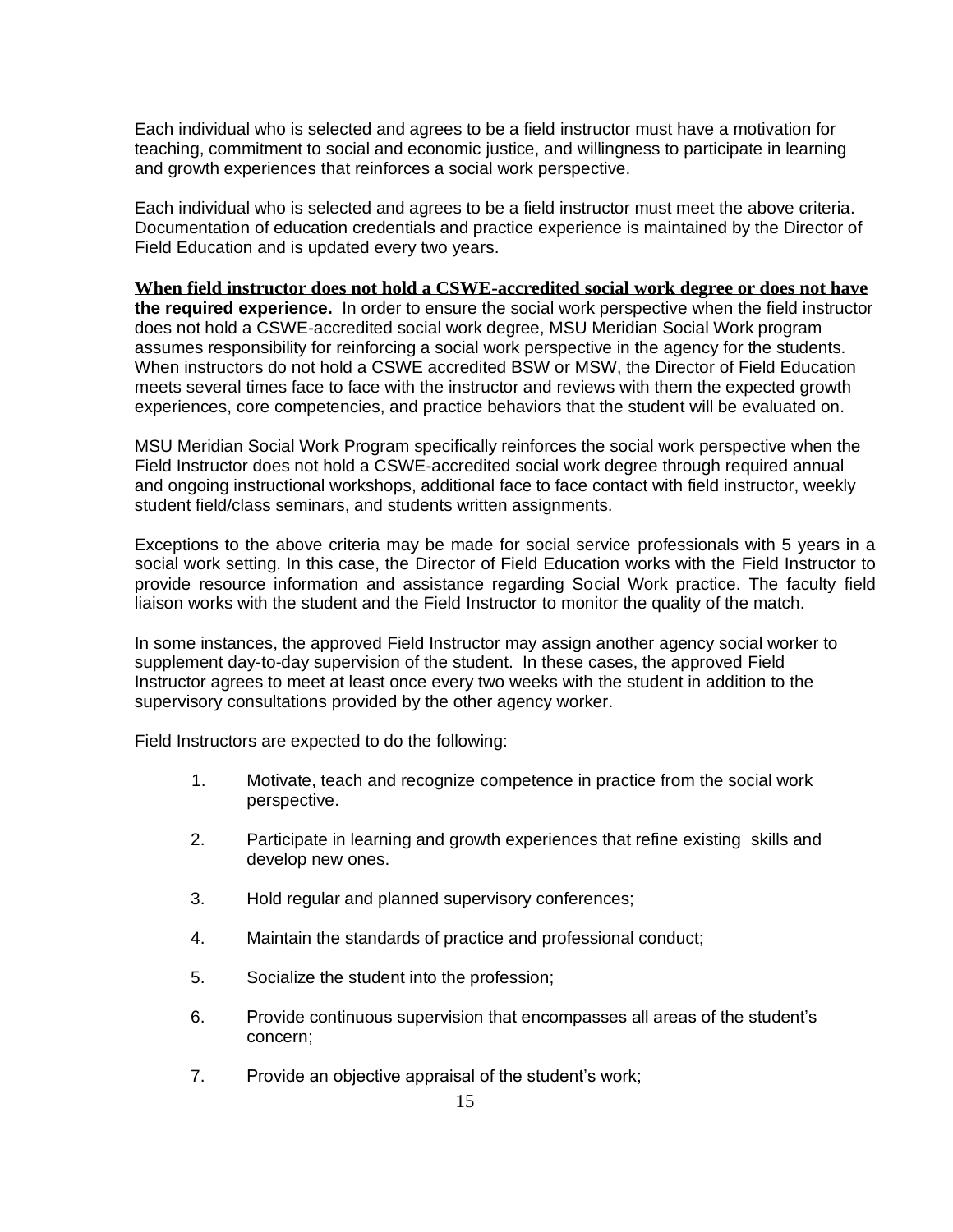- 8. Enhance the student's understanding of Social Work philosophy and agency policy;
- 9. Support the student's development of self-awareness by providing psychological and interpersonal resources as well professional competence;
- 10. Enhance the student's knowledge of the agency's and community's resources;
- 11. Coordinate the student's learning through appropriate case assignment, peergroup interaction, and priorities of activities to refine knowledge, values, and skills;
- 12. Provide supervision within the established guidelines of the NASW *Code of Ethics*;
- 13. Continually reinforce the student's identification with Social Work purpose, values, and ethics; and
- <span id="page-15-0"></span>14. Foster the integration of both empirical, evidence-based knowledge and practiced-based wisdom.

# **Practicum Assessment Criteria and Standards**

Your field instructor will use the following criteria and standards when marking your practicum work. You can use them when planning your learning goals and as a self-check on your own practicum performance.

# **Level 4 (A): Quality and Consistent Growth**

# **The Student:**

- Demonstrates consistent performance and contributes significantly to the practicum setting in relation to all nine competencies;
- Establishes effective professional relationships with the clients, co-workers, and the instructor;
- Works both independently and as part of a team and attend to professional roles and boundaries
- Self-directs and able to applies critical thinking skills to analyze his or her own behavior recognizing and managing personal goals in a way that allows professional values to guide practice;
- Continuously discovers, apprise, and attend to changing locales, populations, scientific and technological developments, and emerging societal trends to provide relevant services;
- Provides leadership in promoting sustainable changes in service delivery and practice to improve the quality of social services;
- Uses problem-solving strategies that are effective, creative, and appropriate to the situation;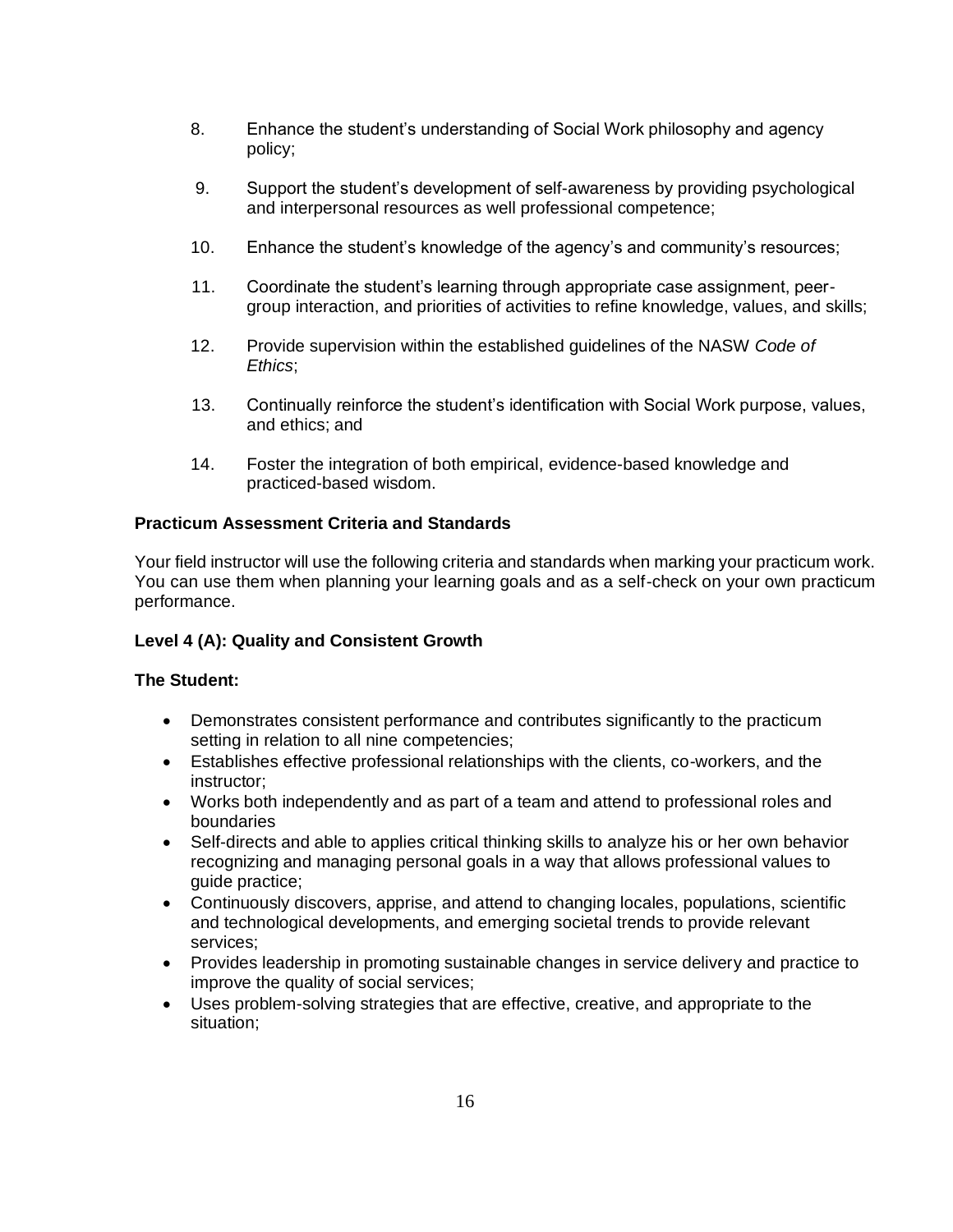- Demonstrates a desire to go beyond available information at appraising and integrating multiple sources of knowledge; including research-based knowledge and practice-based wisdom; and
- Personalizes knowledge and skill issues and concepts acquired through practice and takes advantage of all learning opportunities, taking on challenges and responsibility for his or her learning, viewing those he/she works with as informants.

# **Level 3 (B): Growth and Development The Student:**

- Is reliable in performance and needs only limited supervision;
- Is able to work independently and achieves consistent growth and development in all the nine competency areas;
- Collaborates with the instructor and co-workers, sharing ideas, knowledge, and experiences;
- Is able to initiate and generate specific plans that further personal learning goals;
- Demonstrates consistent self-awareness, self-direction, initiative, and responsibility for his or her own learning;
- Has a solid understanding of professional values and attitudes and can effectively integrate these into practice;
- Quickly addresses issues that arise and takes optimal advantage of learning opportunities in both the practicum and course work, and
- Demonstrates a desire to go beyond available information at appraising and integrating multiple sources of knowledge; including research-based knowledge and practice-based wisdom;

# **Level 2 (C): Basic Competency The Student:**

- Can usually carry out responsibilities as identified in the nine competencies, with occasional supervision, direction, and assistance;
- Is generally reliable;
- Shows some initiative in all ten competency areas;
- Is generally able to relate to the clients, co-workers, and instructor;
- Demonstrates some understanding of professional values that relate to each of the competency areas;
- Is able to set goals, although these goals are sometimes unrealistic, unreasonable, or unattainable; and
- Is able to identify problematic issues but shows only basic skills in addressing these issues due to a lack of willingness and/or ability to critically analyze and integrate knowledge.

# **Level 1 (D): Failure to Meet Minimum Standards**

# **The Student:**

• Is in constant need of supervision and direction from the instructor;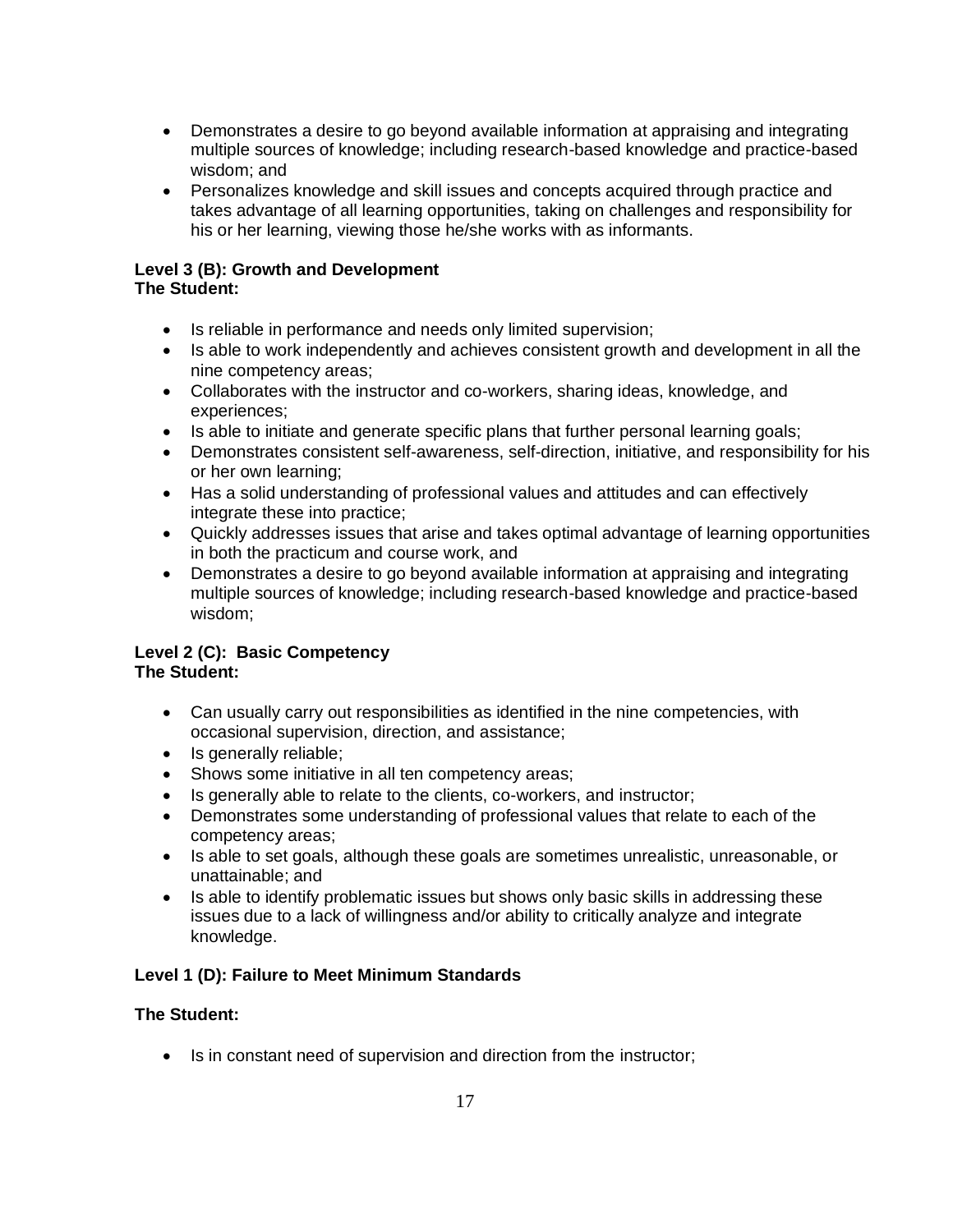- Is unable to carry out the tasks and responsibilities as identified in the in the nine competencies;
- Lacks the ability to set realistic goals and, if goals are set, is unable to consistently follow through on meeting them;
- Has difficulty relating to the clients, co-workers, and instructor;
- Lacks understanding of professional values and attitudes as these apply to the nine competency areas; and
- <span id="page-17-0"></span>• Appears unwilling or unable to reflect critically or personally on many aspects of his/her practice.

### **Field Practicum Timeline**

Adhere to the following timeline when planning and completing your field placement.

### **Students will complete steps 1-9 in the Fall semester prior to their field placement.**

# **Activity Completed Timeline**

- 1. Application for Field, Form A<br>
2. Agency Interview Choices. Form B<br>
2. Agency Interview Choices. Form B 2. Agency Interview Choices, Form B 3. Three Agency Interviews, Form C End of Fall semester 4. Agency Assignment by Director of Field End of Fall semester 5. Receipt of Letter of Agency Intent End of Fall semester 6. Authorization for Background Check, Child Abuse and Sex Offender Registries, Form D End of Fall semester 7. Secure Child Abuse/Neglect Central Registry. Form D End of Fall semester 8. Permission to Release Non-Public Information, Form E End of Fall semester
- 9. Purchase Malpractice/Liability Insurance Fall semester

# **Students will complete steps 10-16 in the Spring semester while enrolled in Field Practicum. These steps are described in detail in the SW 4916/4926 course syllabi**.

# **Activity Completed Timeline**

- 10. Complete time sheets, Form G  $1$ st week of Practicum
- 11. Provide proof of Malpractice/Liability Insurance
- 12. Complete Original Contract, Form H 2nd week of Practicum
- 
- 
- 15. Initiate Mid-term Evaluation, Form J On completion of **225** hours
- 16. Initiate Final Evaluation, Form J On completion of **450** hours

# **Managing Difficulties in Field Practicum**

1st week of Practicum

13. Initiate Learning Goals, Form I<br>14. Attend Field Practicum Seminars **14. Attend Field Practicum Seminars** Dates indicated on course sv Dates indicated on course syllabus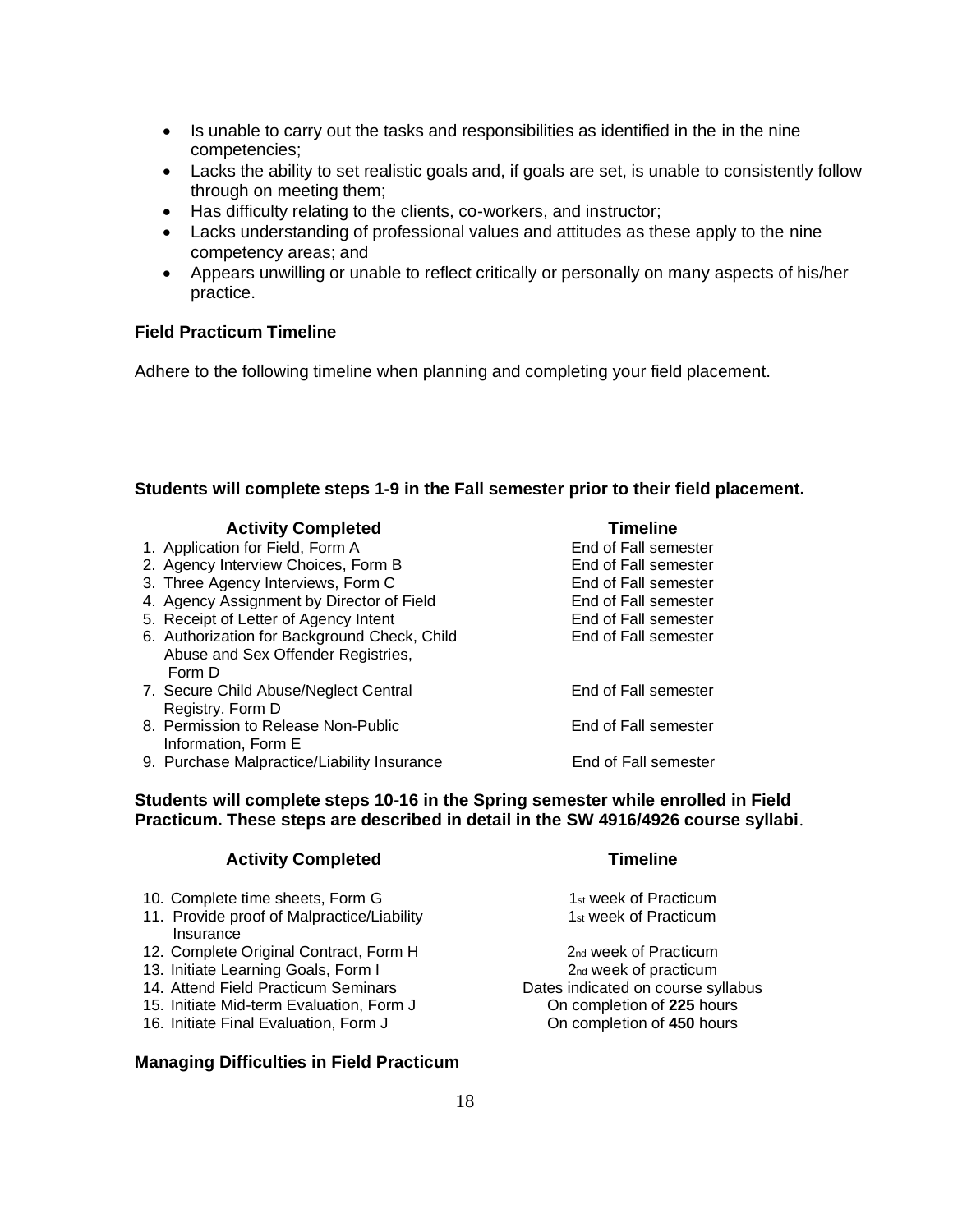The program has written policies and procedures for managing difficulties in Field Practicum. The student and Field Instructor are encouraged to discuss problems at the earliest indication. The difficulty may be identified either by the student, the instructor, or the Field Liaison. If the difficulty is not resolved in a timely manner, the Director of Field Education is consulted. The field director will confer with the individuals involved and with the student's advisor. All information relevant to the problem should be as thorough as possible and provided in writing. A decision will be made by the field director to resolve the difficulty. Recommended interventions should be clearly stated; actions to be taken by the student, the instructor, and the field director should be stated in measurable terms, and the time frame in which actions are to be taken should be given. Changes and results should be recorded in writing. The decision is sent in memo format to each individual involved as well as to other appropriate officials (i.e., Program Director).

The student may also use the University Grievance Process. Other parties who have been involved in the process and remain dissatisfied with the final resolution may confer with the Program Director to express any continued grievance.

### **Dismissal for Academic and Professional Reasons**

The program has written policies and procedures for dismissal from the Program/Field Practicum for academic and professional reasons. The faculty of the Social Work Program has the professional obligation to assure that its graduates are not only academically prepared but also emotionally and ethically prepared, exhibit behavior consistent with the values and ethics of the profession, and demonstrate emotional preparedness expected in the profession. A student may be dismissed from the program for failure to meet these standards. Specific examples of such violations may include but are not limited to the following:

- <span id="page-18-0"></span>1. Failure to meet or maintain the grade point average stipulated.
- 2. Behavior judged by the program faculty to be in violation of the NASW *Code of Ethics* and the University Honor Code, including academic plagiarism, lying, or deception.
- 3. Unresolved personal issues that, in the professional judgment of the program faculty, agency and or NASW Code of Ethics may impair the effective and ethical quality of services to future clients.
- 4. Violation of University behavioral policy and procedures occurring during the course of study.
- 5. Failure to develop the appropriate interpersonal skills necessary for effective, professional and ethical social work practice as evaluated by the program faculty, field liaison, agency and or field instructor.
- 6. Commission of any misdemeanor or felony involving actual or threaten assault or injury to a person.
- 7. False, incomplete, deceptive, or misleading oral or written statements made during application to the program and during course of study.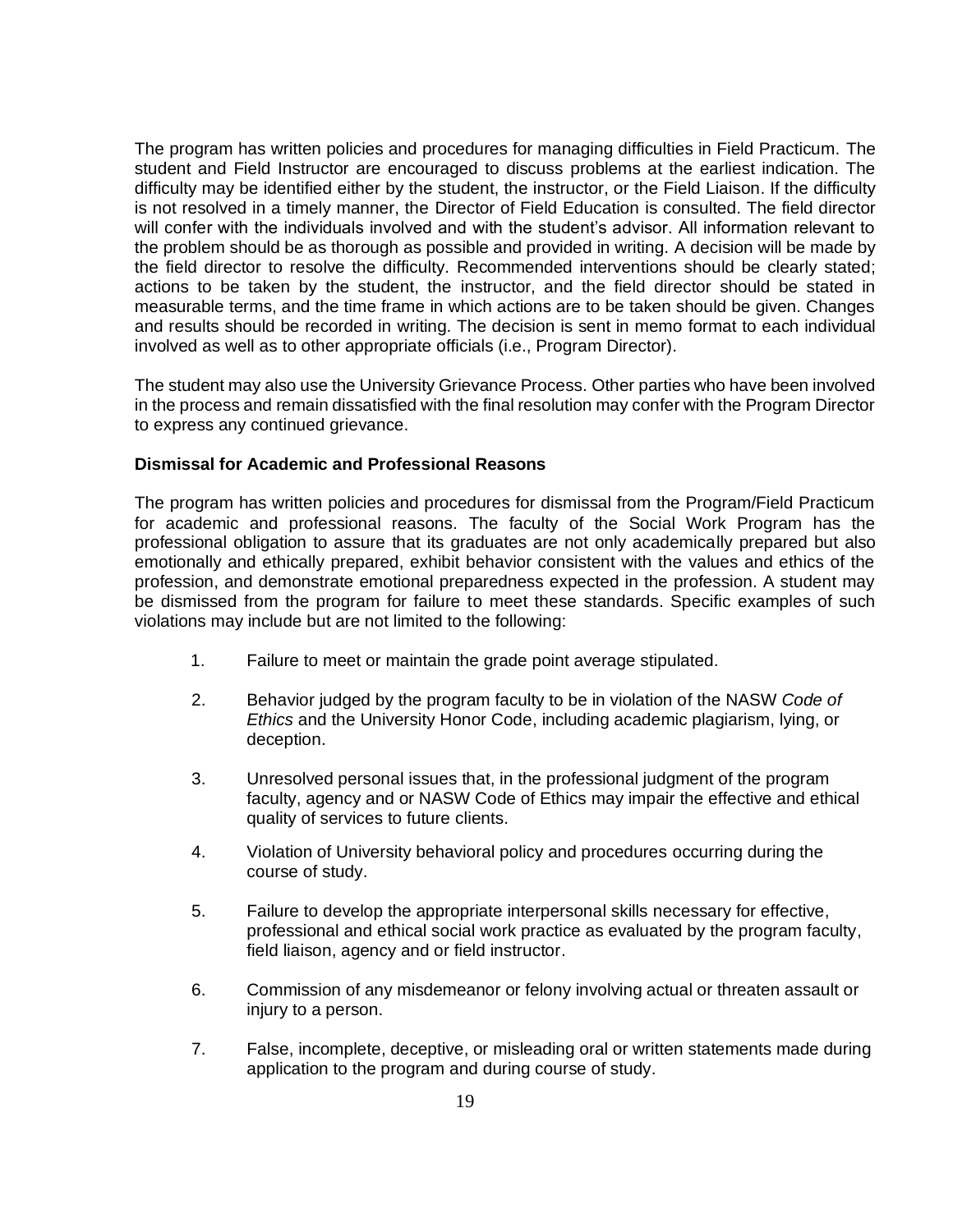Problems identified will be investigated by the Department Head of Arts and Sciences, Social Work Program Director, Director of Field Education and Field Instructor(s). Department Head of Arts and Sciences, Program Director, Director of Field Education, Field Instructor(s), or students may present alleged problem(s). Identified problem(s) must be presented to the student and Program Director in writing. All information relevant to the student's evaluation should be as thorough as possible, including the specification of the sources providing the information.

In the course of investigating the alleged violations, outside evaluations, assessments, and/or opinions from University and/or external professionals may be required. If necessary, the program will secure the written permission of the student to seek relevant information. Failure to grant permission may result in dismissal from the program.

The Program Director, the student, and/or the student's field instructor and/or field director will evaluate the allegation(s) and, if possible, agree on a resolution of the difficulty. The resolution will be one of the following: (1) the student will be encouraged to continue in the program; (2) the specific problem will be identified, and the student will be advised concerning a recommendation and/or correction; or (3) the student will be dismissed. A written plan for correction indefinite and/or temporary withdrawal will be prepared. The written plan will include a statement of the specific problem, a plan of action, the period of time for correction of the behavior, the period of time which must expire before the student can apply for reinstatement, and/or the period of time of withdrawal before the student can reenter the program. The student, advisor, and program director must sign the plan.

Students may appeal decisions made by the program director and/or faculty that affect the student's ability to pursue or continue in the program through the normal channels and mechanisms specified by the University. The appeal process varies according to the type of offense. The descriptions related to each may be found in the **Academic Operating Policy and Procedure** at the following address:<http://www.msstate.edu/dept/audit/1216.html> or [www.policies.msstate.edu.](http://www.policies.msstate.edu/)

The role of the faculty advisor is to ensure that the student is aware of the process and procedure which will be followed. The advisor is expected to be present at the various stages of the evaluation and appeal process, providing relevant information as requested. The advisor is a source for the student to consult as to his/her rights and options.

## **Policies and Procedures for terminating a student's enrollment in the Social Work program for Academic and Professional Reasons in the Social Work Program**:

Students are informed of the policies and procedures for termination from the program based on their academic and professional performance, from their first day in class, with the delivery of the course syllabus. The policies and procedures for terminating a student's enrollment in the social work program for Academic and Professional Reasons are located in the *MSU Meridian Social Work Program Student Handbook* (2020, p 16).

The faculty of the Social Work Program has the professional obligation to assure that its graduates are not only academically prepared but also emotionally and ethically prepared, exhibit behavior consistent with the values and ethics of the profession, and demonstrate emotional preparedness expected in the profession. A student may be dismissed from the program for failure to meet these standards. Specific examples of such violations are listed below.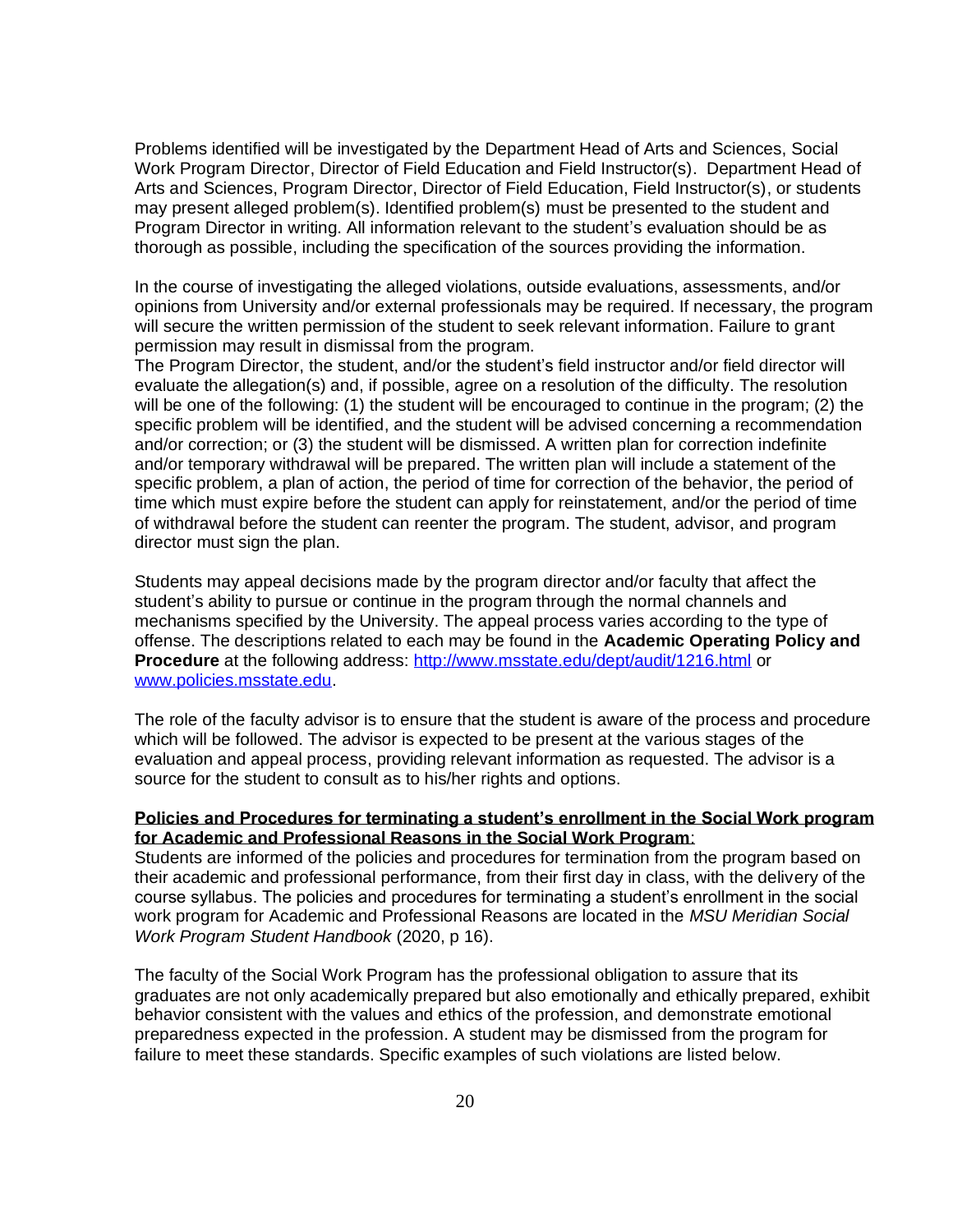The following list includes but not limited to both academic and professional reasons that a student may be denied admission or terminated from the Program:

- 1. Failure to meet or maintain the 2.00 MSU overall grade point average (GPA) and the 2.75 MSU Social Work Program required GPA.
- 2. Failure to develop writing skills requisite for generalist professional practice
- 3. Conduct that violates any of the provisions in the code of ethical standards established by the National Association of Social Workers, and Mississippi State University Honor Code, including academic plagiarism, lying, or deception.
- 4. Unresolved biopsychosocial challenges that, in the professional judgment of the social work program faculty, and/or Field Instructor that may impair the personal or professional ethical quality of services.
- 5. Conduct that would adversely reflect on a person's fitness to perform as a student and/or future generalist social worker.
- 6. Failure to develop the appropriate interpersonal skills necessary for effective and ethical social work professional practice as evaluated and judged by the social work program faculty.
- 7. Commission of any misdemeanor or felony involving actual or threaten assault or injury to a person.

*\* Please note\* If the above does occur either prior to formal admission into Mississippi State University-Meridian Campus Social Work program or during field practicum; this behavior may limit or prohibit student's opportunity for participating and/or securing field practicum agencies, sitting for the Mississippi State Social Work Licensure Exam and employment at social service agencies.*

 8. False, incomplete, deceptive, or misleading oral or written statements made during application to the program.

**Continuation as a Social Work Major** is contingent upon meeting all academic criteria and complying with the processional criteria. Should a student fail to meet the minimum 2.75 GPA in Social Work courses required for continuous enrollment as a social work major or admission into their field placement, the student may repeat the course taken most recently in which the student made the lowest grade. The latest grade in a course will be used in computing the Social Work GPA for continuous enrollment in the Program and the Practicum. These policies are shared with students several times from their first day in class, and throughout their enrollment in the program with the delivery of each course syllabus.

**Grievance and appeal** procedures specific to the Social Work Program are among students' right and responsibilities discussed in the *Social Work Program Student Handbook* on page 16 and *Social Work Program Student Field Practicum Manual* on p. 20, they are also routinely discussed in the Social Work Policy courses. The policies and procedures for social work majors are as follows:

Students who feel that they have an academic grievance and/or wish to appeal are instructed to proceed as follows:

1. Students are encouraged to schedule a meeting to discuss the problem with the instructor first and seek a solution. This initial contact should be made by email or writing with the correspondence dated. If the problem is not satisfactorily resolved in conference with the instructor, the student may acquire a grade appeal form from any academic dean's office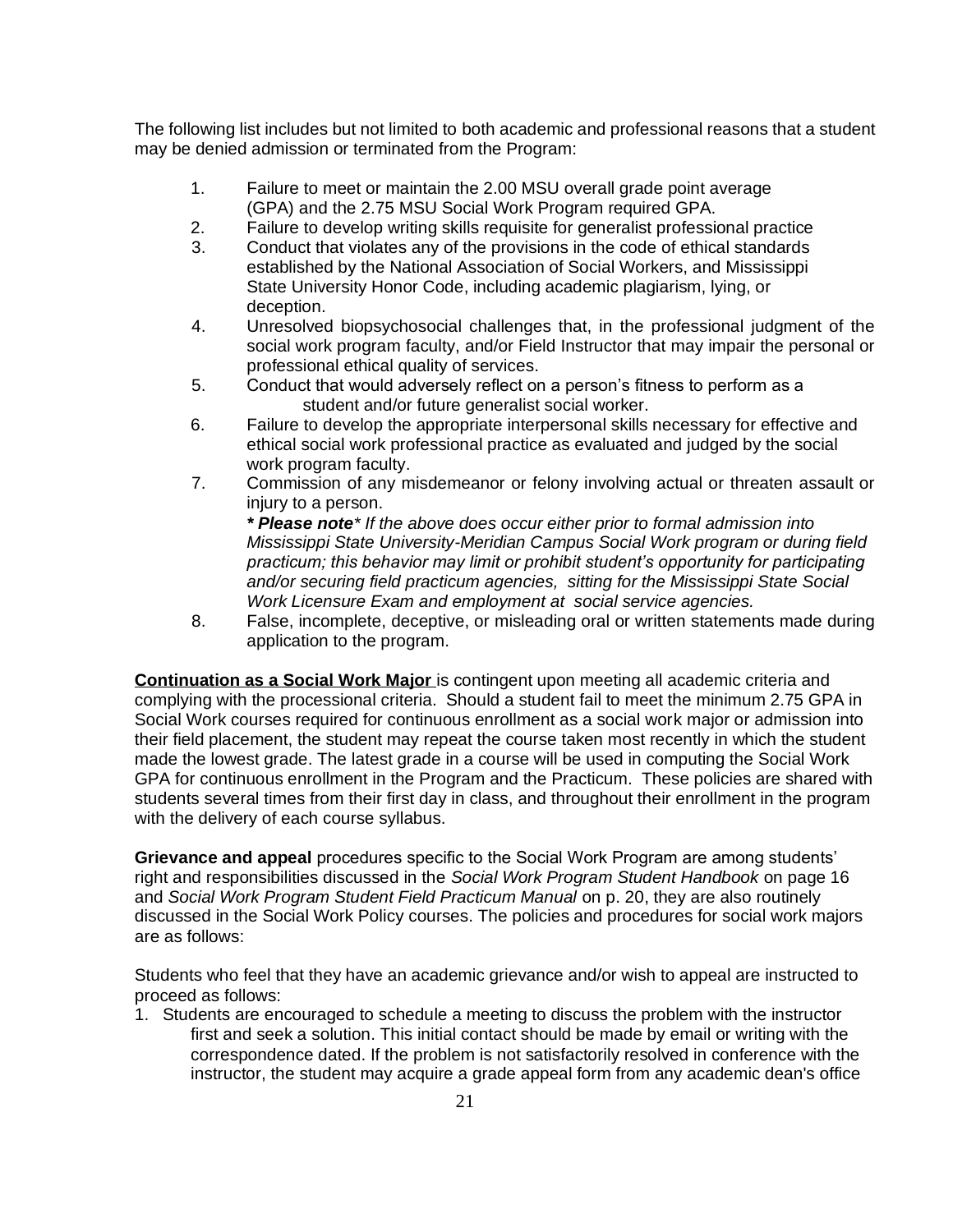or from the Registrar's Office to complete. The completed document shall be taken to the Social Work Program Director and Division Head of Arts and Sciences within 30 days after the beginning of the following regular semester (Fall, Spring). The Program Director and Division Head acknowledges the receipt of the form and returns a copy to the student

- 2. The Division Head of Arts and Sciences will rule on the grade appeal, if the problem is not satisfactorily resolved the student *or* the instructor may appeal this ruling to the academic dean to whom the Division Head reports. If appealed, the Division Head shall immediately forward the appeal form with a letter of recommendation to the dean.
- 3. The Division Head will then send copies of all materials to the student's dean, *if different from that of the department head's dean*. Both the department head and dean's review will occur within a reasonable time and in ordinary circumstances will take no longer than two weeks for each level.
	- 4. *If not satisfactorily resolved*, the student *or* the instructor may appeal this ruling to the Provost and Vice President for Academic Affairs. The Provost and Vice President for Academic Affairs may then refer the case to the Academic Review Board within two weeks. If not satisfactorily resolved, the student or the instructor may request a hearing to resolve the problem. *If still not satisfactorily resolved, the student can request for a hearing to resolve the problem.*

# <span id="page-21-0"></span>**Mississippi State University Nondiscrimination Policy Equal Opportunity Policy**

Mississippi State University is committed to equal opportunity in employment and education and does not discriminate on the basis of race, color, ethnicity, sex, pregnancy, religion, national origin, disability, age, sexual orientation, genetic information, status as a U.S. veteran, or any other status protected by applicable law.

The University complies with applicable nondiscrimination and affirmative action provisions of the Civil Rights Act of 1964, Executive Order 11246, the Educational Amendments of 1972, the Rehabilitation Act of 1973, the Vietnam Era Veterans Readjustment Assistance Act of 1974, the Age Discrimination in Employment Act of 1967, the Age Discrimination Act of 1975, the Immigration Reform and Control Act of 1986, and the Americans with Disabilities Act of 1990. Inquiries concerning this policy may be directed to *Tommy Stevenson, Ph.D., Director, Office of Diversity and Equity Programs, 106 McArthur Hall (Barr Avenue), P. O. Box 6199, Mississippi State, MS 39762, Telephone: (662)-325-2493. E-mail: tstevenson@aaeo.msstate.edu.* 

**Support Services:** Students with disabilities, according to Section 504 of the Rehabilitation Act of 1971 and the Americans with Disabilities Act should see the Director of Student Services, and Financial Aid to make arrangements for specific needs.

Students who need academic accommodations based on a disability should visit the Student Support Services located on the upper level of the College Park campus before any class assignments are due. Contact Ms. Amy Smith for help in this area: Phone: 601-484-0234. Access the following address: [http://www.meridian.msstate.edu/student-services.](http://www.meridian.msstate.edu/student-services)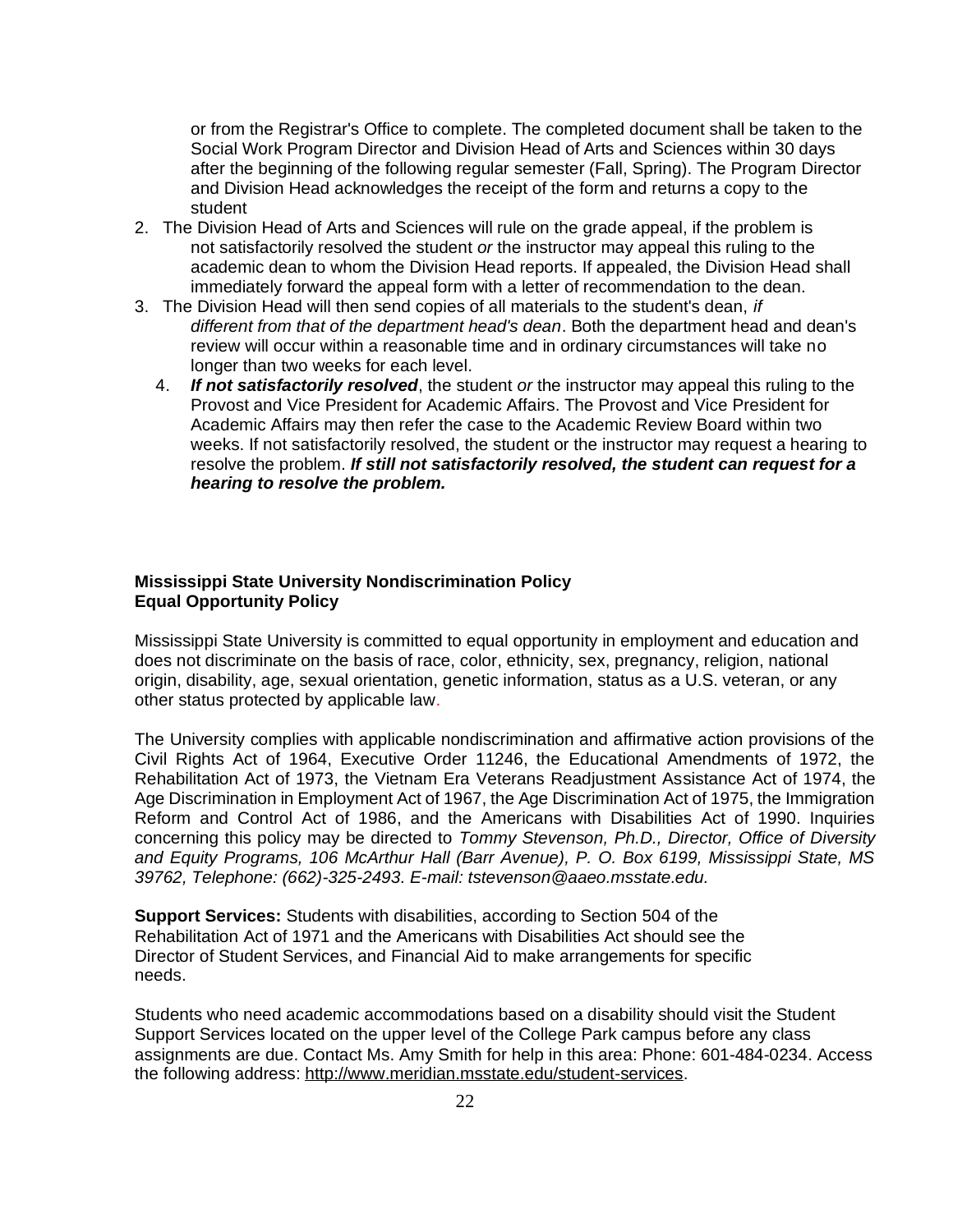### **Mississippi State University Student Misconduct Policy**

The Social Work program follows the same general academic and disciplinary grievance procedures for all University students as described in the **University Policies Relating to Students and Student Records** at the following address: http:/ [www./mstate.edu/web/student\\_policies.html](http://www./mstate.edu/web/student_policies.html)

### **Mississippi State University Sexual Harassment Policy**

**Title IX**: MSU is committed to complying with *Title IX*, a federal law that prohibits discrimination, including violence and harassment, based on sex. This means that MSU's educational programs and activities must be free from sex discrimination, sexual harassment, and other forms of sexual misconduct.

If you or someone you know has experienced sex discrimination, sexual violence and/or harassment by any member of the University community, you are encouraged to report the conduct to MSU's Director of Title IX/EEO Programs at 662-325-8124 or by E-mail to [titleix@msstate.edu.](mailto:titleix@msstate.edu) Additional resources are available at [http://www.msstate.edu/web/security,](http://www.msstate.edu/web/security) or at <http://students.msstate.edu/sexualmisconduct/>

**University Safety Statement.** Mississippi State University values the safety of all campus community members. Students are encouraged to register for Maroon Alert texts and to download the Everbridge App. Visit the Personal Information section in Banner on your myState portal to register. To report suspicious activity or to request a courtesy escort via Safe Walk, call University Police at 601-934-0863, or in case of emergency, call 911. For more information regarding safety and to view available training resources, including helpful videos, visit: [http://ready.msstate.edu.](http://ready.msstate.edu/)

### <span id="page-22-0"></span>**Risks in Field Practicum**

This section informs you, the student, about potential risks associated with field education courses SW 4916/4926. The field agency will provide you with an orientation that gives special attention to safety and risk management. The safety orientation is relevant to issues that are most likely to arise with specific field agencies, including safety around home visits, general travel, intervention with irate clients, and other safety related issues. You have a right to be informed of risks associated with this aspect of your educational and professional preparation. Risks can be minimized with proper knowledge and preparation. It is your responsibility to discuss the policies and procedures of your agency with your Field Instructor.

**Limits in Practice:** Student(s) are to be aware of the limits of their knowledge and skills and avoid situations outside their areas of competence. The Field Instructor should be consulted before action is taken when the student is unsure how to handle a case and whether or not intervention is appropriate.

**Liability Insurance:** Students **must** be covered by liability insurance during their field practicum. Coverage is available through membership in the National Association of Social Workers (NASW). Membership applications should be obtained from the Director of Field Education the semester prior to placement.

**Automobile Lability Insurance:** If you use your personal vehicle during field placement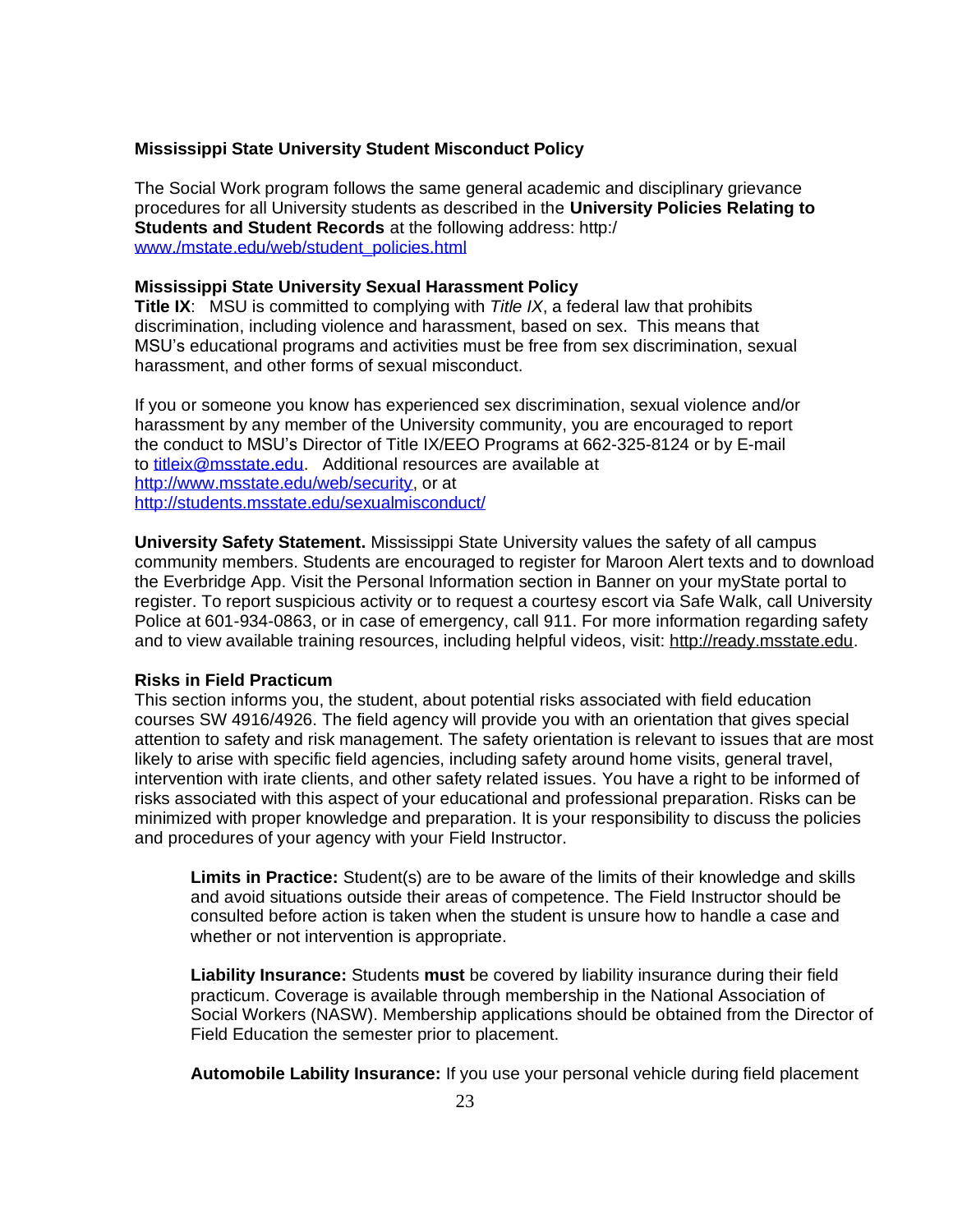you should consult an insurance agent for a clear understanding of your coverage. Proof of automobile liability insurance coverage must be provided to the agency. The faculty recommends that you **not** use your personal vehicle to transport clients. If clients are to be transported, an agency vehicle should be used.

**Home Visits:** A variety of social service settings require social workers to conduct home visits. Such visits could expose you to health and safety risks. Home visits must be made with full knowledge of your agency, and Field Instructor. Your Field Instructor should know the time of your departure and expected time of return. Make the home visit on a full tank of gas. You should have written information with you indicating whom to call and what steps to take in the event of an accident and/or a vehicle breakdown. The faculty **strongly** recommends that students be accompanied on home visits. Do **not** conduct a home visit on your own if you feel uncomfortable or threatened in the situation. Return to the agency and report your experience to your Field Instructor. Beware of dogs or other household pets that might be a threat. Do **not** make a visit if you detect the presence of alcohol. Do not take irresponsible risks.

**Angry, Hostile, or Threatening clients:** Discuss agency policies and the recommended course of action for clients who are angry or exhibit threatening behavior. Have these discussions during agency orientation with the Field Instructor. Whenever you feel uncomfortable with a client, inform your instructor. Ask your Field Instructor or other staff person to participate in interviews and/or accompany you when visiting clients who may pose danger to your health and safety.

**After-hours Locations:** Some agencies have activities that occur beyond regular eightto-five office hours. Be aware of the location and neighborhood by noting street lighting, open spaces, and shrubs that might impair visibility. Your Field Instructor or other staff should accompany you when going to your car after dark. When possible, visit locations for evening meetings during the daytime in advance of the meeting.

**Sexual Misconduct:** Avoid situations that could place you in a compromising position. Promptly report any sexual suggestions or overtures to your Field Instructor and Director of Field Education. Proper and prompt action on your part can often prevent false accusations of sexual improprieties. Students must adhere to the University policy regarding sexual misconduct and/or proper reporting of such incidence. The Director of Field Education and Social Work Program Director must be notified of any such incidence and/or report.

**Agency-required Testing:** Health care agencies that provide social services may require drug screening, TB skin tests and other health screenings prior to placement. Other agencies, particularly those who serve vulnerable populations such as children and the aged, require security clearances as well as pre-screening with a criminal background check and an MDHS Central Registry check. Students take the financial responsibility to complete the requirements.

**HIV/AIDS:** Students should be knowledgeable about how the virus is transmitted. If your agency serves persons with HIV, insist on completing the same infectious disease control training that agency staff receive. Practice the infectious disease policies of the placement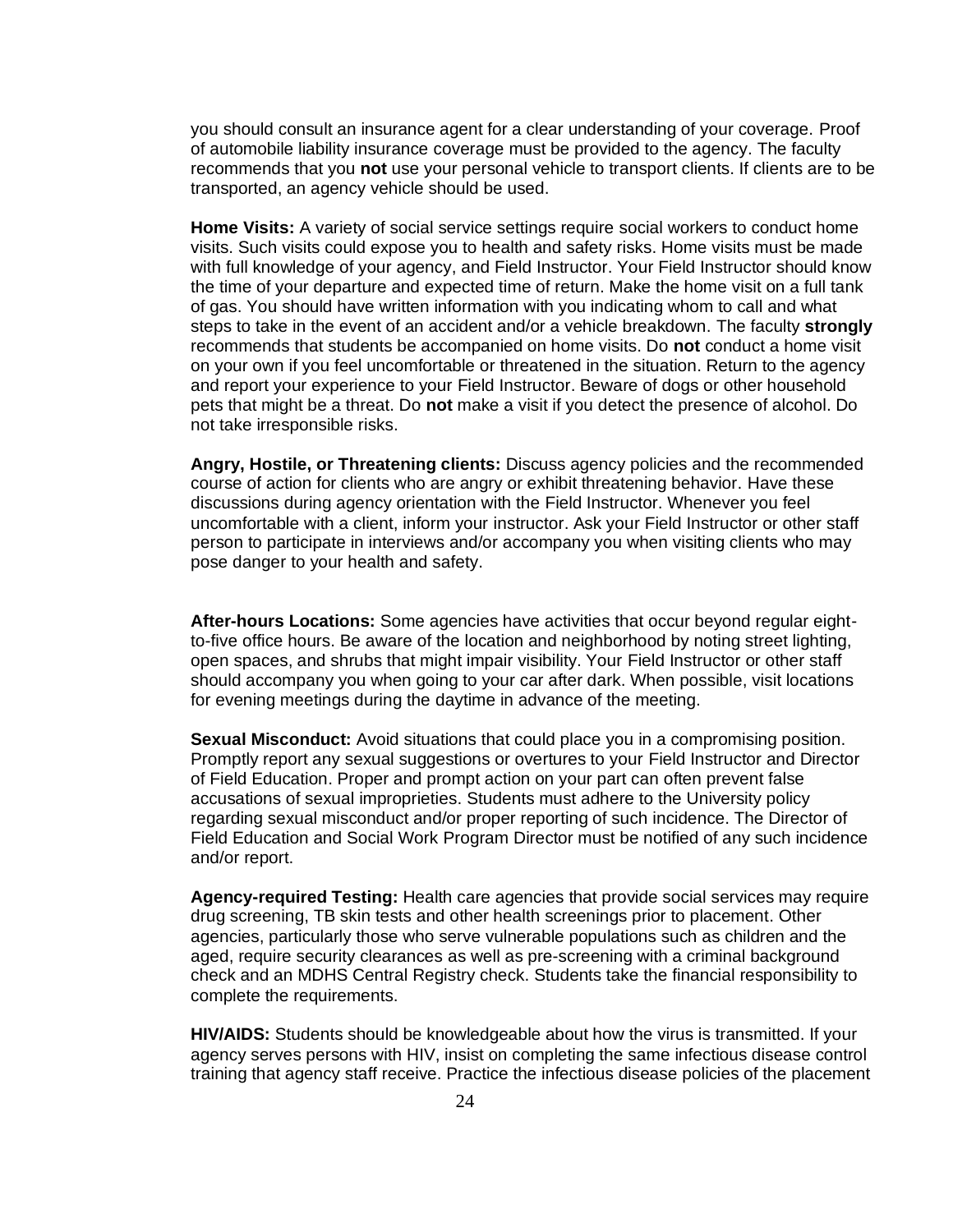agency. Do not take irresponsible risks.

**Home Address, Home and Cell Phone Number:** Students are *not* to give clients their home address, home or cellular phone number. A client needing to contact you must go through the social service agency you represent. The only telephone number a student should give the client is the agency telephone number.

**Proper Use of Cell Phones:** Telephone calls made on cellular phones do **not** ensure confidentiality. Should you need to speak with an instructor concerning a client and need to share specific identifying information, **do not use your cellular phone**. You should take the necessary precautions of confidentiality by not discussing sensitive and vital information on the cellular phone.

Students may use their cellular phones during breaks while at their respective agencies. Students must adhere to the agency cell phone policies and procedures at all times.

<span id="page-24-0"></span>**Social Media:** Students are **not** to communicate with clients via email, Facebook, text messaging and/or twitter or any other social media outlets. A client needing to contact you must go through the social service agency you represent. The only means of communication a student should have with the client is through an official representative of the agency.

### **Social Work Licensure**

Social work students are eligible to take the scheduled licensing examination during their last semester of course work if their course load does not exceed fifteen (15) semester hours. The Social Work Program offers an exam review workshop for social work students and graduates prior to the licensure examination. Applications for licensure may be obtained from the web page of the Mississippi Board of Examiners for Social Workers and Marriage & Family Therapists by contacting the office. A complete guide of licensing policies and procedures is available through

> Mississippi Board of Examiners for Social Workers and Marriage & Family Therapists P. O. Box 4508 Jackson, MS 39236-4508 Telephone: (601) 987-6806 www.swmft.gov.ms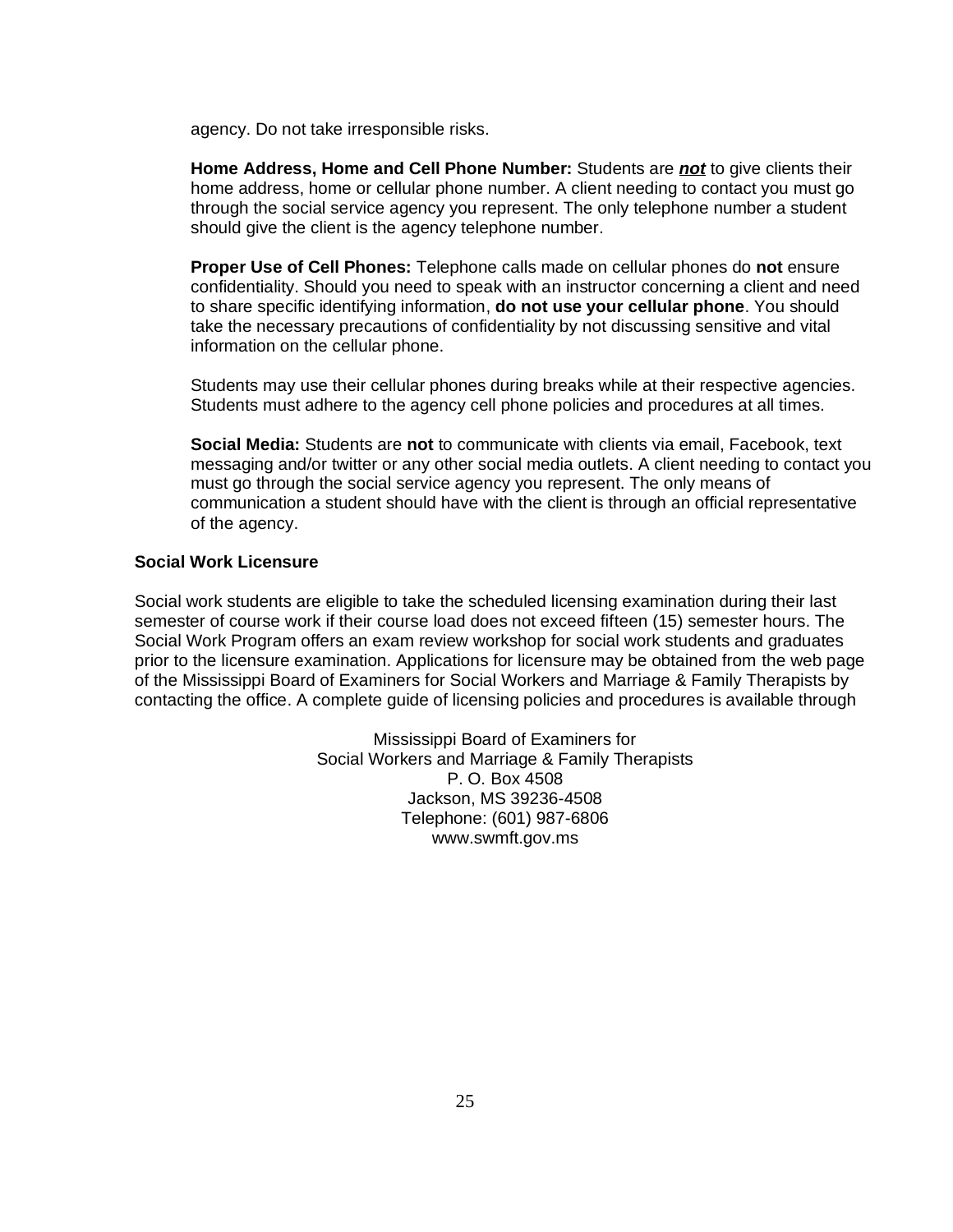# <span id="page-25-0"></span>**Appendix**

# **Field Practicum Forms:**

| Form A: | Application for Field Practicum/Resume'                                         |
|---------|---------------------------------------------------------------------------------|
| Form B: | <b>Agency Interview Choices</b>                                                 |
| Form C: | <b>Choices for Agency Placement</b>                                             |
| Form D: | Authorization for Background Check, Child Abuse, and Sex Offender<br>Registries |
| Form E: | Authorization to Release Non-Public Information                                 |
| Form G: | Time Sheet and Instructions for Completing Time Sheets                          |
| Form H: | <b>Original Contact</b>                                                         |
| Form I: | Learning Contact and Instructions for Learning Goals                            |
| Form J: | Evaluation of Field Practicum Student and Practicum Assessment Criteria<br>26   |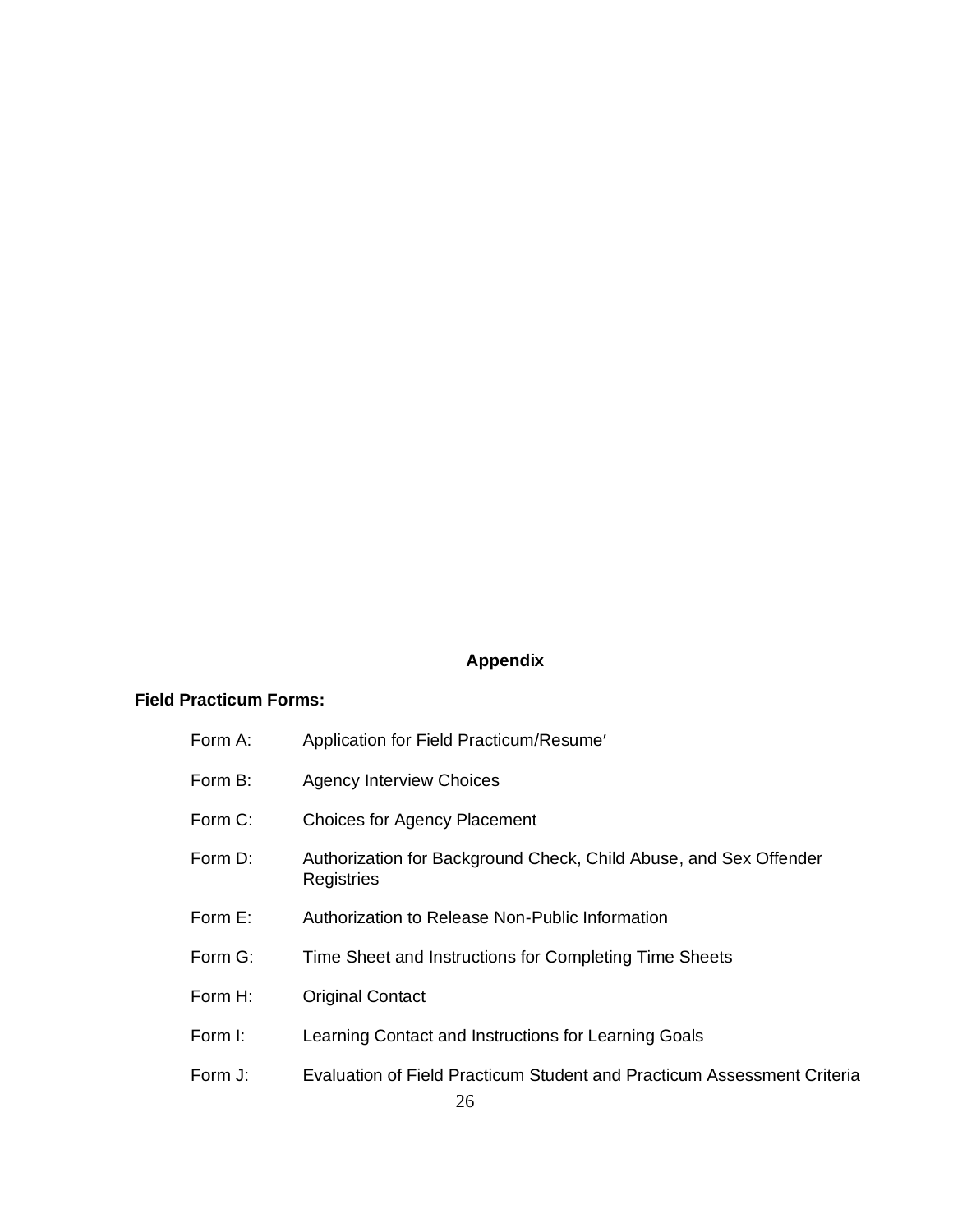and Standards

Form L: Agreement of Understanding between Mississippi State University Social Work Program and Field Site

# **Mississippi State University-Meridian Social Work Program Form A: Application for Field Practicum (Résumé)**

Name Address City, State, and Zip Code Telephone: (area code) number

# **EDUCATION:**

| Month and year | Degree, you will receive from your present university<br>University or College's name<br>Address |
|----------------|--------------------------------------------------------------------------------------------------|
| Month and year | Degree, you will receive from your present university<br>University or College's name<br>Address |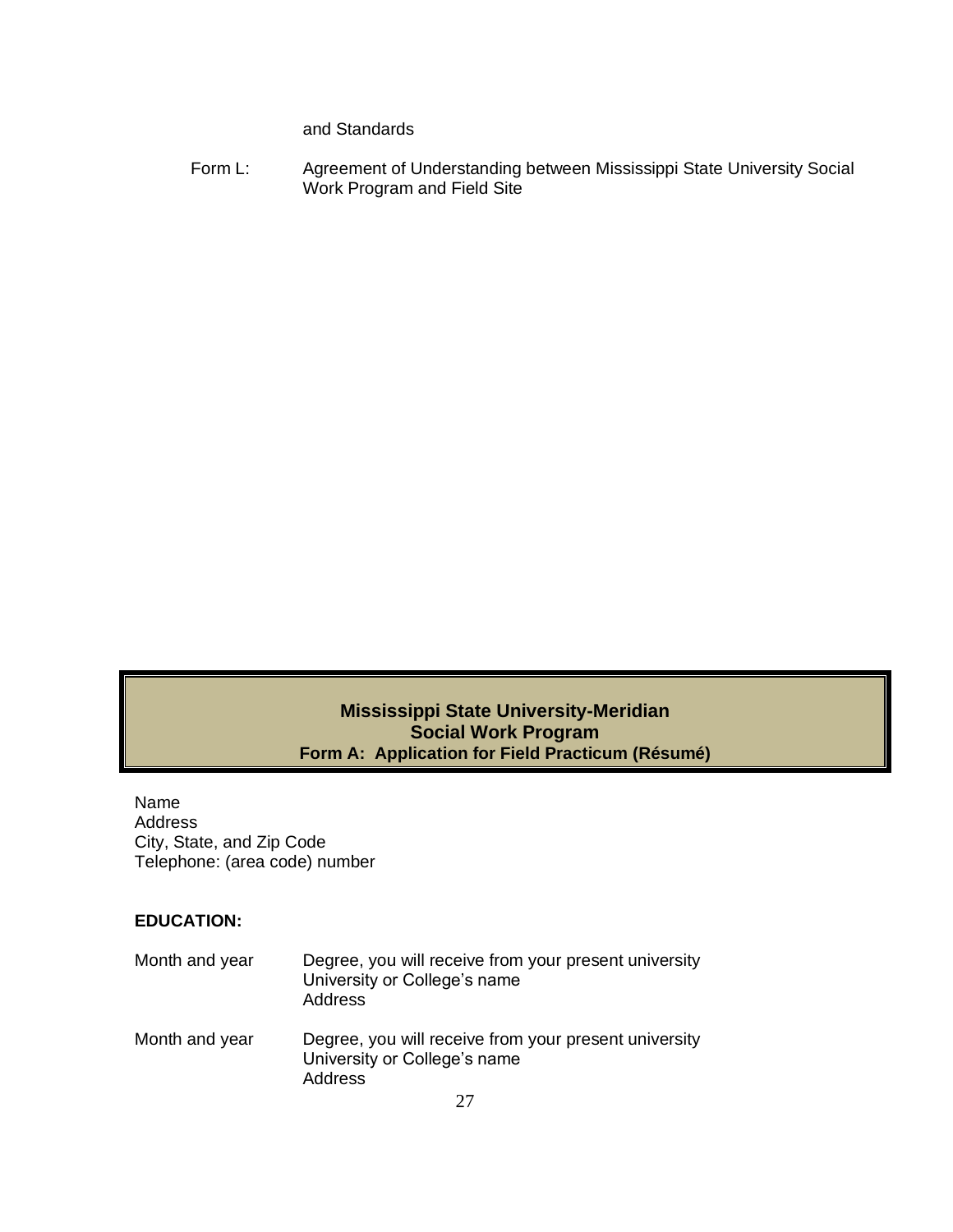# Honors should be included

# **EMPLOYMENT:**

Month and year List your present title

Agency Name Address Responsibility:

# **Mississippi State University-Meridian Social Work Program Form B: Agency Interview Choices**

**Student Name: \_\_\_\_\_\_\_\_\_\_\_\_\_\_\_\_\_\_\_\_\_\_\_\_\_\_\_\_\_\_\_\_\_\_\_\_\_\_\_\_\_**

**MSU Student ID Number:** \_\_\_\_\_\_\_\_\_\_\_\_\_\_\_\_\_\_\_\_\_\_\_\_\_\_\_\_\_\_

**Agencies of Choice:**

I

٦

Ξ

1. Agency name and address: Reason: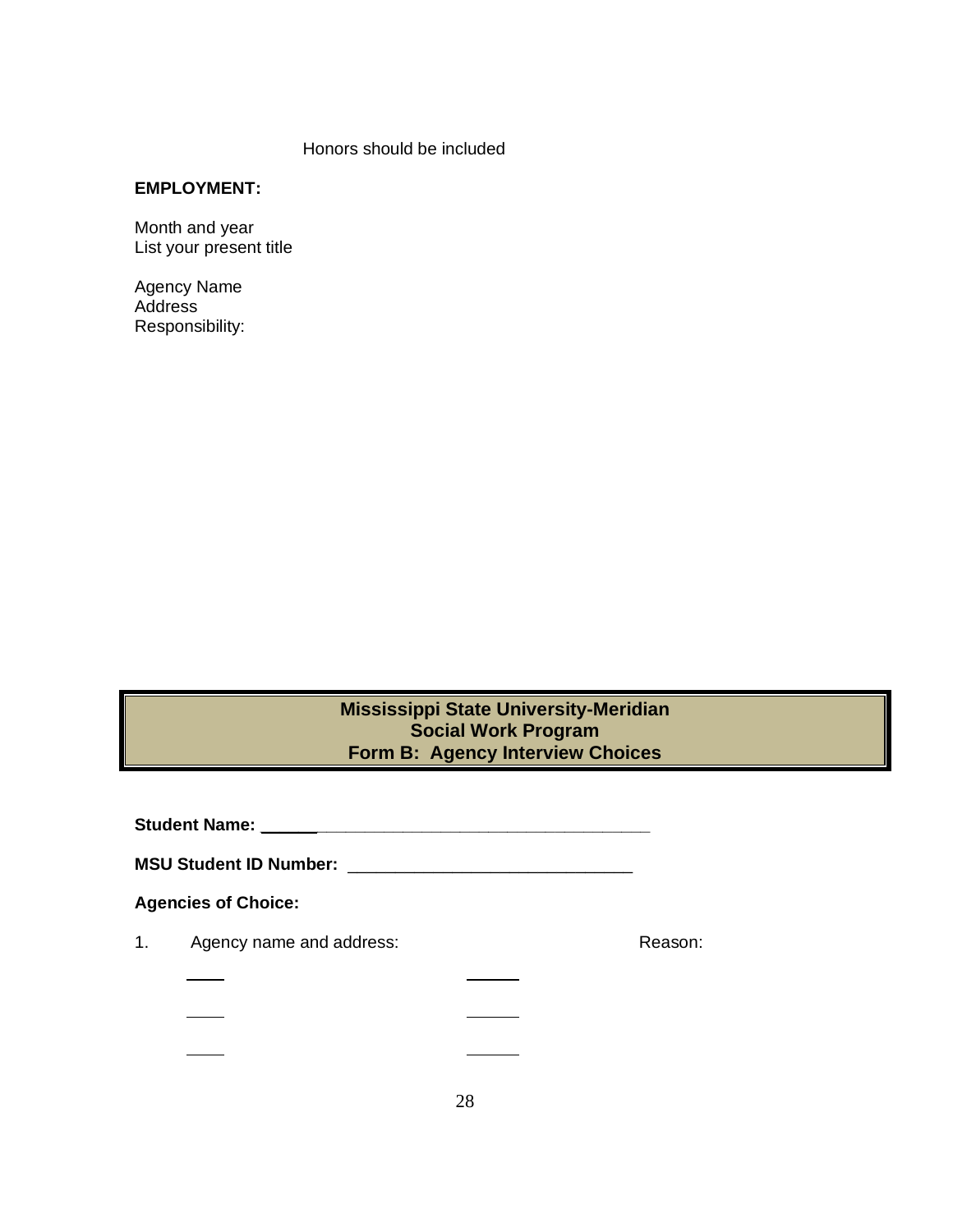Field Instructor's name:

| 2. | Agency name and address: | Reason: |
|----|--------------------------|---------|
|    |                          |         |
|    |                          |         |
|    |                          |         |
|    | Field Instructor's name: |         |
| 3. | Agency name and address: | Reason: |
|    |                          |         |
|    |                          |         |
|    |                          |         |
|    | Field Instructor's name: |         |

# **Mississippi State University-Meridian Social Work Program Form C: Choices for Agency Placement**

**Student Name: MSU Student ID Number:** \_\_\_\_\_\_\_\_\_\_\_\_\_\_\_\_\_\_\_\_\_\_\_\_\_\_\_\_\_\_\_ **Agencies of Choice:** 1. Agency name and address: Reason: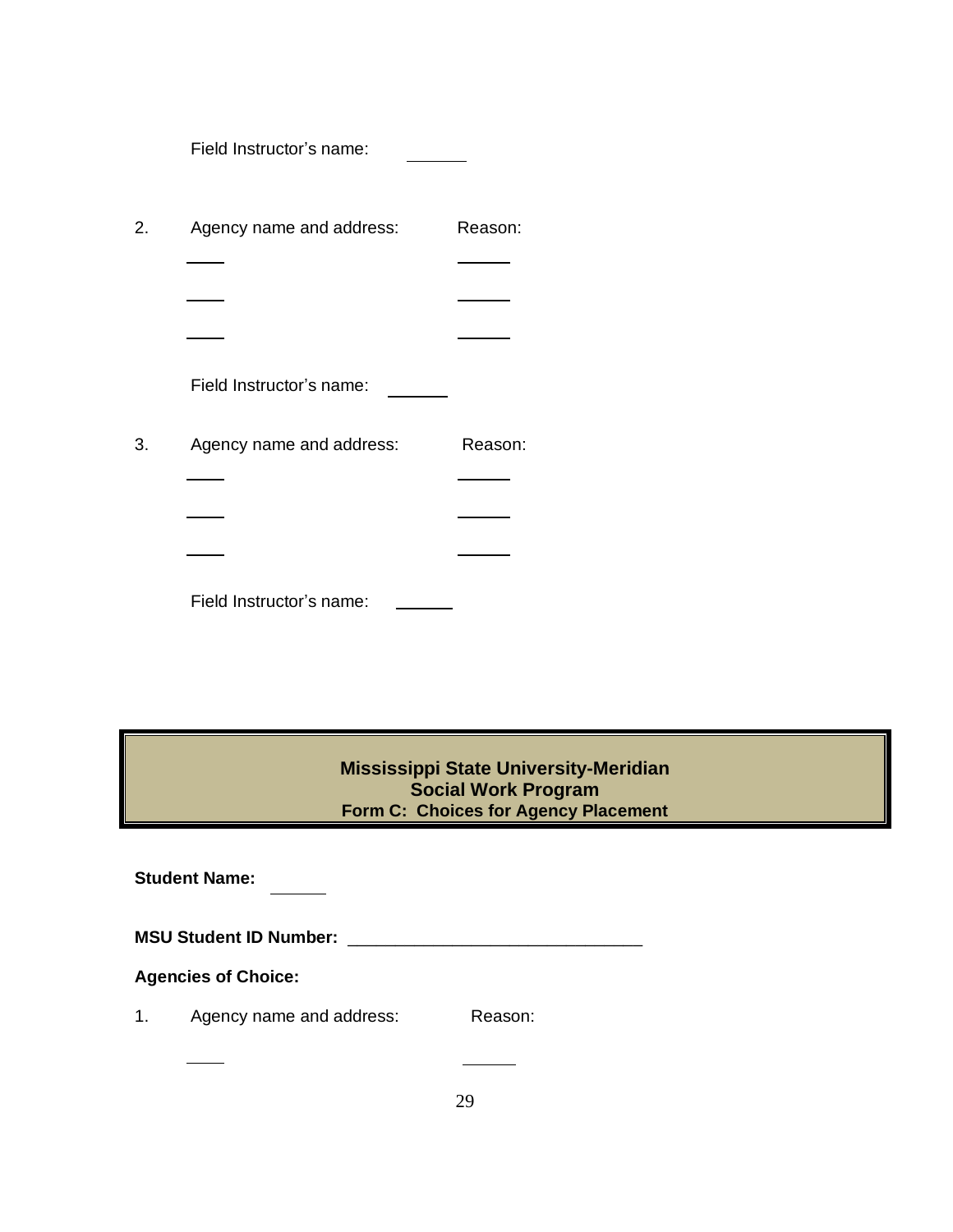|    | Field Instructor's name: |         |
|----|--------------------------|---------|
| 2. | Agency name and address: | Reason: |
|    |                          |         |
|    |                          |         |
|    |                          |         |
|    | Field Instructor's name: |         |
| 3. | Agency name and address: | Reason: |
|    |                          |         |
|    |                          |         |
|    |                          |         |
|    |                          |         |

Field Instructor's name: \_\_\_\_\_\_\_

**Mississippi State University-Meridian Social Work Program Form D: Authorization for Background Check, Child Abuse and Sex Offender Registries**

# **Form D: Authorization for Background Check**

- **To:** Alabama/Mississippi State and Local Law Enforcement Agency
- **From:** Angela Savage, Director of Field Education Mississippi State University-Meridian Social Work Program 1000 Hwy 19 North Meridian, MS 39307 601-484-0146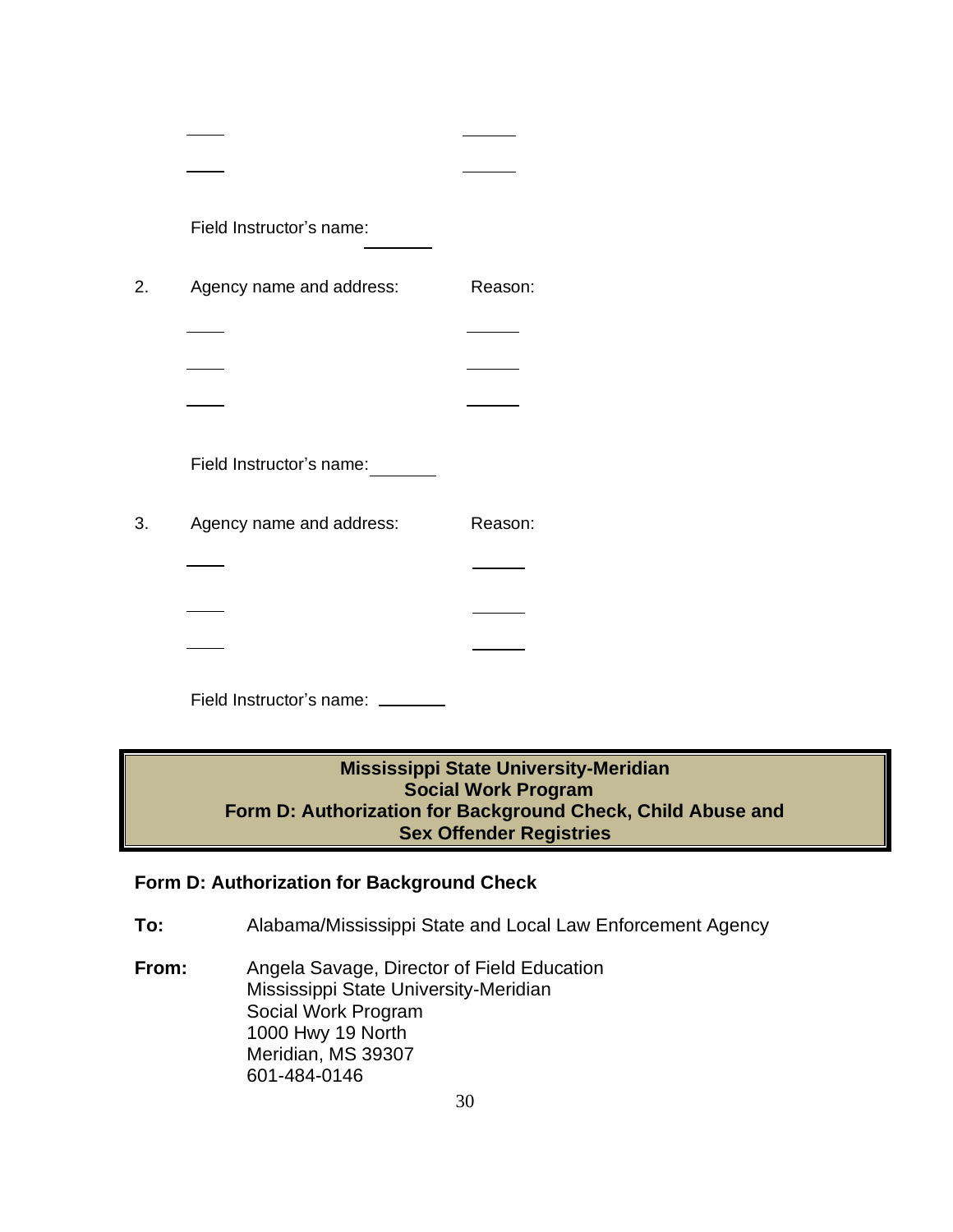# **MSU Student ID #:**  $\blacksquare$

(Print) Full Name (list maiden name & any aliases)

I, Angela Savage, Director of Field Education, Mississippi State University-Meridian Social Work Program, am requesting a background screening with: Law enforcement, the Child Abuse Central Registry, the Sex Offender Registries, previous employers, and any other persons to determine the suitability of the above-named student in working with children and families. This request is a part of the admission application process for the Mississippi State University-Meridian Campus Social Work Program and Field Practicum. This information will only be used for purposes as stated and will not be re-disseminated to other persons.

\_\_\_\_\_\_\_\_\_\_\_\_\_\_\_\_\_\_\_\_\_\_\_\_\_\_\_\_\_\_\_\_\_\_\_\_\_\_\_\_\_\_\_\_\_\_\_\_\_\_\_\_\_\_\_\_\_\_\_\_\_\_\_\_\_\_

*By signing this form, the above-named student gives Mississippi State University Meridian Campus Social Work Program permission to conduct a background screening with law enforcement, the Child Abuse Central Registry, the Sex Offender Registries, previous employers, and any other persons to determine my suitability in working with children and families. I understand that this information will be used for purposes as stated and will not be re-disseminated to other persons.*

Student Signature: \_\_\_\_\_\_\_\_\_\_\_\_\_\_\_\_\_\_\_\_\_\_\_\_\_\_\_\_\_\_\_\_\_\_\_\_\_\_\_\_\_\_\_\_\_\_\_\_\_\_\_\_

Date: \_\_\_\_\_\_\_\_\_\_\_\_\_\_\_\_\_\_\_\_\_\_\_\_\_\_\_\_\_\_\_\_\_\_\_\_

*Revised 01/06/2020*

# **Mississippi State University – Meridian Social Work Program Form E: Authorization to Release Non-Public Information**

The Family and Education Rights Act of 1974 prohibits the release of educational records (or personally identifiable information therein, except for public directory information) without the written consent of the student.

In order that MSU-Meridian Social Work Program may comply with the law, please provide the information requested below and sign the request form.

Name: \_\_\_\_\_\_\_\_\_\_\_\_\_\_\_\_\_\_\_\_\_\_\_\_\_\_\_\_\_\_\_\_\_\_\_\_\_\_\_\_\_\_\_\_\_\_\_\_\_\_\_\_\_\_\_\_\_\_\_\_\_\_\_\_\_\_

Last **Example 2018** Class Controller First **First** Class Controller Middle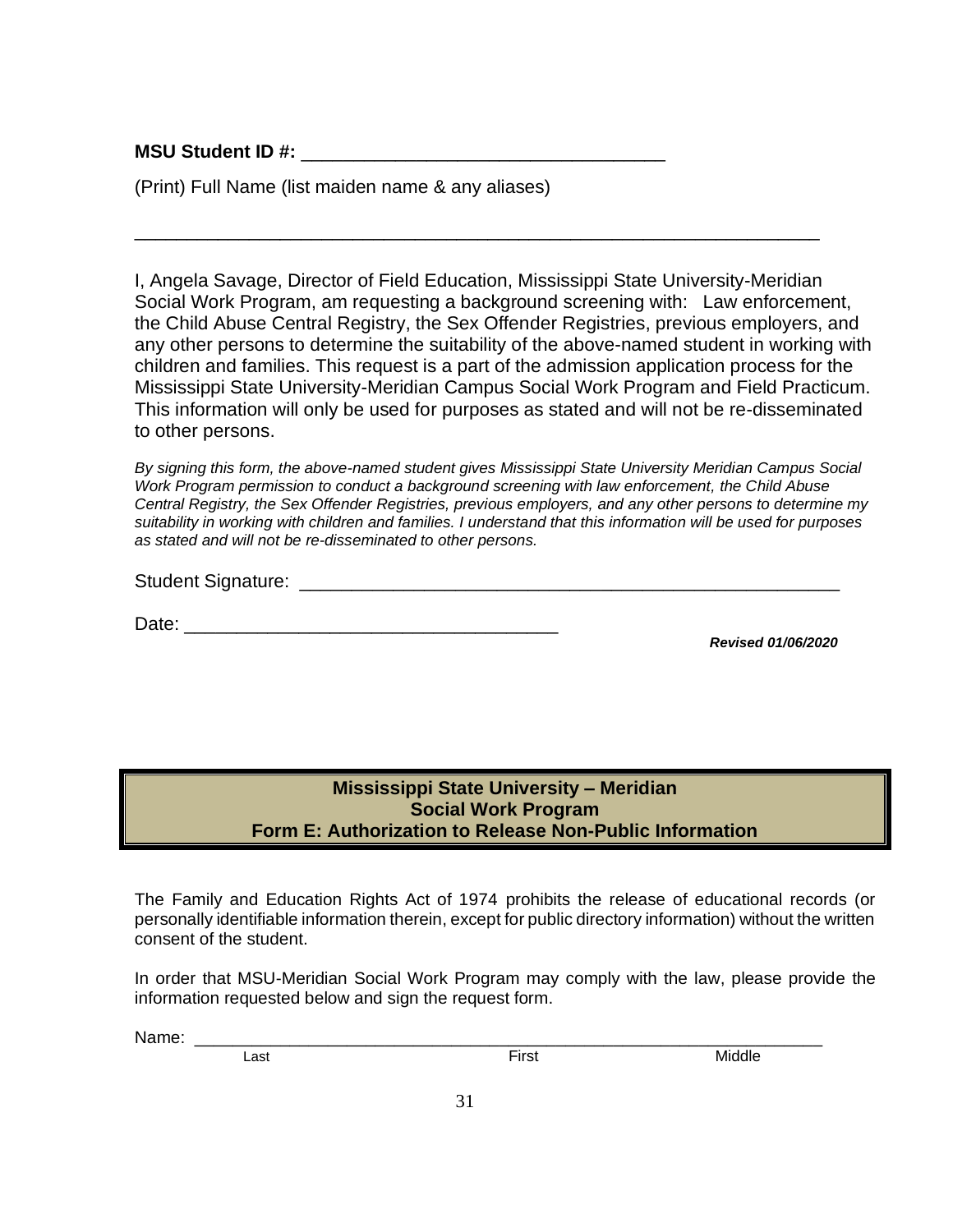|                                                                                             |                                     |                             |                                      | <u> 1989 - Johann Stoff, deutscher Stoff, der Stoff, der Stoff, der Stoff, der Stoff, der Stoff, der Stoff, der S</u> |                                                           |                              |                               |
|---------------------------------------------------------------------------------------------|-------------------------------------|-----------------------------|--------------------------------------|-----------------------------------------------------------------------------------------------------------------------|-----------------------------------------------------------|------------------------------|-------------------------------|
|                                                                                             | Street Address                      |                             |                                      |                                                                                                                       | <b>Apartment Number</b>                                   |                              |                               |
| City                                                                                        |                                     |                             |                                      | State                                                                                                                 |                                                           | $\overline{ZIP}$             |                               |
| Information to be released:                                                                 |                                     |                             |                                      |                                                                                                                       |                                                           |                              |                               |
| Educational information relevant to the Social Work Program admission process and the Field |                                     |                             |                                      |                                                                                                                       |                                                           |                              |                               |
| Practicum process.                                                                          |                                     |                             |                                      |                                                                                                                       |                                                           |                              |                               |
| Name and Title of person(s) to receive information:                                         |                                     |                             |                                      |                                                                                                                       |                                                           |                              |                               |
| Name                                                                                        |                                     |                             |                                      | Title                                                                                                                 |                                                           |                              |                               |
| Name                                                                                        |                                     |                             |                                      | Title                                                                                                                 |                                                           |                              |                               |
|                                                                                             |                                     |                             |                                      |                                                                                                                       |                                                           |                              |                               |
|                                                                                             |                                     |                             |                                      |                                                                                                                       |                                                           |                              |                               |
|                                                                                             |                                     |                             |                                      |                                                                                                                       |                                                           |                              |                               |
|                                                                                             |                                     |                             |                                      |                                                                                                                       | Time sheet No.                                            |                              |                               |
|                                                                                             |                                     |                             |                                      |                                                                                                                       | Current widy, his:<br>Total field hrs.:                   |                              |                               |
|                                                                                             |                                     |                             |                                      | MSU Field Staff Faculty Initials _____________ MSU Field Staff Faculty Date:                                          | MISSISSIPPI STATE UNIVERSITY OFFICE USE ONLY:             |                              |                               |
|                                                                                             |                                     |                             |                                      |                                                                                                                       |                                                           |                              |                               |
|                                                                                             |                                     |                             |                                      | <b>Form G: Field Practicum Time Sheet</b>                                                                             | Mississippi State University-Meridian Social Work Program |                              |                               |
|                                                                                             |                                     |                             |                                      | Agency:                                                                                                               |                                                           |                              |                               |
| <b>Student Name:</b><br>Semester/Year:<br>Week of:                                          |                                     |                             |                                      | <b>Field Instructor:</b><br><b>Previous hours:</b>                                                                    | Current wkly. hrs:                                        | <b>Total field hours:</b>    |                               |
| <b>Weekly Activity</b>                                                                      | Mon.<br>Mth:________<br>Date: _____ | Tue.<br>Mth:<br>Date: _____ | Mth: $\qquad \qquad$<br>Date: $\_\_$ | Thur.<br>Wed.<br>Date: $\_\_$                                                                                         | Fri.<br>Mth:<br>Date: $\_\_$                              | Sat.<br>Mth:<br>Date: $\_\_$ | Sun.<br>Date: $\qquad \qquad$ |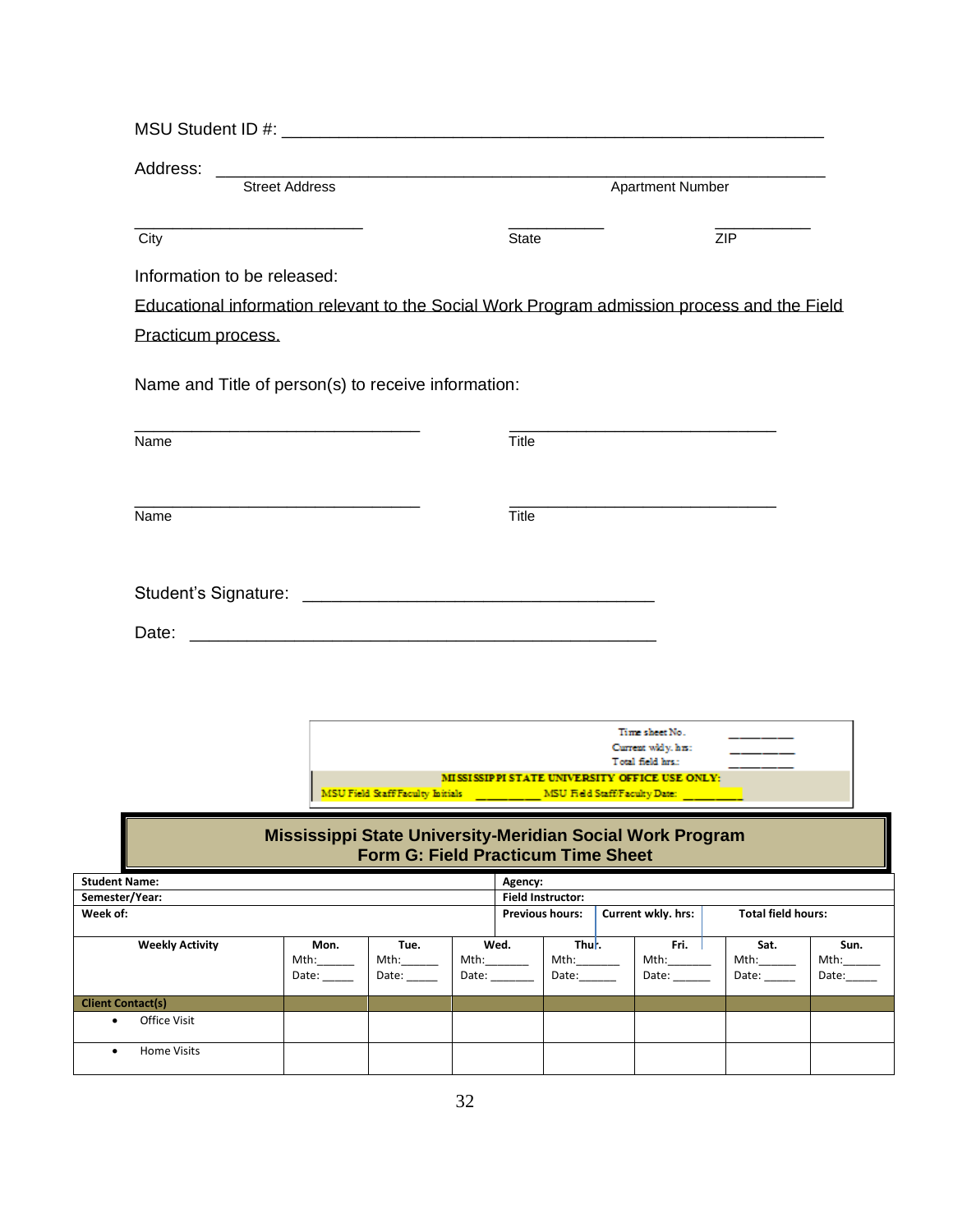| $\bullet$                         | <b>Phone Calls</b>                                 |                   |       |               |       |                           |  |
|-----------------------------------|----------------------------------------------------|-------------------|-------|---------------|-------|---------------------------|--|
| $\bullet$                         | Referral(s)                                        |                   |       |               |       |                           |  |
| $\bullet$                         | Recording(s)                                       |                   |       |               |       |                           |  |
| Court<br>$\bullet$                |                                                    |                   |       |               |       |                           |  |
| <b>Professional Development</b>   |                                                    |                   |       |               |       |                           |  |
| $\bullet$                         | Conferences/Training                               |                   |       |               |       |                           |  |
| <b>Activities</b>                 |                                                    |                   |       |               |       |                           |  |
| $\bullet$                         | Orientation                                        |                   |       |               |       |                           |  |
|                                   |                                                    |                   |       |               |       |                           |  |
| $\bullet$                         | Agency & In-Service                                |                   |       |               |       |                           |  |
| $\bullet$                         | Observation(s)                                     |                   |       |               |       |                           |  |
| $\bullet$                         | Evaluation(s)                                      |                   |       |               |       |                           |  |
| $\bullet$                         | Research/Resources                                 |                   |       |               |       |                           |  |
| $\bullet$                         | Supervision                                        |                   |       |               |       |                           |  |
|                                   | <b>Total daily hours</b>                           |                   |       |               |       |                           |  |
|                                   |                                                    |                   |       |               |       |                           |  |
|                                   |                                                    |                   |       |               |       |                           |  |
|                                   |                                                    |                   |       |               |       | <b>Total weekly hours</b> |  |
| <b>Field Instructor Comments:</b> |                                                    |                   |       |               |       |                           |  |
|                                   | Field Instructor signature: (Red/Blue Ink ONLY) _  |                   |       |               | Date: |                           |  |
|                                   | Students complete the following before submission: |                   |       |               |       |                           |  |
|                                   |                                                    | Yes/No            |       | Date provided |       |                           |  |
| Copy provided to field instructor |                                                    |                   |       |               |       |                           |  |
|                                   | Student retained copy for records                  |                   |       |               |       |                           |  |
|                                   | Original provided to field director                |                   |       |               |       |                           |  |
| Student signature:                |                                                    |                   | Date: |               |       |                           |  |
|                                   |                                                    | <b>Honor Code</b> |       |               |       |                           |  |
|                                   |                                                    |                   |       |               |       |                           |  |
|                                   |                                                    |                   |       |               |       |                           |  |

<span id="page-32-0"></span> **Instructions on Completing Time Sheets**

Students are responsible for keeping a weekly time sheet. Time sheets are to be turned in during field seminar.

The first-time sheet completed will reflect  $Q$  for previous hours worked. The total field hours worked during the first week of placement should be entered on the line by previous hours. Each week thereafter the hours worked the week before will be added to the hours worked the current week. The last time sheet completed for placement should reflect the total hours worked for the semester.

Hours not included in the total field placement hours worked are field seminar hours, transportation time to and from field seminars, and transportation time to and from the agency. Overtime hours required by specific case assignments and special after-meetings are included in field placement hours and should be recorded on the time sheet.

**Activities Defined** - The activities fall into three broad areas: Client contacts, professional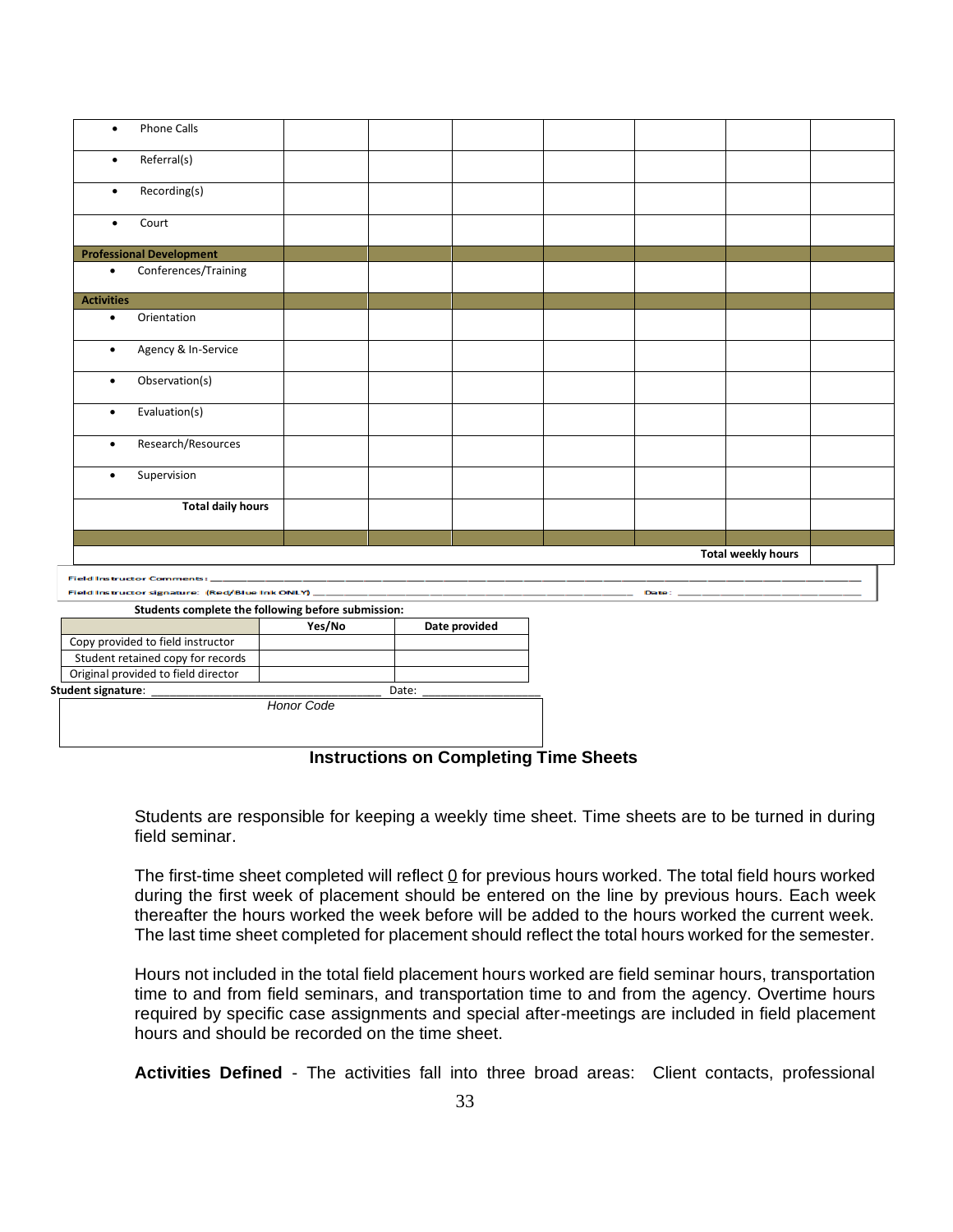development, and other.

- 1. *Client contacts* include office visits, home visits, and telephone conversation with or on behalf of a client; referrals; court appearances; and records (documentation).
- 2. *Professional development* includes one-on-one instructional conferences, in-service and staff development training, orientation, field practicum evaluations, observation, community resource development and research activities, professional reading, and professional conferences.
- 3. *Other* includes any other activity not described above. Please specify the activity if listed under this category.

Please keep a copy of your time sheet for your records, bring original copy to field seminar, and provide one copy to the Field Instructor.

# **Mississippi State University-Meridian Social Work Program Form H: Original Contract**

| Date: ___________________                            |                                                                 |  |
|------------------------------------------------------|-----------------------------------------------------------------|--|
|                                                      |                                                                 |  |
| MSU Student ID Number: _____________________________ |                                                                 |  |
|                                                      |                                                                 |  |
| Field Instructor:                                    | <u> 1980 - Johann Barn, margaret eta biztanleria (h. 1980).</u> |  |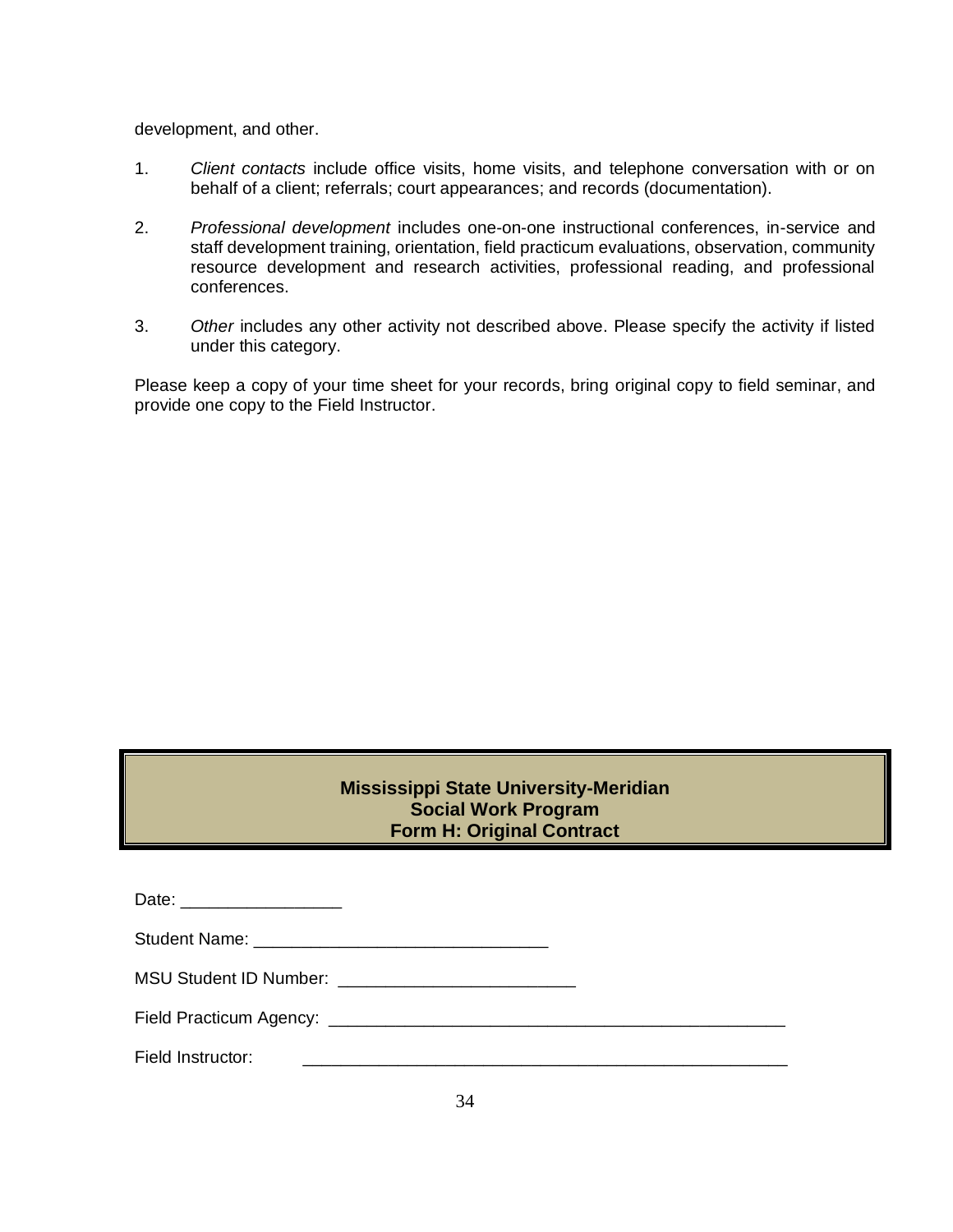| Hours per week: _________________                                                                                     |       |  |
|-----------------------------------------------------------------------------------------------------------------------|-------|--|
| Student's responsibilities, duties, and activities:                                                                   |       |  |
|                                                                                                                       |       |  |
| <u> 1989 - Johann Stoff, deutscher Stoff, der Stoff, der Stoff, der Stoff, der Stoff, der Stoff, der Stoff, der S</u> |       |  |
| <u> 1990 - John Stone, Amerikaanse kommunister († 1900)</u>                                                           |       |  |
| <b>Signatures:</b>                                                                                                    |       |  |
| Student:                                                                                                              | Date: |  |
| Field Instructor:                                                                                                     | Date: |  |
| Director of Field Education and/or Field Liaison                                                                      | Date: |  |

# Mississippi State University-Meridian<br>Social Work Program<br>Form I: Learning Contract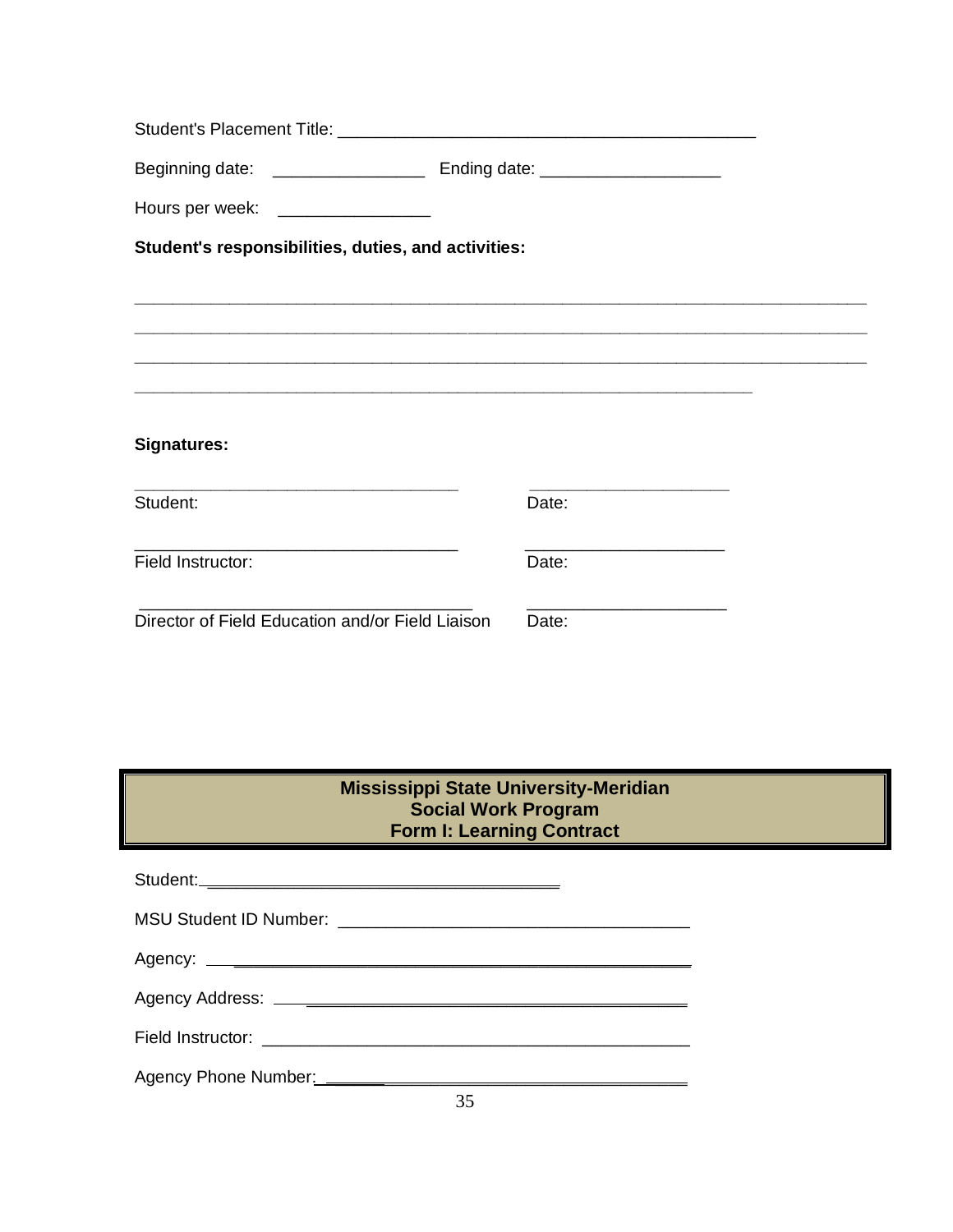NOTE: Learning Goals are treated separately in this planning form even though all the goals are related and form a whole. See the attached instruction sheet for assistance in completing this form.

| <b>Agency Learning Goals:</b>                                                                                            | <b>Tasks or Strategies</b><br>(State 2-3 ways you plan to achieve each goal) |
|--------------------------------------------------------------------------------------------------------------------------|------------------------------------------------------------------------------|
| <u> 1989 - Johann John Stein, markin fan it fjort fan it fjort fan it fjort fan it fjort fan it fjort fan it fjort f</u> |                                                                              |
|                                                                                                                          |                                                                              |
|                                                                                                                          |                                                                              |
| 2.                                                                                                                       |                                                                              |
|                                                                                                                          |                                                                              |
|                                                                                                                          | $\mathbf{c}$ )                                                               |
| 3.                                                                                                                       |                                                                              |
|                                                                                                                          |                                                                              |
|                                                                                                                          | <u> 1980 - Jan Barnett, fransk politik (f. 1980)</u><br>C)                   |

# **Personal Learning Goals:**

 $\mathbf{1.}$  $2.$ 36

### **Tasks or Strategies** (State 2-3 ways you plan to achieve each goal)

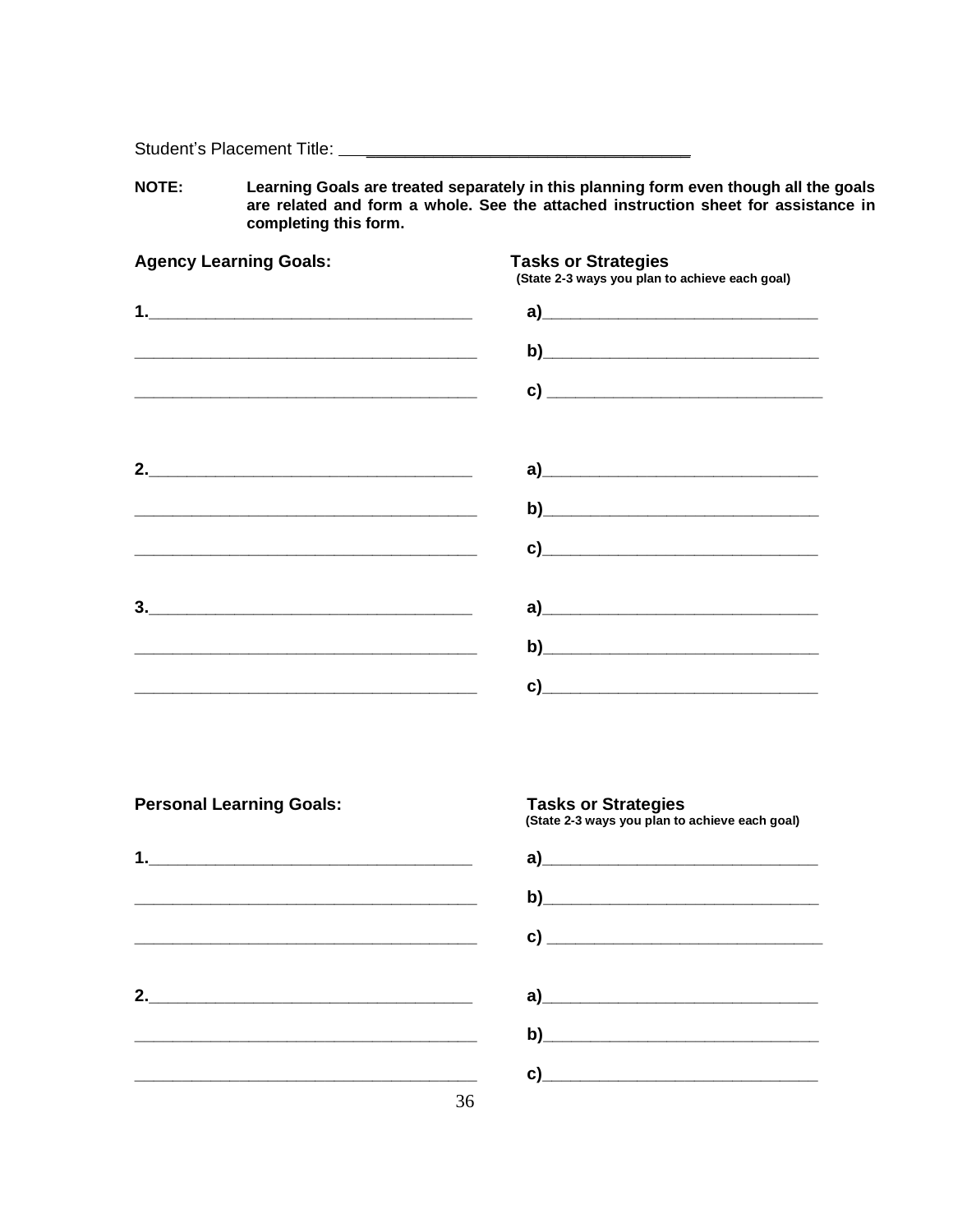**Professional Learning Goals: Tasks or Strategies**

**(State 2-3 ways you plan to achieve each goal)**

# **SIGNATURES:**

| <b>Student</b>              | Date |
|-----------------------------|------|
| <b>Field Instructor</b>     | Date |
| Director of Field Education | Date |

# **Instructions for Learning Goals Preparation**

There are three parts to preparing for the Learning Goal conference:

- <span id="page-36-0"></span>(1) Scheduling the Conference
- (2) Preparing the Learning Contract Form
- (3) Participating in the Conference

# 1. **Scheduling the Learning Goal Conference**

The conference usually takes place at the field practicum agency. Participants are the field practicum instructor, the student, and the faculty instructor. Allow one hour for the conference and confirm with the faculty instructor the date, time, and place.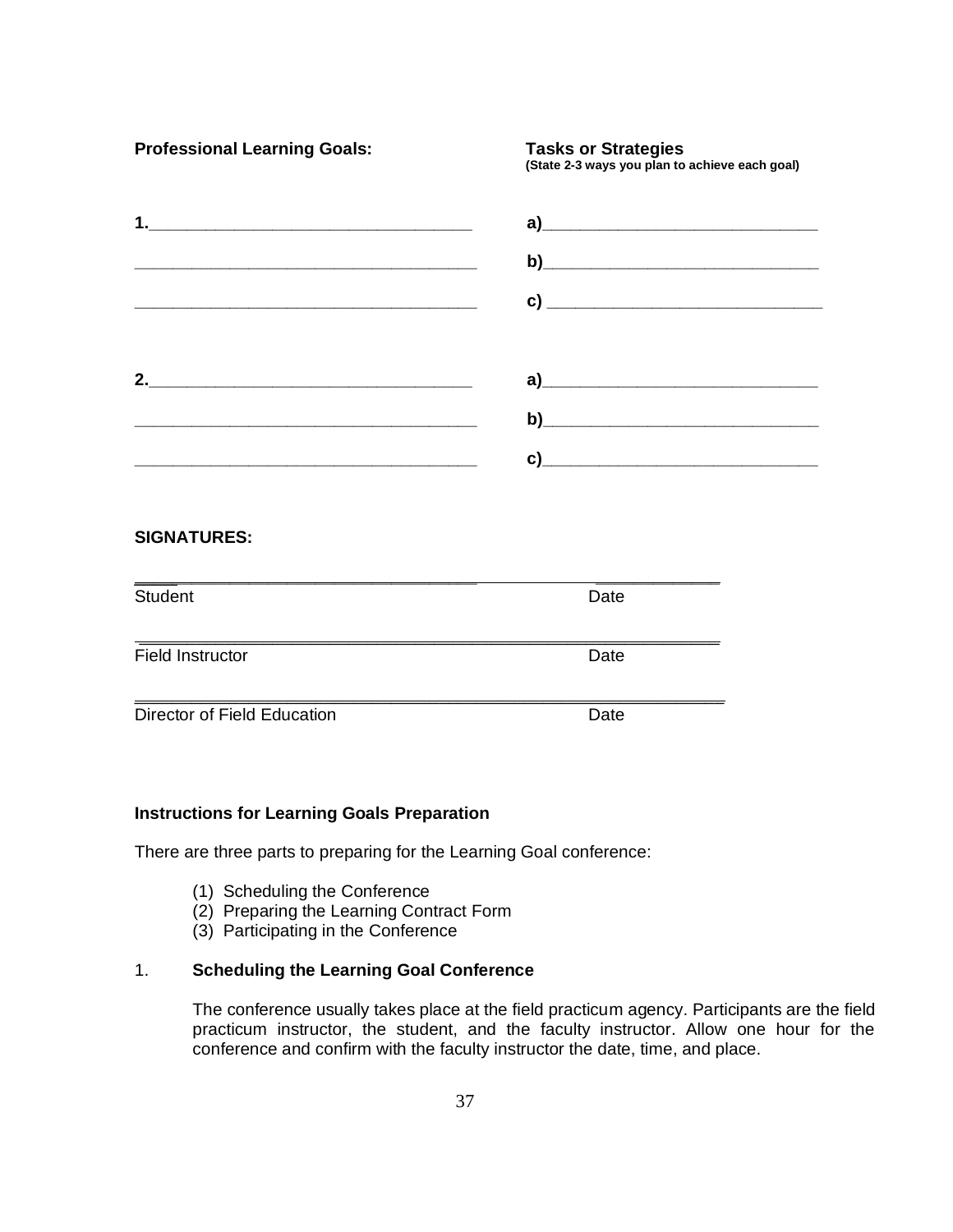The student is responsible for setting up a date and time that is agreeable to all participants in the conference. If it is necessary to use time outside of regularly scheduled field practicum hours, the student will receive credit on time sheets for conference time.

# 2. **Preparing the Learning Contract Form**

The intention of the form is to set up "learning and doing" objectives for the field practicum that are individualized for each student, are feasible in the agency, and are attainable within the field practicum. The student is responsible for the preparation, and the field practicum instructor is expected to be involved to the extent that is mutually agreeable. The student is expected to initiate working on the preparation with the field practicum instructor. **The form should be typed in triplicate and submitted to the Director of Field Education three days before the conference time.**

The headings of sections labeled **agency**, **personal**, and **professional** are intended to offer a focus for broad coverage. Overlapping of goals under these headings is acceptable. The main idea of the divisions is to encourage the student to develop goals in each of these three broad areas, all considered being important to social work professional training. Please note that within each section, the student is expected to list goals **and** ways to achieve them. The goal is the individualized objective, and the way of meeting the goal is the task or strategy.

**Agency Learning Goals** pertain to the unique nature of the field practicum agency that the student wishes to learn about and/or contribute to. Consideration should be given to the following areas when deciding on your learning goals:

- Services and programs the agency provides
- Agency history, philosophy, funding, and organizational structure
- Client population served
- Agency response(s) to social and economic justice
- Agency policies, procedures, and decision-making processes
- Planning and conducting of agency-based research

# Examples of goals and ways to achieve them:

# **Agency Learning Goals: Tasks or Strategies**

1. To understand the foster care placement 1. (a) Conduct home visits/shelter process from home study assessment visit to disposition leaving.

- - (b) Read the agency manual
	- (c) Discuss process with a social worker
	- (d) Attend the foster care Review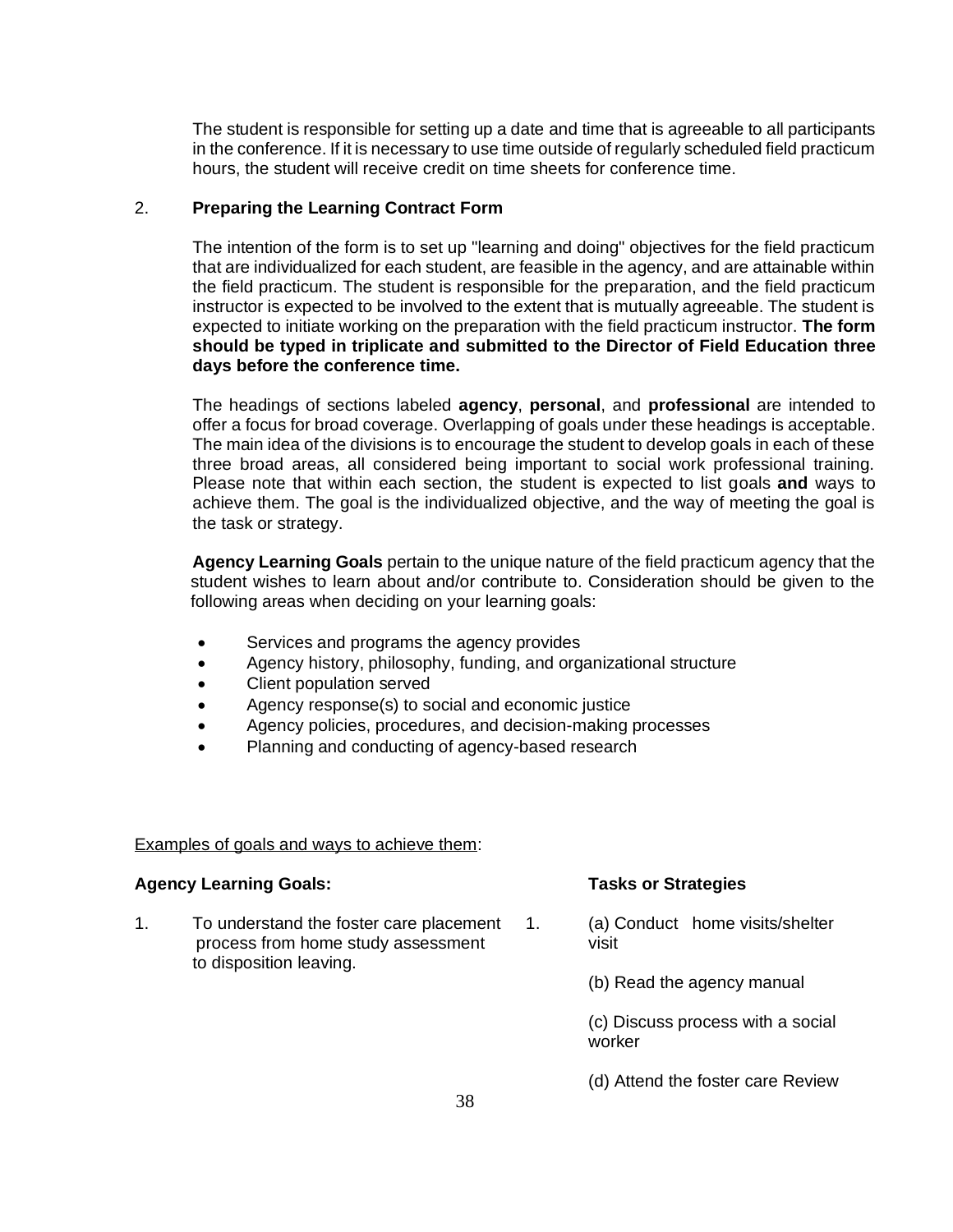# Board orientation

- 2. To become familiar with Safe Haven's 2. (a) Ask the Field Instructor agency-based research.
- 

(b) Determine its goals and purposes

(c) Ascertain the staff view and use of research

(d) Determine if the research addresses social and economic issues

**Personal Learning Goals** pertain to your own uniqueness as an individual and the changes you want to make within yourself and in your behavior that would help you in your role as a practicing social work student. These desired changes may involve building on your strengths and skills, working to minimize weaknesses, vulnerabilities, etc. and expanding sensitivities, self-awareness, etc. Consider the following when deciding on your learning goals:

- Differences between personal and professional tasks
- Personal barriers that may affect social work practice
- Understanding and awareness of individual diversity (culture, lifestyle, minority status, women's issues, etc.) in relation to wellness and human rights.
- Personal values that help or interfere with effective social work practice

Examples of goals and ways to achieve them:

# **Personal Learning Goals: Tasks or Strategies:**

1. To become more assertive 1. (a) Speak at least 2 times in the first group session, 4 times in the second, and 6 times in group sessions thereafter

> (b) Ask for feedback from co-leader of group

> (c) Report my progress in weekly instructional sessions

2. To increase my awareness and understanding 2. (a) Read 3 articles on Native of the Native American population served **Americans.** by my agency.

(b) Discuss the issues raised in the articles and in my contact with clients with a Native American social worker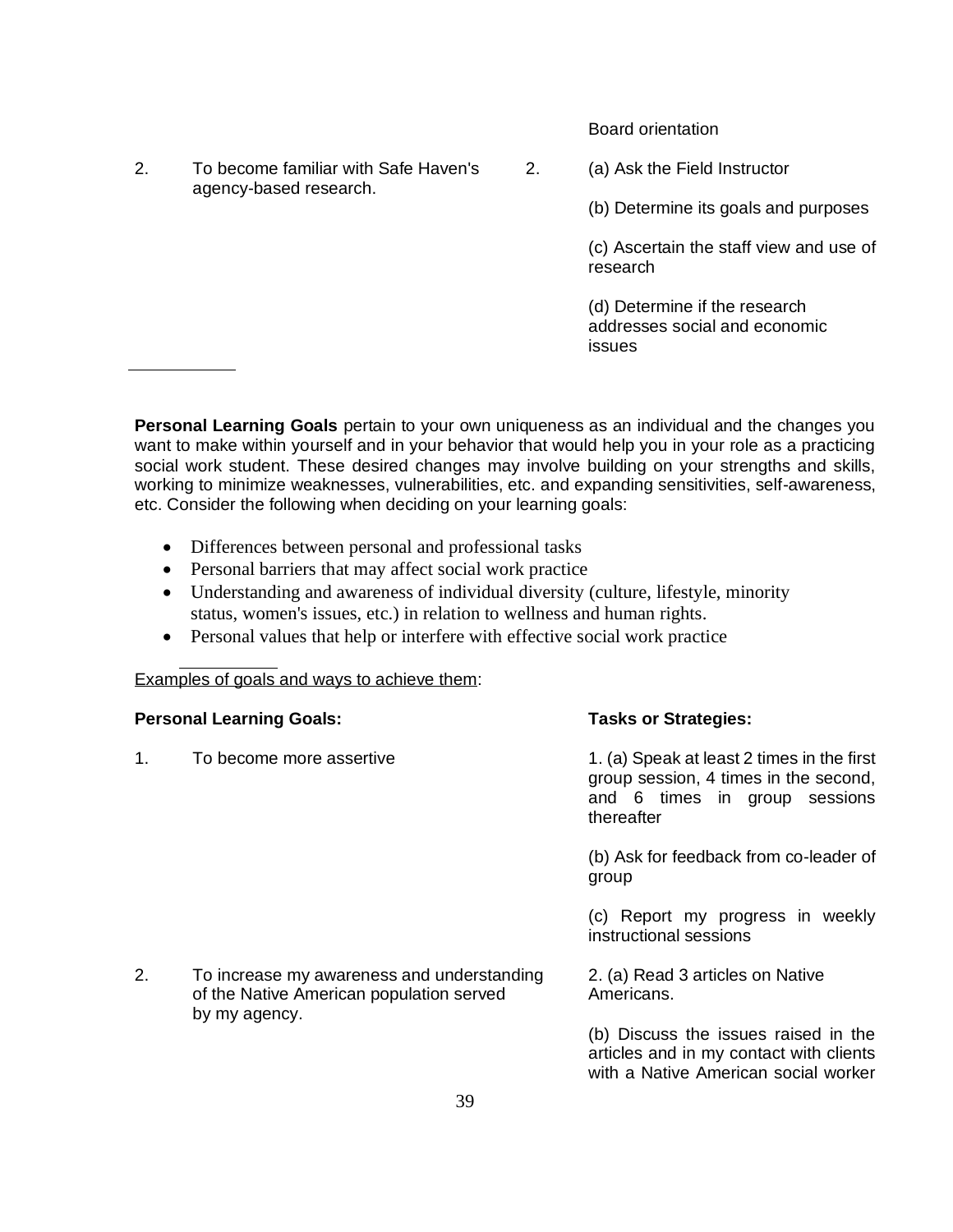# in the agency

**Professional Learning Goals** pertain to theory, methods, and skills common to the work of a professional social worker that you can learn in your agency and that would be applicable in other social work agencies. Consider the following areas when deciding on your learning goals:

- General social work practice methods (establishing relationships, collecting data, making assessments, interventions, evaluation, and termination)
- Integrating and applying academic knowledge and theory to actual social work situations, values, and ethics
- Accountability to client systems (e.g., maintaining client confidentiality, keeping appointments, following through on plans, etc.)
- Teamwork with other agency staff in identification of client concerns/problems
- Communication and interviewing skills
- Problem-solving process
- Diversity (e.g., cultural, ethnic, racial, social and economic justice)
- Making referrals and community resources

# Examples of goals and ways to achieve them:

|    | <b>Professional Learning Skills:</b>                                                      |    | <b>Tasks or Strategies:</b>                                                                                |
|----|-------------------------------------------------------------------------------------------|----|------------------------------------------------------------------------------------------------------------|
| 1. | To develop skills in understanding group                                                  | 1. | (a) Observe the instructor's skill<br>process and working with groups in<br>parenting classes 2-3 sessions |
|    |                                                                                           |    | (b) Co-facilitate the group beginning<br>in January and through May                                        |
|    |                                                                                           |    | (c) Ask for feedback from the<br>instructor after each session                                             |
| 2. | To learn about national, state, and local<br>resources available for handicapped children | 2. | (a) Survey community services                                                                              |
|    |                                                                                           |    | (b) Obtain and familiarize self with<br>printed materials.<br>(c) Visit agencies that provide<br>services  |

# **Participating in the Conference**

The conference allows parties to confirm, clarify, expand, or modify goals and ways to accomplish them. This is done through sharing, questioning, and feedback. The Learning Contract form is a working paper that is the basis for the conference. Some goal, task, and/or strategy revisions may be indicated as a result of the conference. The student, the Field Instructor, and the Director of Field Education are expected to offer input during the conference. The Director of Field Education may use the opportunity to learn more about the specifics of field practicum assignments.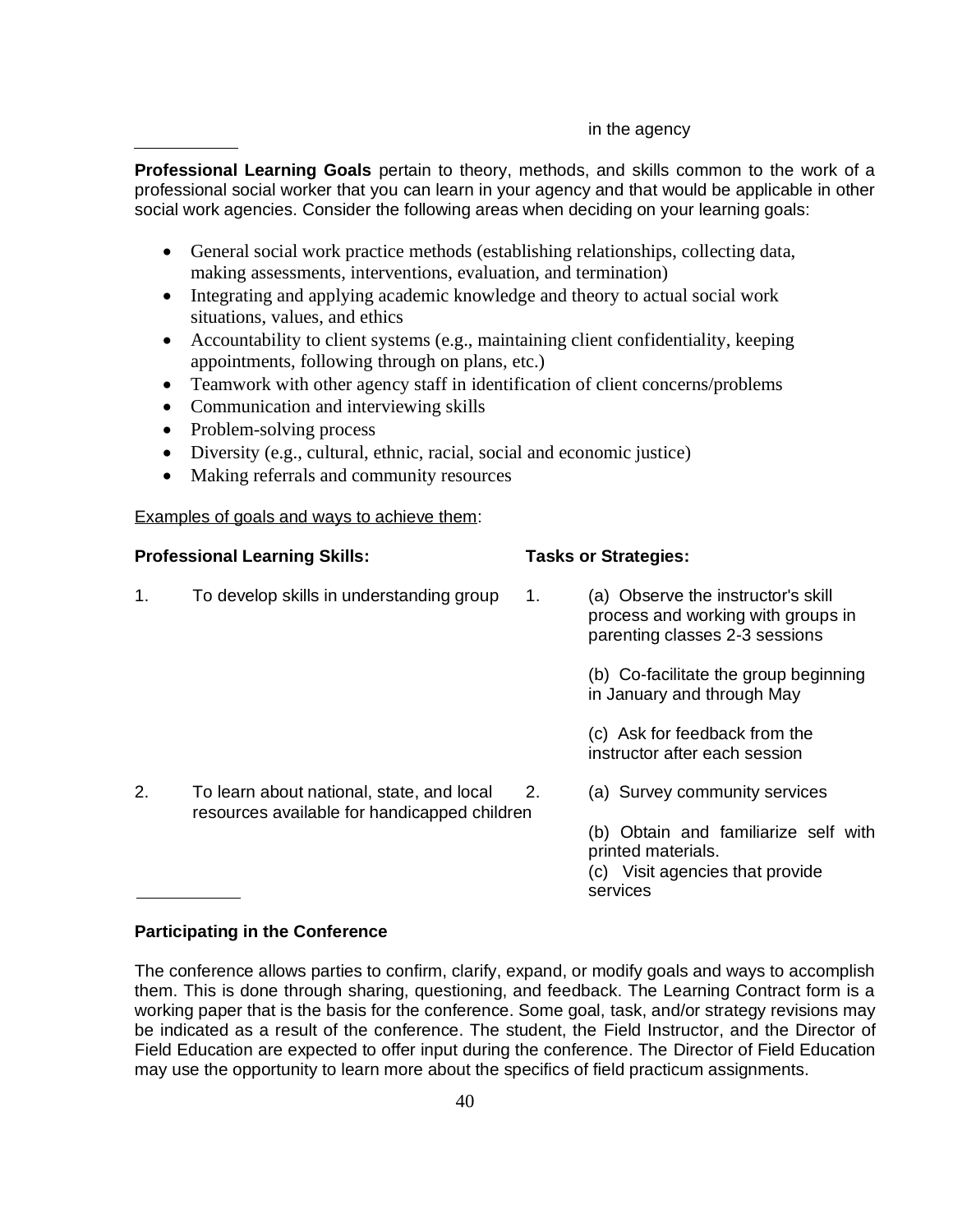The Social Work Program director retains the finished form signed by student, Field Instructor, and Director of Field Education. Copies are provided to the student and the Field Instructor. The Learning Contract becomes part of the framework for training at the agency. The Learning Goals become the basis for future evaluation of the student. Final evaluation of the field practicum takes place just before completion of the required number of hours.

**Revision of the Learning Contract Form** may be necessary following the Learning Goal conference. If revision is necessary, the student is expected to amend the form and return it to the Director of Field Education within three (3) days after the conference.

The evaluation process between Field Instructor and student is ongoing through the practicum. Feedback opportunities are important for growth for the student and the Field Instructor. The more formal evaluations, mid-term and final, are to be initiated by the student.

The student must submit the following forms to the Director of Field Education prior to any grade being given:

- 1. Original Contract
- 2. Field Learning Contract
- 3. Time Sheets
- 4. Weekly Logs
- 5. Mid-Term Evaluation of Student
- 6. Final Evaluation of Student
- 7. Student Evaluation of Field Practicum

# **Mississippi State University-Meridian Social Work Program Form J: Evaluation of Field Practicum Student**

**Instructor:** The mid-term and final evaluations facilitate student and field instructor feedback regarding the student's field experience for the Director of Field Education. This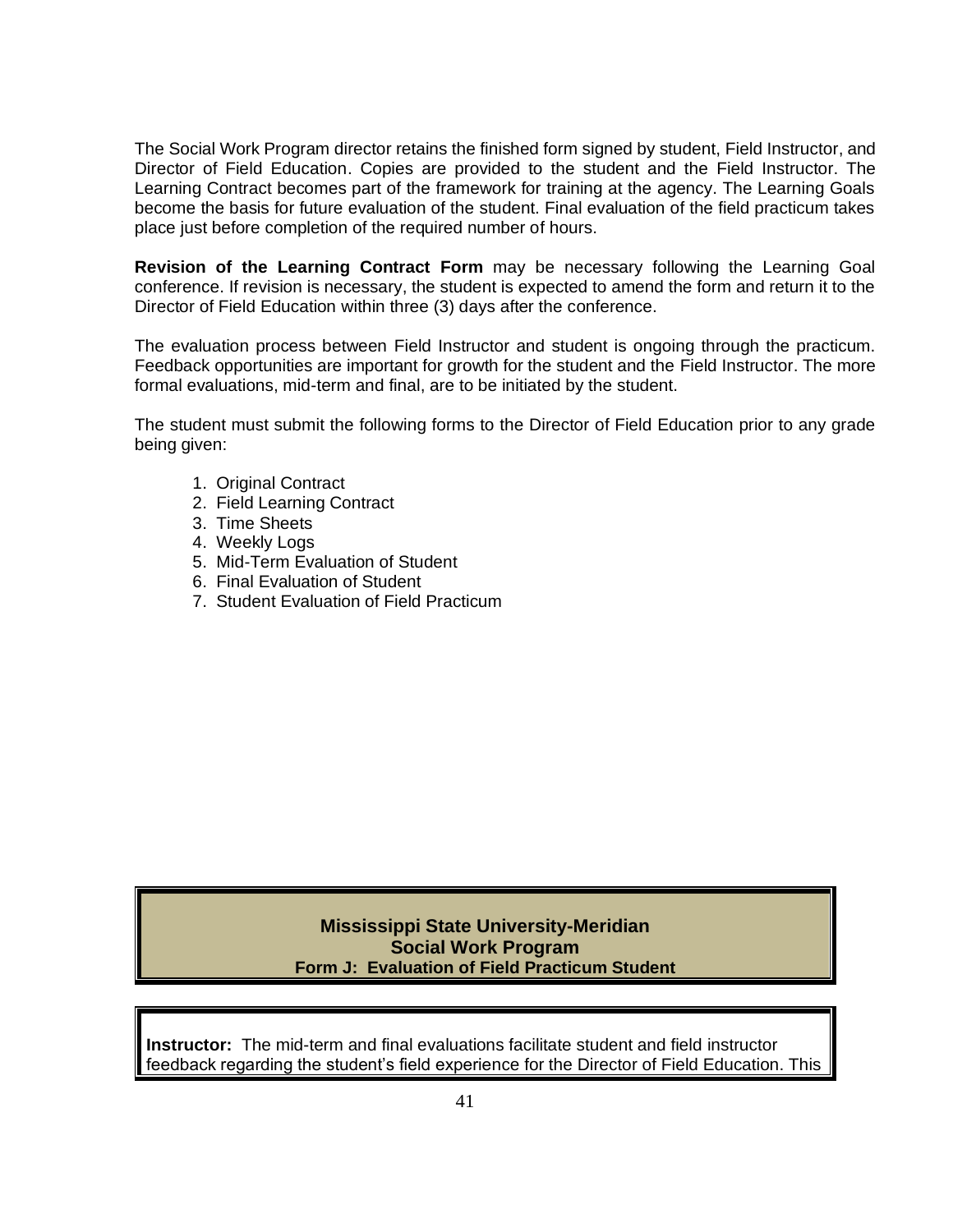| evaluation is the instructor's mid-term and final assessment of the field student<br>application of classroom learning in an agency setting. The evaluation of the student<br>should be a shared process in that the instructor and the student discuss variations and<br>similarities in the assessment. |                                    |                                   |  |  |  |  |  |
|-----------------------------------------------------------------------------------------------------------------------------------------------------------------------------------------------------------------------------------------------------------------------------------------------------------|------------------------------------|-----------------------------------|--|--|--|--|--|
| Student:                                                                                                                                                                                                                                                                                                  |                                    | Phone:                            |  |  |  |  |  |
|                                                                                                                                                                                                                                                                                                           |                                    |                                   |  |  |  |  |  |
| Agency:                                                                                                                                                                                                                                                                                                   |                                    | Phone:                            |  |  |  |  |  |
| Address:                                                                                                                                                                                                                                                                                                  |                                    |                                   |  |  |  |  |  |
| Field<br>Instructor:                                                                                                                                                                                                                                                                                      |                                    | Phone:                            |  |  |  |  |  |
|                                                                                                                                                                                                                                                                                                           |                                    |                                   |  |  |  |  |  |
| $\Box$ Mid-Term<br>$\Box$ Final                                                                                                                                                                                                                                                                           | Beginning Date:<br>Beginning Date: | Ending Date:<br>Ending Date: ____ |  |  |  |  |  |

The standard by which a student is to be compared is that of a new, entry-level social worker. The nine competencies specified in this evaluation form are those established by the national accrediting organization, the Council on Social Work Education.

Comments may be made under any competency statement, if desired. Please indicate those areas in which you think the student is particularly strong and those areas in which the student needs improvement. The purpose of the evaluation is to give the student feedback about her or his performance. The field supervisor's rating of these items will not directly be used to calculate the grade given to the student. The faculty liaison has the responsibility of assigning the grade for field education. The grade that is assigned is based on: **the faculty liaison's overall evaluation of the student's performance in field placement in conjunction with the field supervisor's evaluation and other submitted materials, such as: placement log; seminar participation; and papers that integrate field with classroom instruction.**

# **Please use the following scale of (0) - 4 to assess the functioning level of the student for each practice behavior.**

| 4 | The student has excelled in this area                                                   |
|---|-----------------------------------------------------------------------------------------|
| 3 | The student is functioning above expectations for students in this area                 |
| 2 | The student has met the expectations for students in this area                          |
|   | The student has not met the expectations in this area but gives indications that she/he |
|   | will do so in the near future                                                           |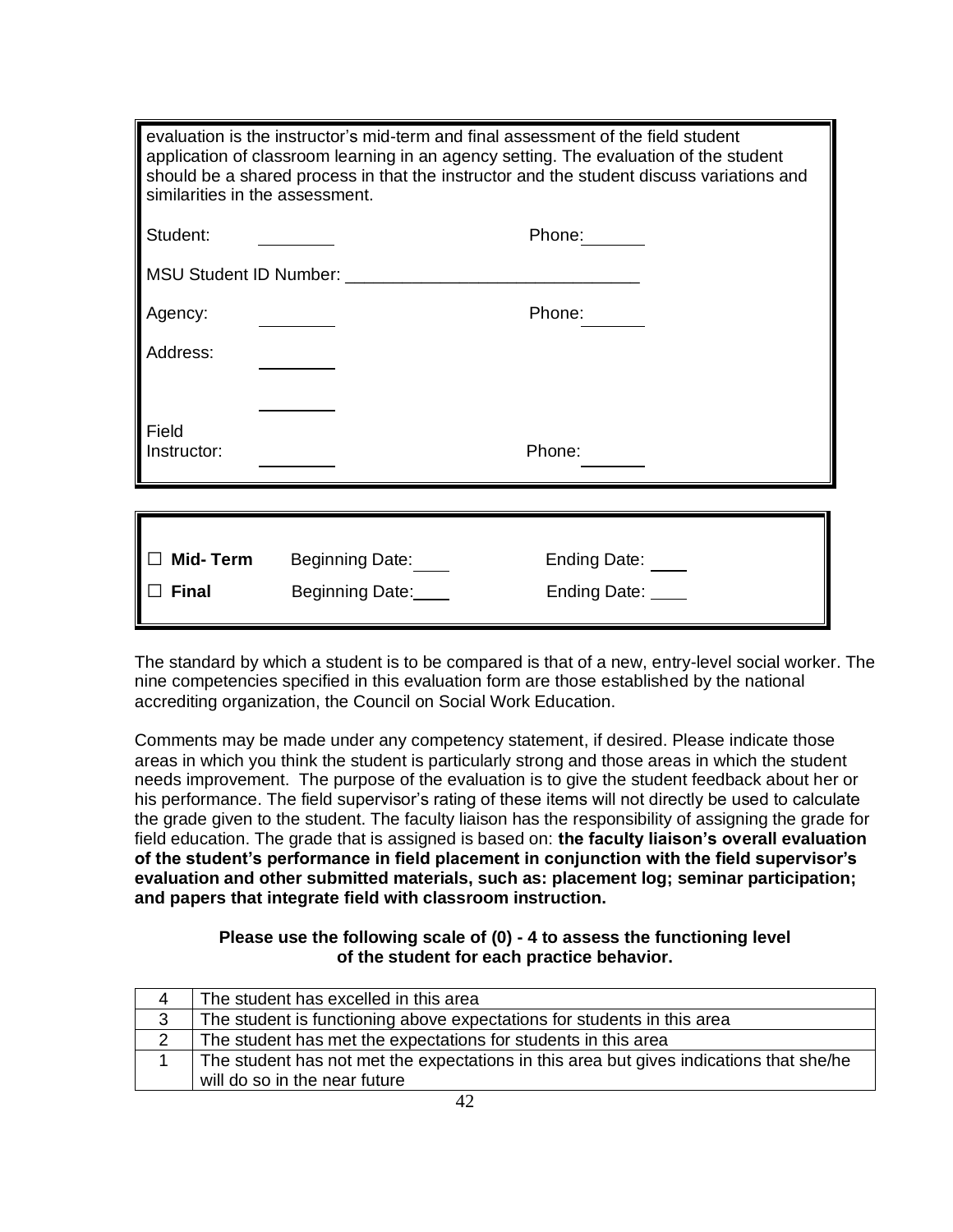| The student has not met the expectations in this area and does not give indications that               |
|--------------------------------------------------------------------------------------------------------|
| she/he will do so in the near future                                                                   |
| Not applicable, as the student has not had the opportunity to demonstrate<br>competencies in this area |

| <b>Competency #1: Student</b> Demonstrates Ethical and Professional Behavior |          |  |   |   |   |     |  |
|------------------------------------------------------------------------------|----------|--|---|---|---|-----|--|
| Makes ethical decisions by applying the standards of the NASW                | 0        |  | 2 | 3 |   | n/a |  |
| Code of Ethics, relevant laws and regulations, models for ethical            |          |  |   |   |   |     |  |
| decision-making, ethical conduct of research, and additional codes           |          |  |   |   |   |     |  |
| of ethics as appropriate to context;                                         |          |  |   |   |   |     |  |
| Uses reflection and self-regulation to manage personal values and            | 0        |  | 2 | 3 | 4 | n/a |  |
| maintain professionalism in practice situations;                             |          |  |   |   |   |     |  |
| Demonstrates professional demeanor in behavior; appearance; and              | $\Omega$ |  | 2 | 3 | 4 | n/a |  |
| oral, written, and electronic communication;                                 |          |  |   |   |   |     |  |
| Uses technology ethically and appropriately to facilitate practice           | $\Omega$ |  | 2 | 3 | 4 | n/a |  |
| outcomes;                                                                    |          |  |   |   |   |     |  |
| Uses supervision and consultation to guide professional judgment             | $\Omega$ |  | 2 | 3 | 4 | n/a |  |
| and behavior                                                                 |          |  |   |   |   |     |  |

п

| <b>Competency #2: Student</b> Engage Diversity and Difference in Practice |   |  |   |   |  |     |  |  |
|---------------------------------------------------------------------------|---|--|---|---|--|-----|--|--|
| Applies and communicates understanding of the                             |   |  |   |   |  | n/a |  |  |
| importance of diversity and difference in shaping life                    |   |  |   |   |  |     |  |  |
| experiences in practice at the micro, mezzo, and macro                    |   |  |   |   |  |     |  |  |
| levels;                                                                   |   |  |   |   |  |     |  |  |
| Applies self-awareness and self-regulation to manage the                  | ∩ |  |   | 3 |  | n/a |  |  |
| influence of personal biases and values in working with                   |   |  |   |   |  |     |  |  |
| diverse clients and constituencies;                                       |   |  |   |   |  |     |  |  |
| Presents themselves as learners and engages clients and                   | 0 |  | 2 | 3 |  | n/a |  |  |
| constituencies as experts of their own experiences.                       |   |  |   |   |  |     |  |  |

Comments:

**Contract** 

| Competency # 3: Student Advance Human Rights and Social, Economic, and<br><b>Environmental Justice</b>            |          |   |     |                |     |
|-------------------------------------------------------------------------------------------------------------------|----------|---|-----|----------------|-----|
| Applies their understanding of social, economic, and<br>environmental justice to advocate for human rights at the | $\Omega$ | 2 | - 3 | $\overline{4}$ | n/a |
| individual and system levels; and                                                                                 |          |   |     |                |     |

Ť.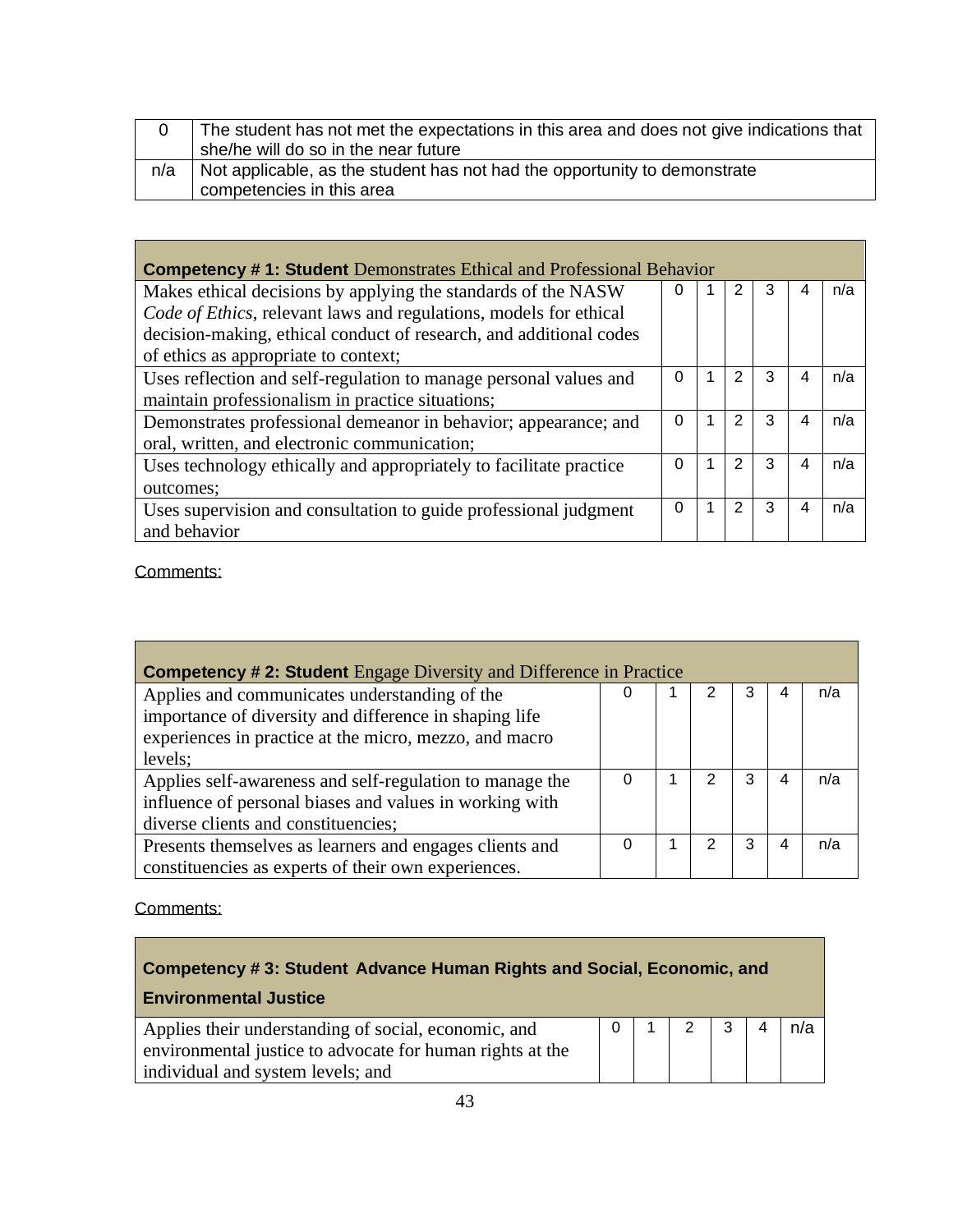| Engages in practices that advance social, economic, and |  |  | n/a |
|---------------------------------------------------------|--|--|-----|
| environmental justice.                                  |  |  |     |

| Competency #4: Student Engages In Practice-informed Research and Research-<br><b>informed Practice</b> |  |               |  |  |
|--------------------------------------------------------------------------------------------------------|--|---------------|--|--|
| Uses practice experience and theory to inform scientific                                               |  | 0 1 2 3 4 n/a |  |  |

| Uses practice experience and theory to inform scientific   |   |               |   | n/a |
|------------------------------------------------------------|---|---------------|---|-----|
| inquiry and research;                                      |   |               |   |     |
| Applies critical thinking to engage in analysis of         |   | 2             | 3 | n/a |
| quantitative and qualitative research methods and research |   |               |   |     |
| findings; and                                              |   |               |   |     |
| Uses and translates research evidence to inform and        | 0 | $\mathcal{D}$ | ີ | n/a |
| improve practice, policy, and service delivery.            |   |               |   |     |

Comments:

| <b>Competency #5: Student Engages in Policy Practice</b>          |   |   |   |   |     |
|-------------------------------------------------------------------|---|---|---|---|-----|
| Identifies social policies at the local, state, and federal level | 0 |   | 3 |   | n/a |
| that impact well-being, service delivery, and access to           |   |   |   |   |     |
| social services;                                                  |   |   |   |   |     |
| Assesses how social welfare and economic policies impact          | 0 | 2 | 3 | 4 | n/a |
| the delivery of and access to social services;                    |   |   |   |   |     |
| Applies critical thinking to analyze, formulate, and              | 0 | 2 | 3 | 4 | n/a |
| advocate for policies that advance human rights and social,       |   |   |   |   |     |
| economic, and environmental justice.                              |   |   |   |   |     |

Comments:

# **Competency # 6: Student Engages with Individuals, Families, Groups, Organizations, and Communities**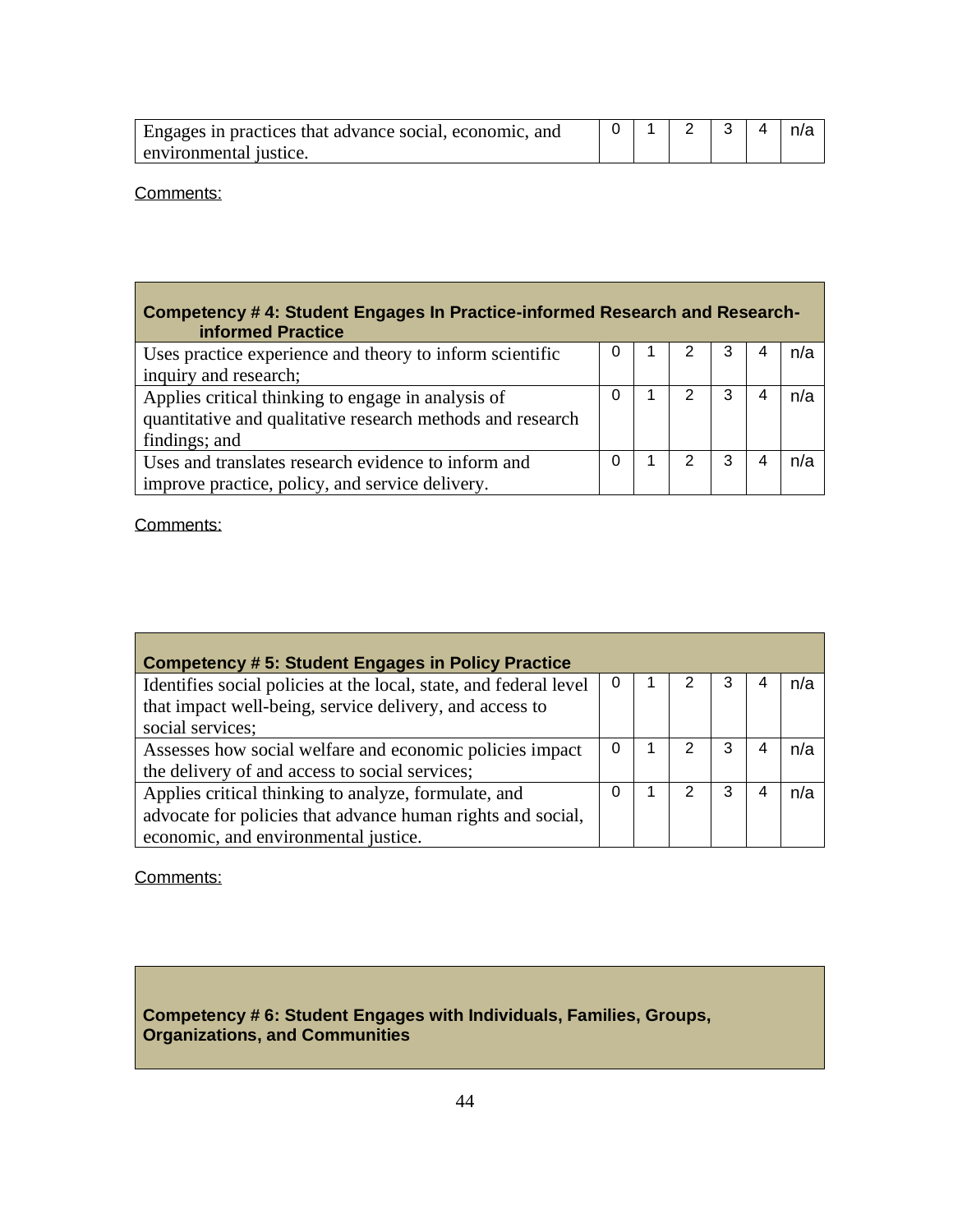| Applies knowledge of human behavior and the social      |   |               | 3 | n/a |
|---------------------------------------------------------|---|---------------|---|-----|
| environment, person-in-environment, and other           |   |               |   |     |
| multidisciplinary theoretical frameworks to engage with |   |               |   |     |
| clients and constituencies;                             |   |               |   |     |
| Uses empathy, reflection, and interpersonal skills to   | 0 | $\mathcal{D}$ | 3 | n/a |
| effectively engage diverse clients and constituencies.  |   |               |   |     |

Г

| Competency # 7: Student Assesses Individuals, Families, Groups, Organizations,<br>and Communities |          |   |               |   |   |     |
|---------------------------------------------------------------------------------------------------|----------|---|---------------|---|---|-----|
| Collects and organizes data, and applies critical thinking to                                     | 0        |   | 2             | 3 | 4 | n/a |
| interpret information from clients and constituencies;                                            |          |   |               |   |   |     |
| Applies knowledge of human behavior and the social                                                | $\Omega$ | 1 | $\mathcal{P}$ | 3 | 4 | n/a |
| environment, person-in-environment, and other                                                     |          |   |               |   |   |     |
| multidisciplinary theoretical frameworks in the analysis of                                       |          |   |               |   |   |     |
| assessment data from clients and constituencies;                                                  |          |   |               |   |   |     |
| Develops mutually agreed-on intervention goals and                                                | 0        |   | $\mathcal{P}$ | 3 | 4 | n/a |
| objectives based on the critical assessment of strengths,                                         |          |   |               |   |   |     |
| needs, and challenges within clients and constituencies;                                          |          |   |               |   |   |     |
| and                                                                                               |          |   |               |   |   |     |
| Selects appropriate intervention strategies based on the                                          | $\Omega$ |   | $\mathcal{P}$ | 3 | 4 | n/a |
| assessment, research knowledge, and values and                                                    |          |   |               |   |   |     |
| preferences of clients and constituencies.                                                        |          |   |               |   |   |     |

٦

Comments:

**Competency # 8: Student Intervenes with Individuals, Families, Groups,**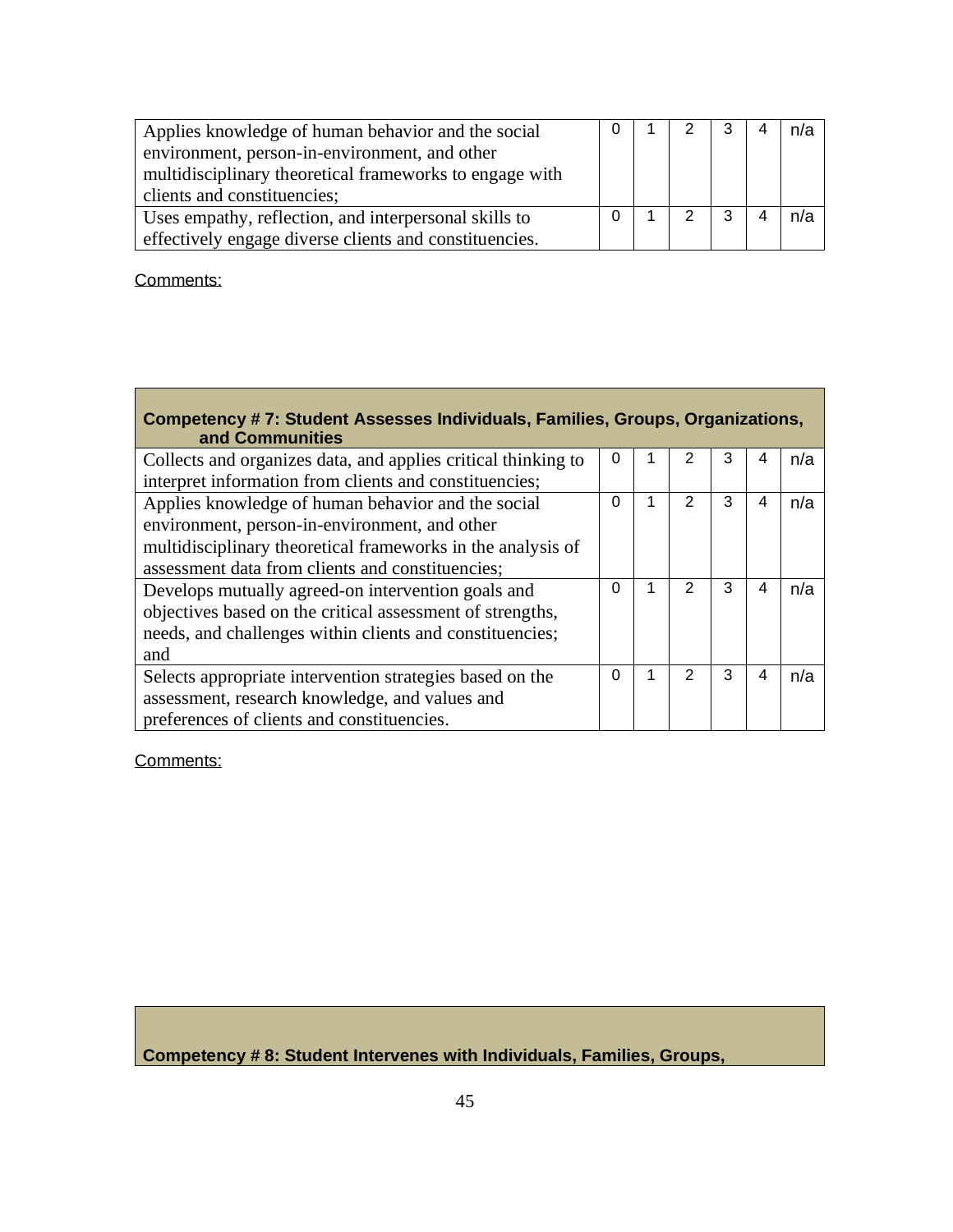| <b>Organizations, and Communities</b>                                                                                                                                                                |          |                |   |   |     |
|------------------------------------------------------------------------------------------------------------------------------------------------------------------------------------------------------|----------|----------------|---|---|-----|
| Critically chooses and implements interventions to achieve<br>practice goals and enhance capacities of clients and<br>constituencies;                                                                | 0        | 2              | 3 | 4 | n/a |
| Applies knowledge of human behavior and the social<br>environment, person-in-environment, and other<br>multidisciplinary theoretical frameworks in interventions<br>with clients and constituencies; | $\Omega$ | 2              | 3 | 4 | n/a |
| Uses inter-professional collaboration as appropriate to<br>achieve beneficial practice outcomes;                                                                                                     | $\Omega$ | 2              | 3 | 4 | n/a |
| Negotiates, mediates, and advocates with and on behalf of<br>diverse clients and constituencies;                                                                                                     | 0        | $\mathcal{P}$  | 3 | 4 | n/a |
| Facilitates effective transitions and endings that advance<br>mutually agreed-on goals.                                                                                                              | 0        | $\overline{2}$ | 3 | 4 | n/a |

# **Competency # 9: Student Evaluates Practice with Individuals, Families, Groups, Organizations, and Communities**

| Selects and uses appropriate methods for evaluation of     | 0 |   | 3 |   | n/a |
|------------------------------------------------------------|---|---|---|---|-----|
| outcomes;                                                  |   |   |   |   |     |
| Applies knowledge of human behavior and the social         | 0 |   | 3 |   | n/a |
| environment, person-in-environment, and other              |   |   |   |   |     |
| multidisciplinary theoretical frameworks in the evaluation |   |   |   |   |     |
| of outcomes;                                               |   |   |   |   |     |
| Critically analyzes, monitors, and evaluates interventions | 0 | 2 | 3 | 4 | n/a |
| and program processes and outcomes;                        |   |   |   |   |     |
| Applies evaluation findings to improve practice            | 0 |   | 3 |   | n/a |
| effectiveness at the micro, mezzo, and macro levels.       |   |   |   |   |     |
|                                                            |   |   |   |   |     |

Comments:

# **MIDTERM Overall Evaluation**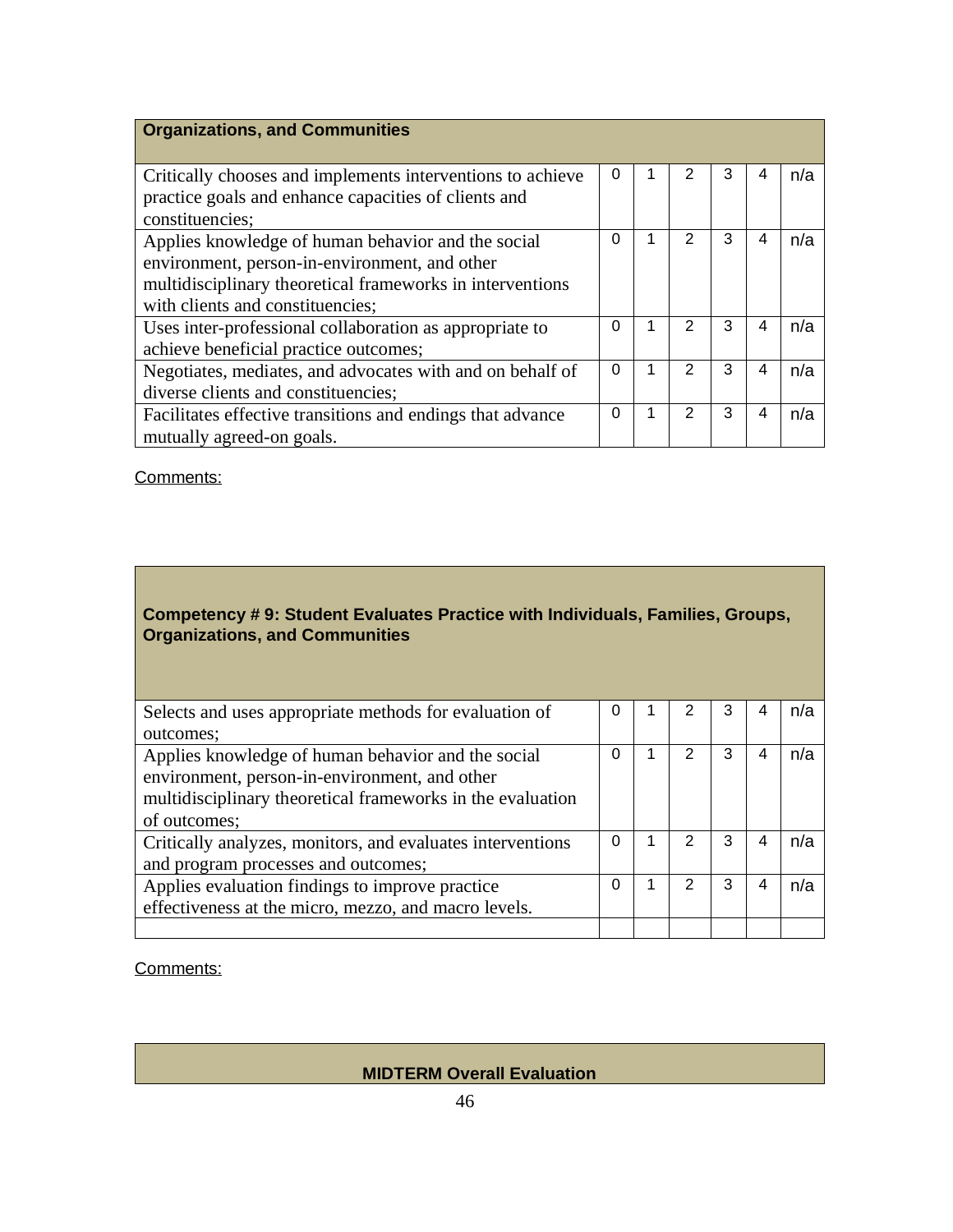Please check one of the following at the midterm evaluation. At the final evaluation do **NOT** complete this section.

- □ This student is excelling in field placement by performing above expectations for students.
- □ This student is meeting the expectations of a field placement student.
- □ This student is functioning somewhat below the expectations of a field placement student. There is a question if the student will be ready for entry-level social work practice at the end of the semester.
- □ This student is functioning below the expectations of a field placement student. There is considerable concern that this student will not be ready for entry-level social work practice at the end of the semester. This student should perhaps be encouraged to pursue another major.

Comments:

# **FINAL Overall Evaluation**

Please check one of the following at the final evaluation. At the midterm evaluation do NOT complete this section.

- □ This student excelled in field placement by performing above expectations for students. If an appropriate position were open at this agency, for an entry-level social worker, this student would be considered among the top candidates for the position.
- □ This student is meeting the expectations of a field placement student. This student is ready for entry-level social work practice.
- □ This student is not yet ready for entry-level social work practice.
- □ This student is not yet ready for entry-level social work practice. This student has demonstrated serious problems in performance and should perhaps be encouraged to pursue another major.

Comments: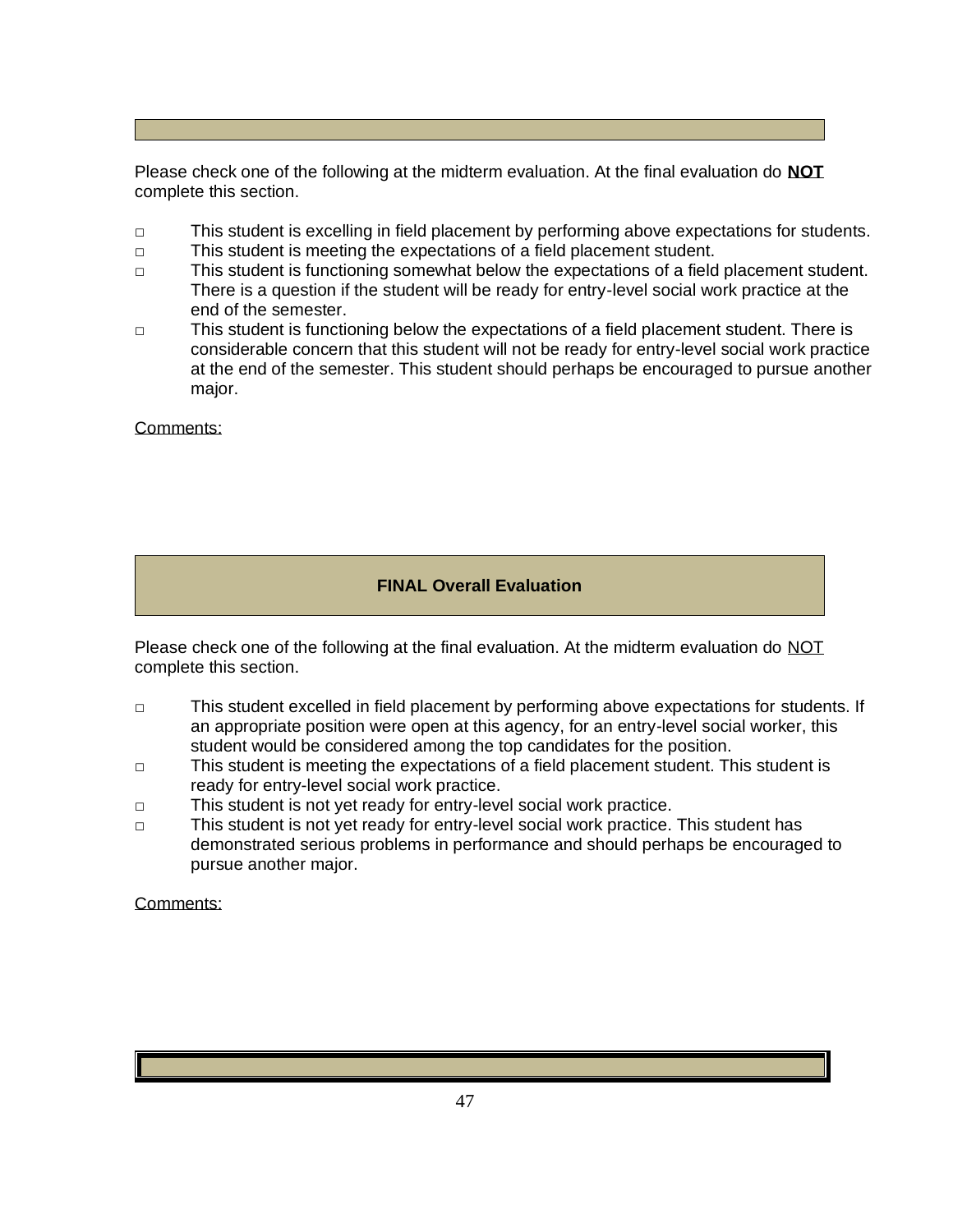# **SIGNATURES:**

Agency Field Instructor: \_\_\_\_\_\_\_\_\_\_\_\_\_\_\_\_\_\_\_\_\_\_\_\_\_\_\_\_\_\_\_\_\_\_\_\_\_\_\_\_\_\_\_\_

Date: \_\_\_\_\_\_\_\_\_\_\_\_\_\_\_\_\_\_\_\_\_\_\_\_\_\_\_\_\_\_\_

### **The following should be completed by the Field Practicum student.**

My agency instructor and faculty instructor have discussed this evaluation with me, and I have received a copy. My agreement or disagreement follows:

- □ I agree with the evaluation
- □ I do not agree with the evaluation

□ If the student disagrees with the evaluation, she/he should state that disagreement in writing and submit a copy to both the agency instructor and the faculty instructor. A meeting between the student, agency instructor, and faculty instructor should then be held to discuss the disagreement.

Adapted with permission of Stephen Holloway, Ph. D., Dean Emeritus, Barry University, FL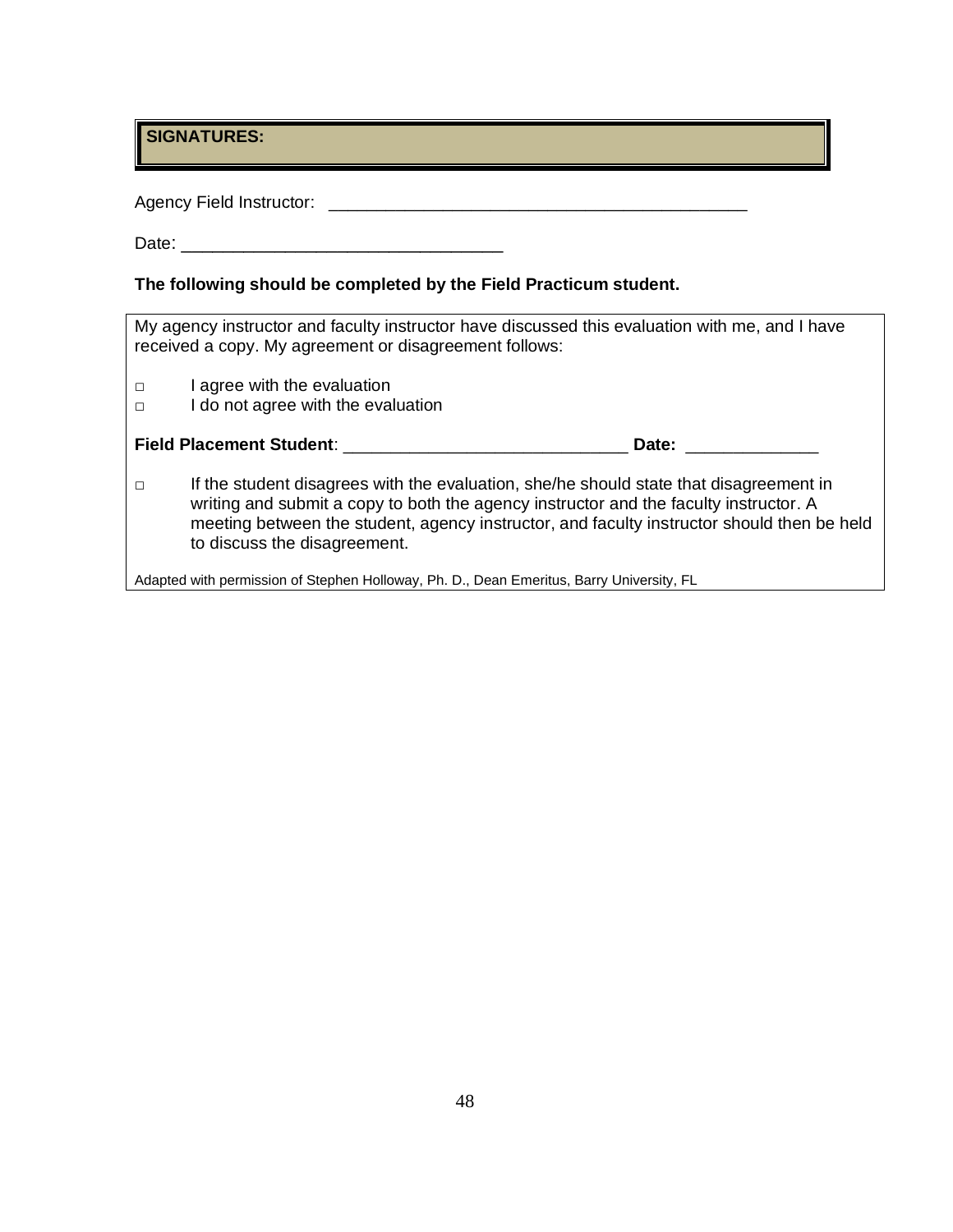# <span id="page-48-0"></span>**Field Practicum Assessment Criteria and Standards**

Your instructor will use the following criteria and standards when marking your practicum work. You can use these criteria and standards when planning your learning goals and when performing a self-check on your own practicum performance.

# **Level 4 (A): Quality and Consistent Growth**

# **The Student:**

- Demonstrates consistent performance and contributes significantly to the practicum setting in relation to all nine competencies;
- Establishes effective professional relationships with the clients, co-workers, and the instructor;
- Works both independently and as part of a team and attend to professional roles and boundaries
- Is self-directed and able to apply critically thinking skills to analyze his or her own behavior recognizing and managing personal goals in a way that allows professional values to guide practice;
- Continuously discovers, apprise, and attend to changing locales, populations, scientific and technological developments, and emerging societal trends to provide relevant services;
- Provides leadership in promoting sustainable changes in service delivery and practice to improve the quality of social services;
- Uses problem-solving strategies that are effective, creative, and appropriate to the situation;
- Demonstrates a desire to go beyond available information at appraising and integrating multiple sources of knowledge; including research-based knowledge and practice-based wisdom; and
- Personalizes knowledge and skill issues and concepts acquired through practice and takes advantage of all learning opportunities, taking on challenges and responsibility for his or her learning, viewing those he/she works with as informants.

# **Level 3 (B): Growth and Development**

# **The Student:**

- Is reliable in performance and needs only limited supervision
- Is able to work independently and achieves consistent growth and development in all the practice areas
- Collaborates with the instructor and co-workers, sharing ideas, knowledge, and experiences
- Is able to initiate and generate specific plans that further personal learning goals
- Demonstrates consistent self-awareness, self-direction, initiative, and responsibility for his or her own learning
- Has a solid understanding of professional values and attitudes and can effectively integrate these values and attitudes into practice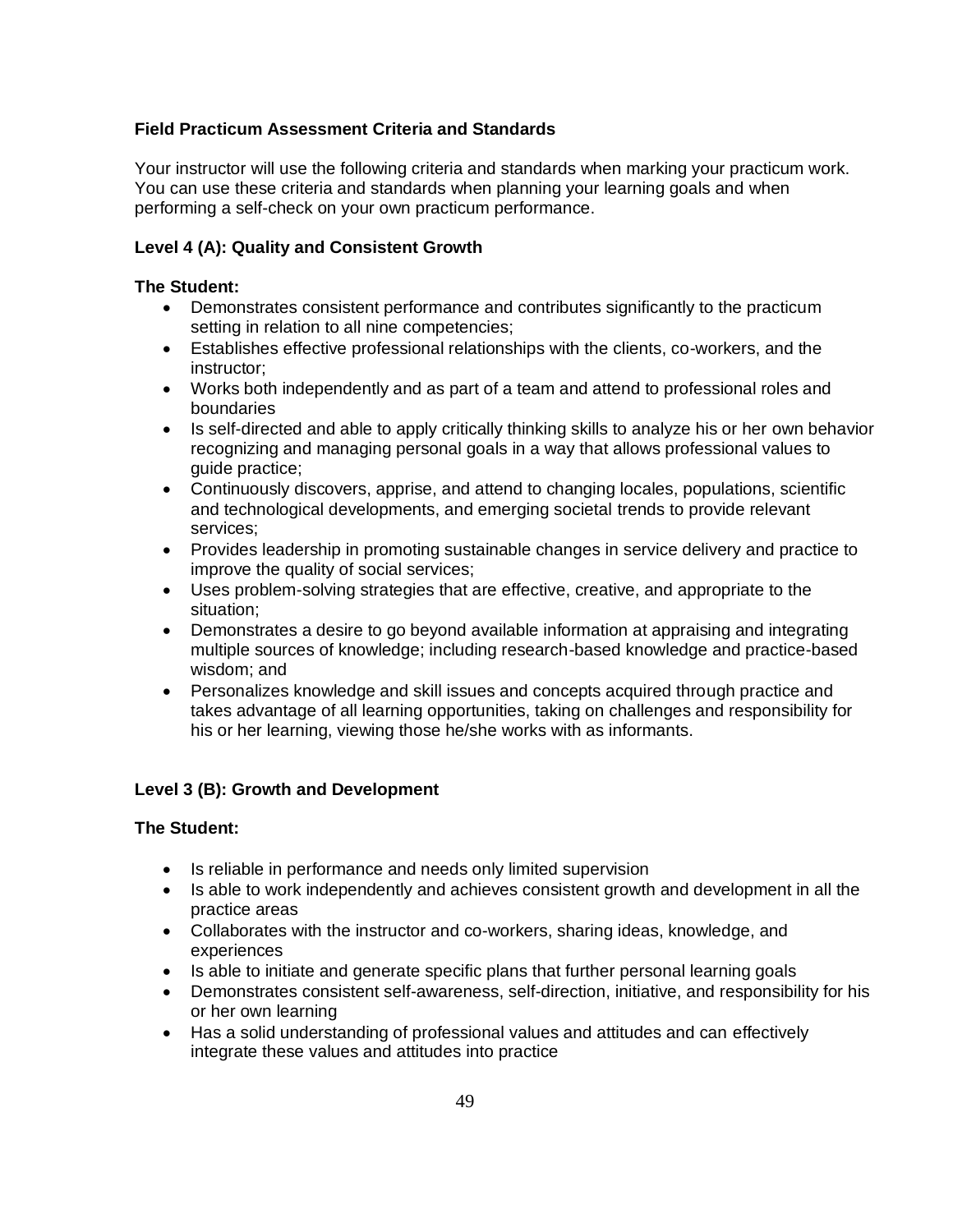• Quickly addresses issues that arise and takes optimal advantage of learning opportunities in both the practicum and course work

# **Level 2 (C): Basic Competency**

# **The Student:**

- Can usually carry out responsibilities as identified in the Practicum Evaluation Checklists, with occasional supervision, direction, and assistance
- Is generally reliable
- Shows some initiative in all practice areas
- Is generally able to relate to clients, co-workers, and instructor
- Demonstrates some understanding of professional values that relate to each of the practice areas
- Is able to set goals, but sometimes these goals are unrealistic, unreasonable, or unattainable
- Is able to identify problematic issues but shows only basic skills in addressing these issues due to a lack of willingness and/or ability to critically analyze and integrate knowledge

# **Level 1 (D): Failure to Meet Minimum Standards**

# **The Student:**

- Constantly needs supervision and direction from the instructor
- Is unable to carry out the tasks and responsibilities as identified in the Practicum Evaluation forms
- Lacks ability to set realistic goals and, if goals are set, does not consistently follow through on meeting the goals
- Has difficulty relating to clients, co-workers, and the instructor
- Lacks understanding of professional values and attitudes as these apply to practice areas identified in the Practicum Assessment Checklists
- Appears unwilling or unable to reflect critically or personally on many aspects of his/her practice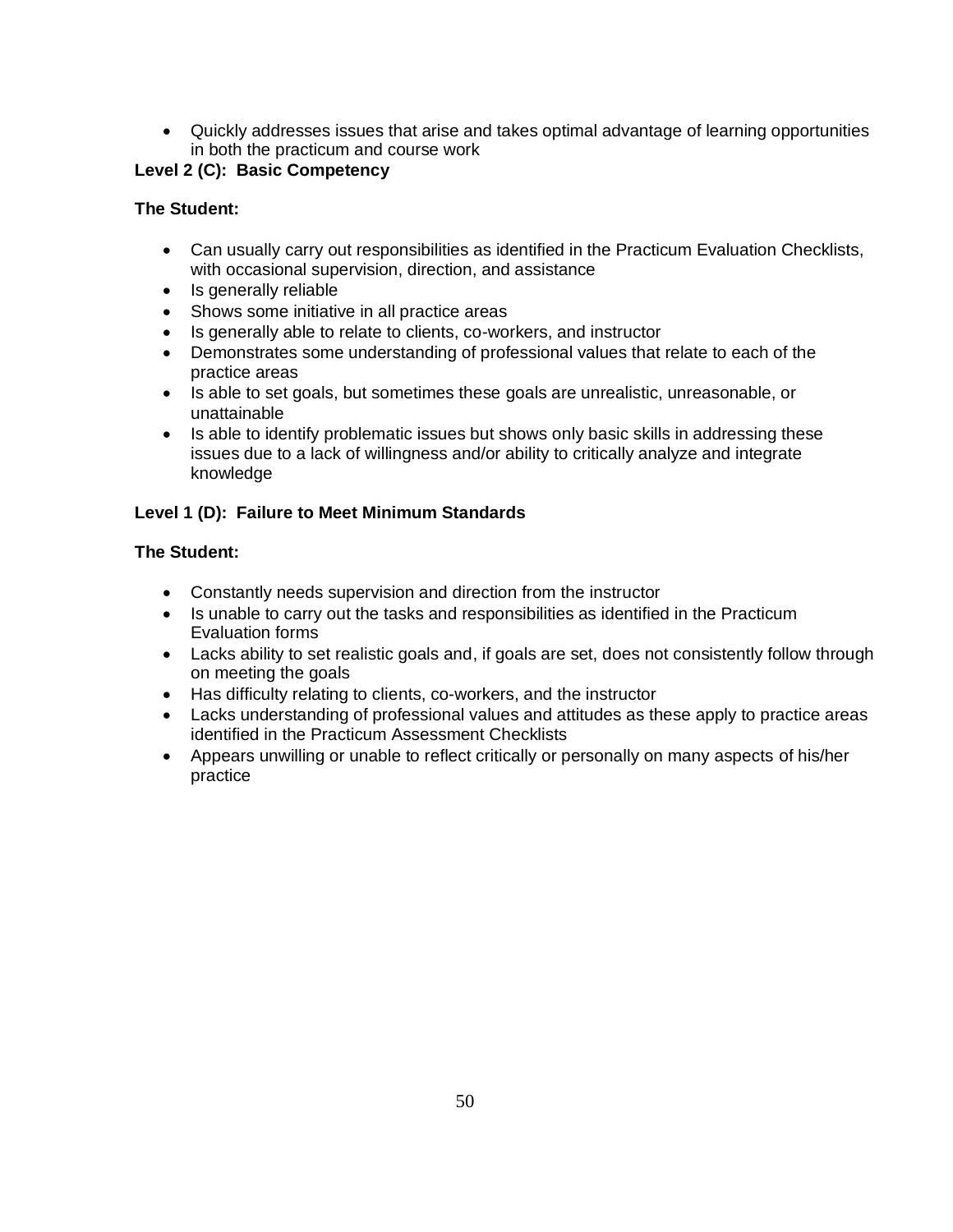### <span id="page-50-0"></span>**Form L**

# **AGREEMENT OF UNDERSTANDING BETWEEN MISSISSIPPI STATE UNIVERSITY, FOR AND ON BEHALF OF ITS SOCIAL WORK PROGRAM AND \_\_\_\_\_\_\_\_\_\_\_\_\_\_\_\_\_\_\_\_\_\_\_\_\_\_\_\_\_\_\_\_**

This agreement of understanding is made between Mississippi State University, for and on behalf of its Social Work Program and <u>will begin</u> begin will begin on by will terminate on **Example 20** Let Both parties to the agreement, prior to the date of termination may renew this agreement for an additional year.

**WHEREAS,** Mississippi State University, for and on behalf its Social Work Program provides the course of study for the Bachelor of Social Work degree to students enrolled in undergraduate social work courses; and

**WHEREAS,** Mississippi State University, for and on behalf of its Social Work Program desires said students to have field practicum experiences; and

**WHEREAS** <u>**is agreeable to provide the necessary instructions and** is agreeable to provide the necessary instructions and</u> accommodations for said field practicum experience, it is agreed as follows:

# **I. Mississippi State University, for and on behalf of its Social Work Program agrees to:**

- 1. Provide a faculty member to provide consultation to the student and field instructor.
- 2. Nondiscriminatory practices against any employee or applicant for employment or registration in a course of study because of race, creed, sex, or national origin.
- 3. Notify faculty members and students that each must abide by all existing rules and regulations of
- 4. Provide a faculty member to initiate conferences with the field instructors for feedback on the student's performance and objectives of the social work field practicum.
- 5. Provide training of field instructors by planning meetings specific to field instruction.

 **\_\_\_\_\_\_\_\_\_\_\_\_\_\_\_\_\_\_\_\_\_\_\_\_\_\_\_\_\_\_\_**

- 6. Provide copies of relevant course materials and/or student educational learning expectations.
- 7. Assign to the director of field education the responsibility to assume responsibility for submitting the student's final grade.
- 8. Inform the student of University and Program's requirements to obtain professional liability insurance in the amount of \$1,000,000.00 or more as a pre-requisite to engage in any clientrelated experiences in the facility. The student will furnish a copy of the certificate and the University will retain a copy of the certificate on file.
- 9. Assign a faculty member the responsibility of clearing the use of any confidential information and case material for instructional purposes with the field instructor as well as disguising the material to insure confidentiality. The University will inform each and each participating student of the necessity of shall complying with all applicable state, federal, and local laws regarding the confidentiality of patient information and medical records.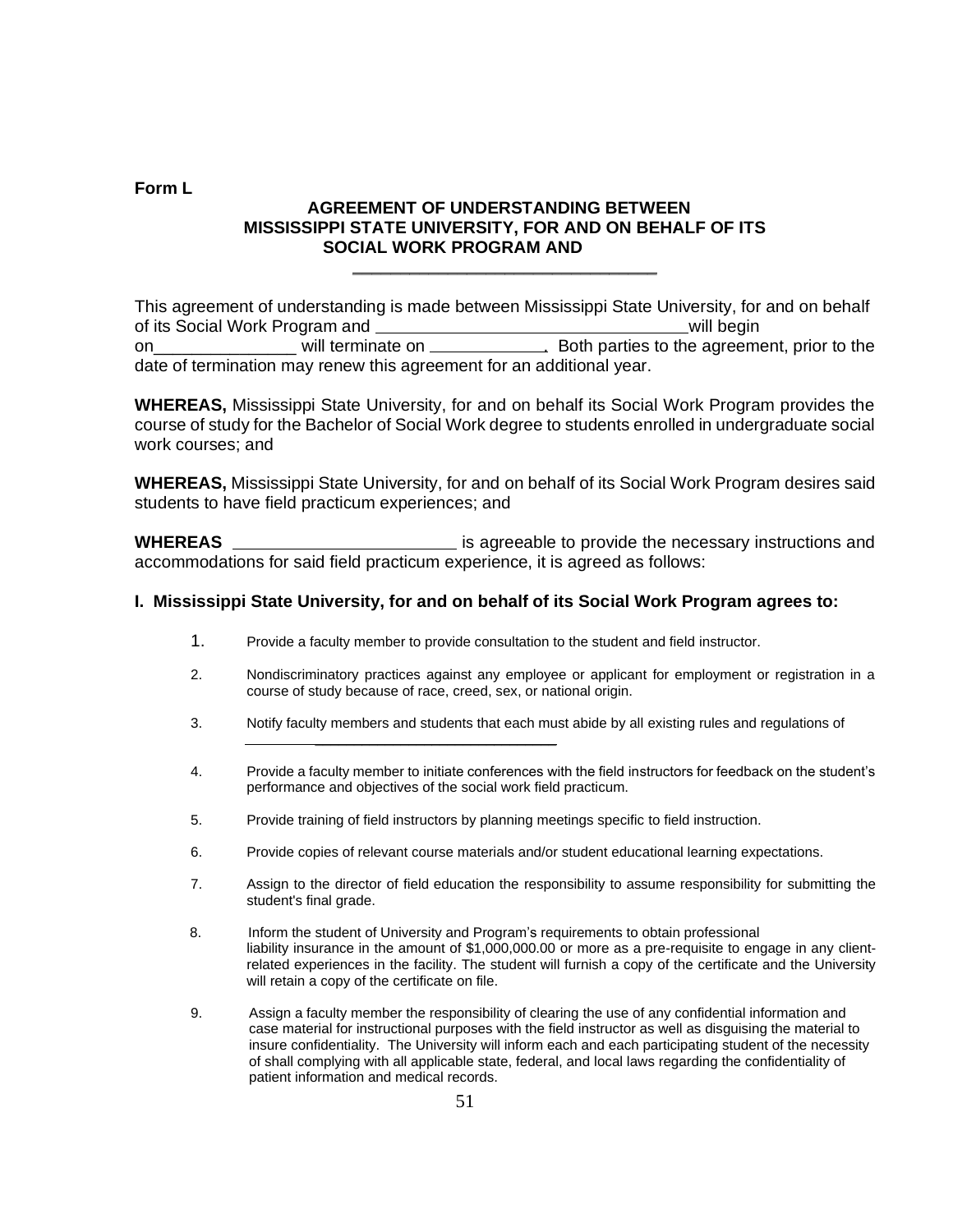10. Advise students that certain Agencies/Organizations/Programs may require background checks, drug screenings, and/or certain immunizations before acceptance at the facility.

# **Agreement of Understanding page 2**

| Ш.                            | agrees to:                                                                                                                                    |
|-------------------------------|-----------------------------------------------------------------------------------------------------------------------------------------------|
| 1.                            | Provide adequate orientation of said agency to the student.                                                                                   |
| 2.                            | Relate to the Director of Field Education any agency changes in policies and procedures<br>relative to the student's field practicum.         |
| 3.                            | Provide weekly instructional conferences to the student and daily instructions to the student<br>within the agency.                           |
| 4.                            | Attend Field Instructors' meetings as often as possible.                                                                                      |
| 5.                            | Provide the student with resources necessary for fulfilling responsibilities within the agency<br>(i.e., phone, desk, office supplies, etc.). |
| 6.                            | Inform the Director of Field Education immediately of any inappropriate conduct of the<br>student.                                            |
| 7.                            | Provide input for the student's learning contract.                                                                                            |
| 8.                            | Complete midterm and final evaluations of the student.                                                                                        |
| Approved:                     |                                                                                                                                               |
| Mississippi State University: | Agency:                                                                                                                                       |

\_\_\_\_\_\_\_\_\_\_\_\_\_\_\_\_\_\_\_\_\_\_\_\_\_\_\_\_\_\_\_\_\_\_\_\_\_ \_\_\_\_\_\_\_\_\_\_\_\_\_\_\_\_\_\_\_\_\_\_\_\_\_\_\_\_\_\_\_\_ David R. Shaw, Provost and Executive Vice President **Authorized Signature** 

\_\_\_\_\_\_\_\_\_\_\_\_\_\_\_\_\_\_\_\_\_\_\_\_\_\_\_\_\_\_\_\_\_\_\_\_\_ \_\_\_\_\_\_\_\_\_\_\_\_\_\_\_\_\_\_\_\_\_\_\_\_\_\_\_\_\_\_\_\_ Date **Date** Date **Date** Date **Date** Date **Date** 

Terry Dale Cruse, Associate Vice President and Head of Campus Date

\_\_\_\_\_\_\_\_\_\_\_\_\_\_\_\_\_\_\_\_\_\_\_\_\_\_\_\_\_\_\_\_\_\_\_\_\_ \_\_\_\_\_\_\_\_\_\_\_\_\_\_\_\_\_\_\_\_\_\_\_\_\_\_\_\_\_\_\_\_ Richard V. Damms, Division Head, Arts and Sciences Date

\_\_\_\_\_\_\_\_\_\_\_\_\_\_\_\_\_\_\_\_\_\_\_\_\_\_\_\_\_\_\_\_\_\_\_\_ \_\_\_\_\_\_\_\_\_\_\_\_\_\_\_\_\_\_\_\_\_\_\_\_\_\_\_\_\_\_\_\_\_\_\_\_\_\_\_\_\_\_\_\_

\_\_\_\_\_\_\_\_\_\_\_\_\_\_\_\_\_\_\_\_\_\_\_\_\_\_\_\_\_\_\_\_\_\_\_\_\_ \_\_\_\_\_\_\_\_\_\_\_\_\_\_\_\_\_\_\_\_\_\_\_\_\_\_\_\_\_\_\_\_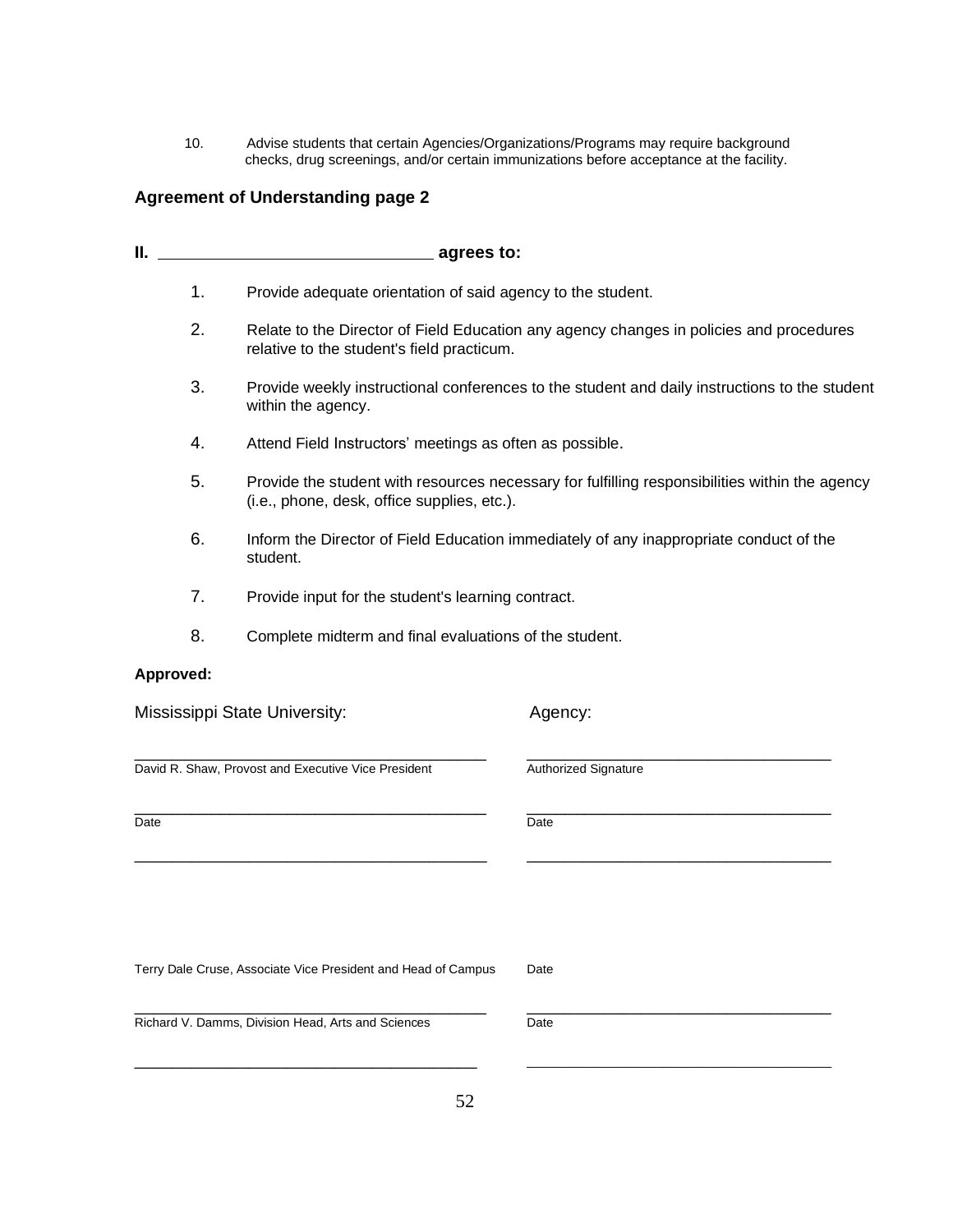### **Council on Social Work Education-Educational Policy and Accreditation Standards**

### **Social Work Competencies (EPAS 2015)**

The nine Social Work Competencies are listed below. Each competency describes the knowledge, values, skills, and cognitive and affective processes that comprise the competency at the generalist level of practice, followed by a set of behaviors that integrate these components. These behaviors represent observable components of the competencies, while the preceding statements represent the underlying content and processes that inform the behaviors.

### **Competency 1–Demonstrate Ethical and Professional Behavior**

Social workers understand the value base of the profession and its ethical standards, as well as relevant laws and regulations that may impact practice at the micro, mezzo, and macro levels. Social workers understand frameworks of ethical decision-making and how to apply principles of critical thinking to those frameworks in practice, research, and policy arenas. Social workers recognize personal values and the distinction between personal and professional values. They also understand how their personal experiences and affective reactions influence their professional judgment and behavior. Social workers understand the profession's history, its mission, and the roles and responsibilities of the profession. Social Workers also understand the role of other professions when engaged in interprofessional teams. Social workers recognize the importance of life-long learning and are committed to continually updating their skills to ensure they are relevant and effective. Social workers also understand emerging forms of technology and the ethical use of technology in social work practice.

## **Social workers**:

- make ethical decisions by applying the standards of the NASW Code of Ethics, relevant laws and regulations, models for ethical decision-making, ethical conduct of research, and additional codes of ethics as appropriate to context;
- use reflection and self-regulation to manage personal values and maintain professionalism in practice situations;
- demonstrate professional demeanor in behavior; appearance; and oral, written, and electronic communication;
- use technology ethically and appropriately to facilitate practice outcomes; and
- use supervision and consultation to guide professional judgment and behavior.

### **Competency 2 –Engage Diversity and Difference in Practice**

Social workers understand how diversity and difference characterize and shape the human experience and are critical to the formation of identity. The dimensions of diversity are understood as the intersectionality of multiple factors including but not limited to age, class, color, culture, disability and ability, ethnicity, gender, gender identity and expression, immigration status, marital status, political ideology, race, religion/spirituality, sex, sexual orientation, and tribal sovereign status. Social workers understand that, as a consequence of difference, a person's life experiences may include oppression, poverty, marginalization, and alienation as well as privilege, power, and acclaim. Social workers also understand the forms and mechanisms of oppression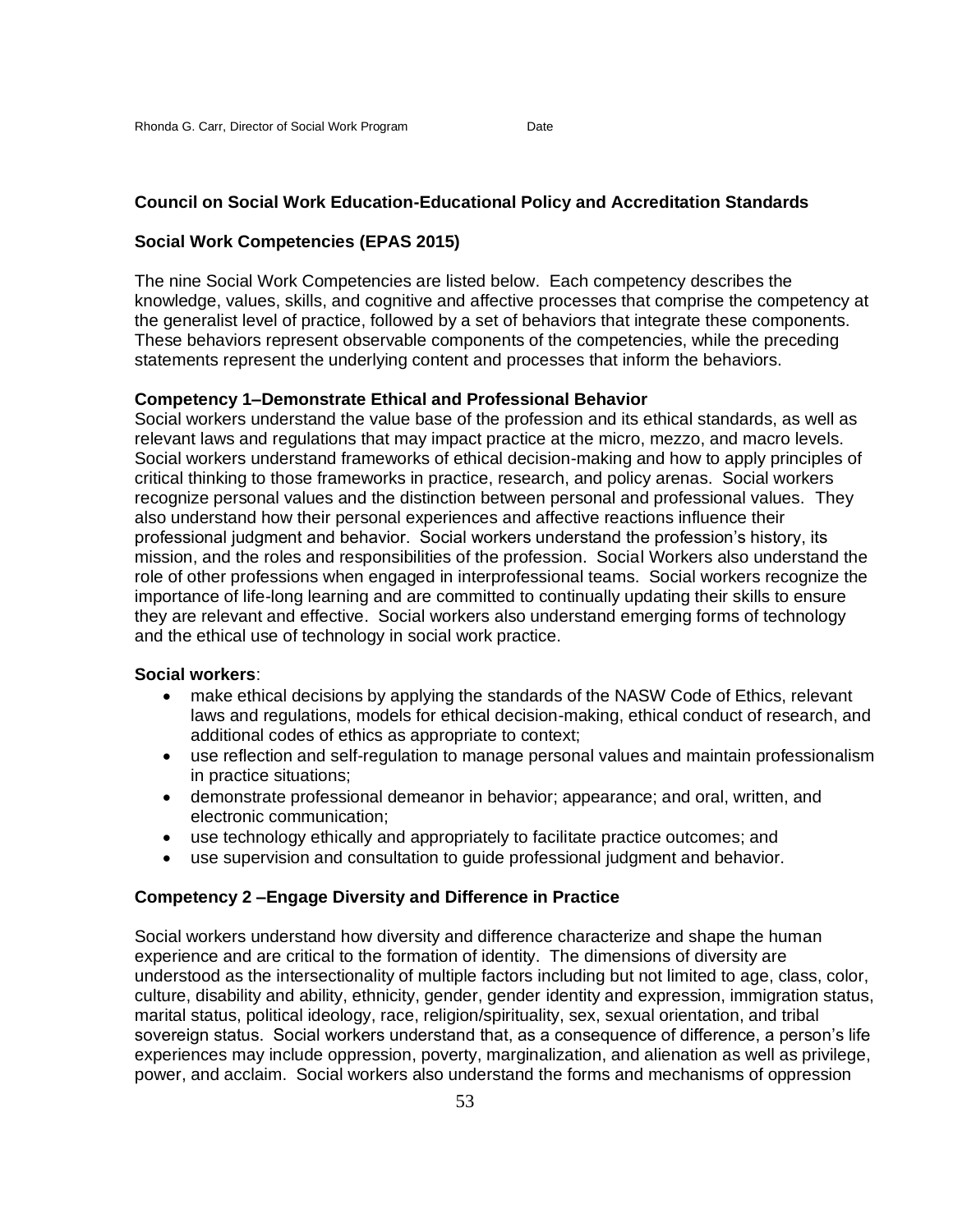and discrimination and recognize the extent to which a culture's structures and values, including social, economic, political, and cultural exclusions, may oppress, marginalize, alienate, or create privilege and power.

# **Social workers:**

- apply and communicate understanding of the importance of diversity and difference in shaping life experiences in practice at the micro, mezzo, and macro levels;
- present themselves as learners and engage clients and constituencies as experts of their own experiences; and
- apply self-awareness and self-regulation to manage the influence of personal biases and values in working with diverse clients and constituencies.

**Competency 3 –Advance Human Rights and Social, Economic, and Environmental Justice**  Social workers understand that every person regardless of position in society has fundamental human rights such as freedom, safety, privacy, an adequate standard of living, health care, and education. Social workers understand the global interconnections of oppression and human rights violations and are knowledgeable about theories of human need and social justice and strategies to promote social and economic justice and human rights. Social workers understand strategies designed to eliminate oppressive structural barriers to ensure that social goods, rights, and responsibilities are distributed equitably and that civil, political, environmental, economic, social, and cultural human rights are protected.

# **Social workers:**

- apply their understanding of social, economic, and environmental justice to advocate for human rights at the individual and system levels; and
- engage in practices that advance social, economic, and environmental justice.

# **Competency 4 –Engage In Practice-informed Research and Research-informed Practice**

Social workers understand quantitative and qualitative research methods and their respective roles in advancing a science of social work and in evaluating their practice. Social workers know the principles of logic, scientific inquiry, and culturally informed and ethical approaches to building knowledge. Social workers understand that evidence that informs practice derives from multidisciplinary sources and multiple ways of knowing. They also understand the processes for translating research findings into effective practice.

### **Social workers:**

- use practice experience and theory to inform scientific inquiry and research;
- apply critical thinking to engage in analysis of quantitative and qualitative research methods and research findings; and
- use and translate research evidence to inform and improve practice, policy, and service delivery.

# **Competency 5 –Engage in Policy Practice**

Social workers understand that human rights and social justice, as well as social welfare and services, are mediated by policy and its implementation at the federal, state, and local levels.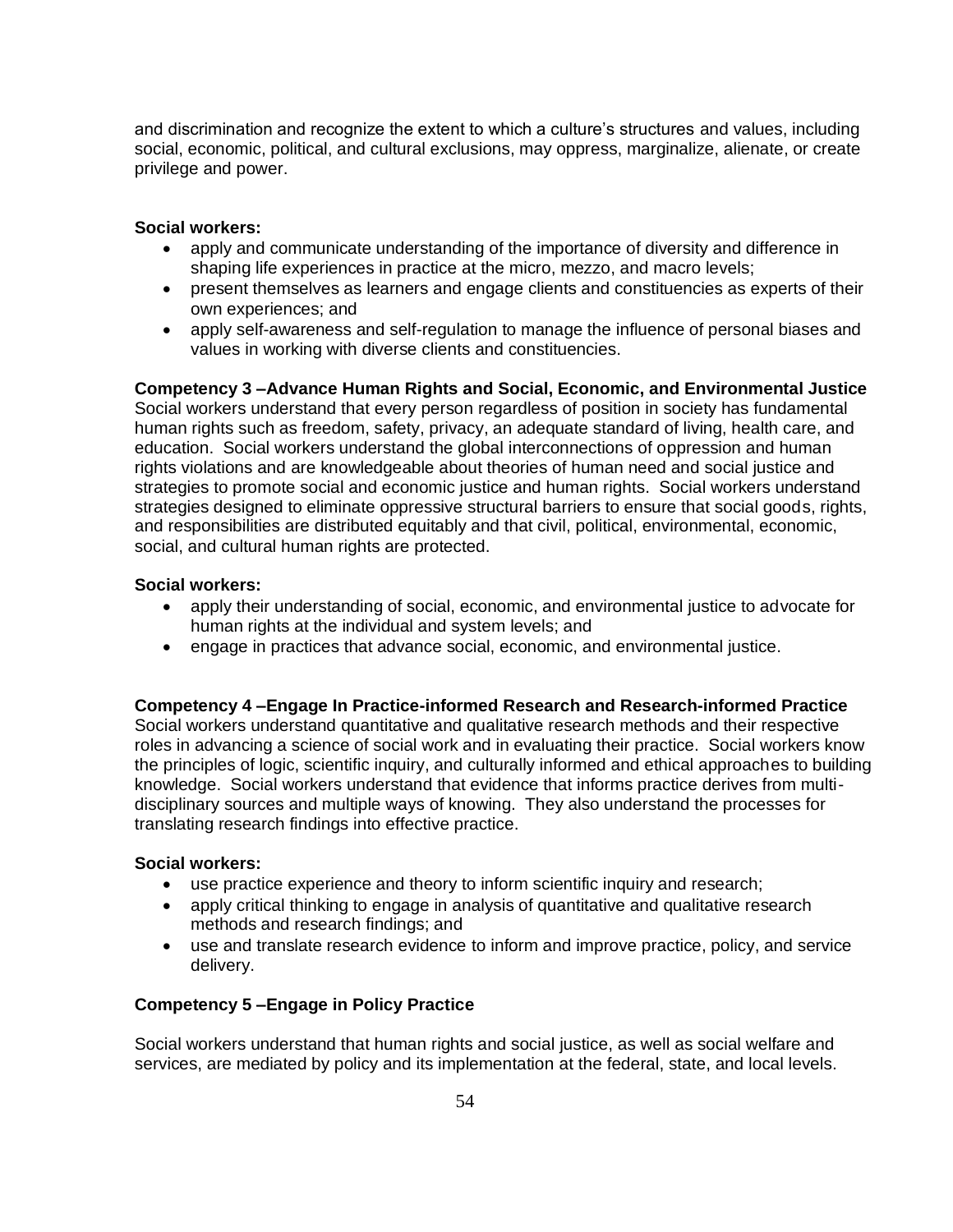Social workers understand the history and current structures of social policies and services, the role of policy in service delivery, and the role of practice in policy development. Social workers understand their role in policy development and implementation within their practice settings at the micro, mezzo, and macro levels and they actively engage in policy practice to effect change within those settings. Social workers recognize and understand the historical, social, cultural, economic, organizational, environmental, and global influences that affect social policy. They are also knowledgeable about policy formulation, analysis, implementation, and evaluation.

### **Social workers:**

- Identify social policy at the local, state, and federal level that impacts well-being, service delivery, and access to social services;
- assess how social welfare and economic policies impact the delivery of and access to social services;
- apply critical thinking to analyze, formulate, and advocate for policies that advance human rights and social, economic, and environmental justice.

# **Competency 6 –Engage with Individuals, Families, Groups, Organizations, and Communities**

Social workers understand that engagement is an ongoing component of the dynamic and interactive process of social work practice with, and on behalf of, diverse individuals, families, groups, organizations, and communities.

Social workers value the importance of human relationships. Social workers understand theories of human behavior and the social environment, and critically evaluate and apply this knowledge to facilitate engagement with clients and constituencies, including individuals, families, groups, organizations, and communities. Social workers understand strategies to engage diverse clients and constituencies to advance practice effectiveness. Social workers understand how their personal experiences and affective reactions may impact their ability to effectively engage with diverse clients and constituencies. Social workers value principles of relationship-building and interprofessional collaboration to facilitate engagement with clients, constituencies, and other professionals as appropriate.

# **Social workers:**

- apply knowledge of human behavior and the social environment, person-in-environment, and other multidisciplinary theoretical frameworks to engage with clients and constituencies; and
- use empathy, reflection, and interpersonal skills to effectively engage diverse clients and constituencies.

**Competency 7 Assess Individuals, Families, Groups, Organizations, and Communities**  Social workers understand that assessment is an ongoing component of the dynamic and interactive process of social work practice with, and on behalf of, diverse individuals, families, groups, organizations, and communities. Social workers understand theories of human behavior and the social environment, and critically evaluate and apply this knowledge in the assessment of diverse clients and constituencies, including individuals, families, groups, organizations, and communities.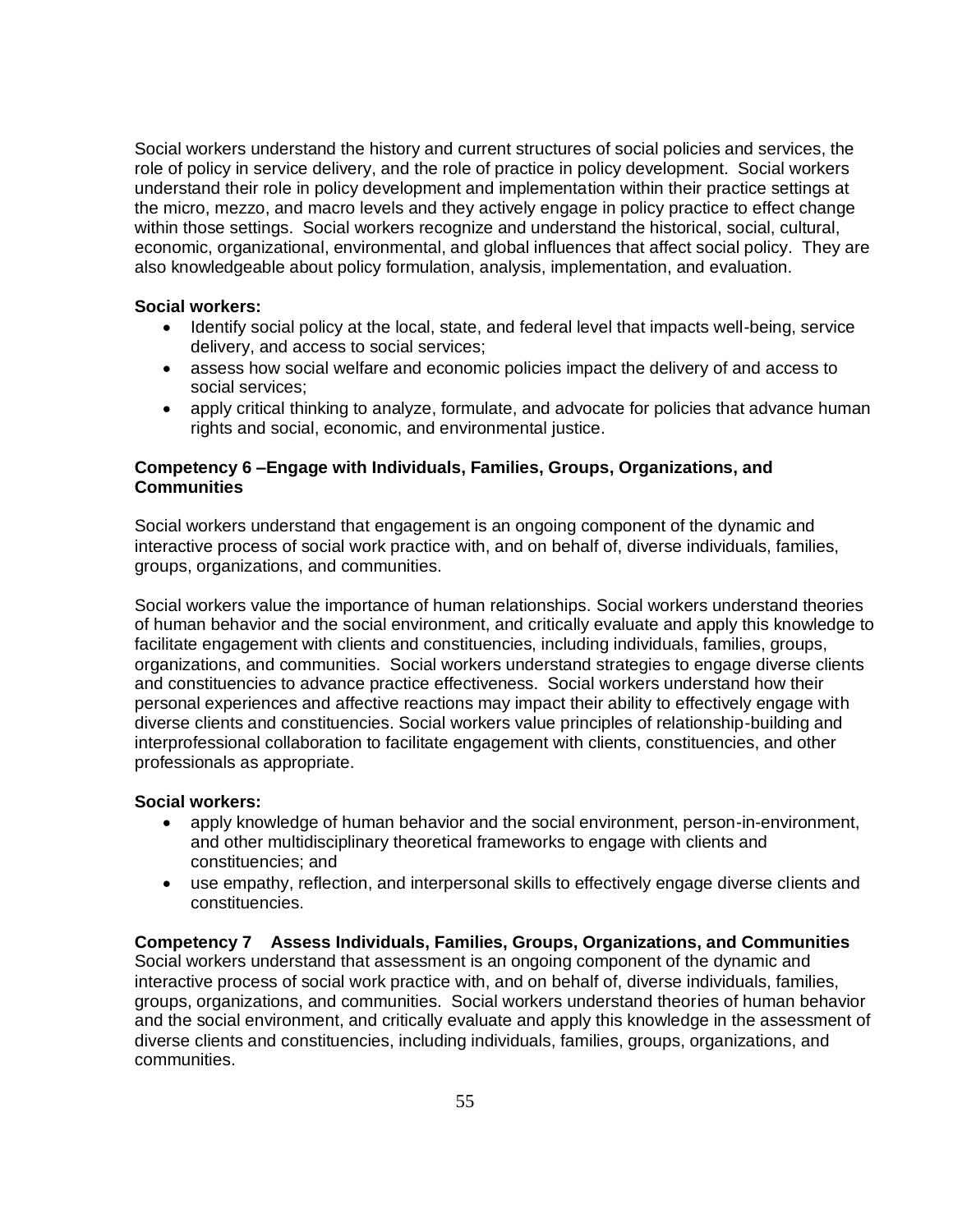Social workers understand methods of assessment with diverse clients and constituencies to advance practice effectiveness. Social workers recognize the implications of the larger practice context in the assessment process and value the importance of interprofessional collaboration in this process. Social workers understand how their personal experiences and affective reactions may affect their assessment and decision-making.

# **Social workers:**

- collect and organize data, and apply critical thinking to interpret information from clients and constituencies;
- apply knowledge of human behavior and the social environment, person-in-environment, and other multidisciplinary theoretical frameworks in the analysis of assessment data from clients and constituencies;
- develop mutually agreed-on intervention goals and objectives based on the critical assessment of strengths, needs, and challenges within clients and constituencies; and
- select appropriate intervention strategies based on the assessment, research knowledge, and values and preferences of clients and constituencies.

# **Competency 8 –Intervene with Individuals, Families, Groups, Organizations, and Communities**

Social workers understand that intervention is an ongoing component of the dynamic and interactive process of social work practice with, and on behalf of, diverse individuals, families, groups, organizations, and communities. Social workers are knowledgeable about evidence informed interventions to achieve the goals of clients and constituencies, including individuals, families, groups, organizations, and communities. Social workers understand theories of human behavior and the social environment, and critically evaluate and apply this knowledge to effectively intervene with clients and constituencies. Social workers understand methods of identifying, analyzing and implementing evidence-informed interventions to achieve client and constituency goals. Social workers value the importance of interprofessional teamwork and communication in interventions, recognizing that beneficial outcomes may require interdisciplinary, interprofessional, and interorganizational collaboration.

# **Social workers:**

- critically choose and implement interventions to achieve practice goals and enhance capacities of clients and constituencies;
- apply knowledge of human behavior and the social environment, person-in-environment, and other multidisciplinary theoretical frameworks in interventions with clients and constituencies;
- use inter-professional collaboration as appropriate to achieve beneficial practice outcomes;
- negotiate, mediate, and advocate with and on behalf of diverse clients and constituencies; and
- facilitate effective transitions and endings that advance mutually agreed-on goals.

# **Competency 9 –Evaluate Practice with Individuals, Families, Groups, Organizations, and Communities**

Social workers understand that evaluation is an ongoing component of the dynamic and interactive process of social work practice with, and on behalf of, diverse individuals, families,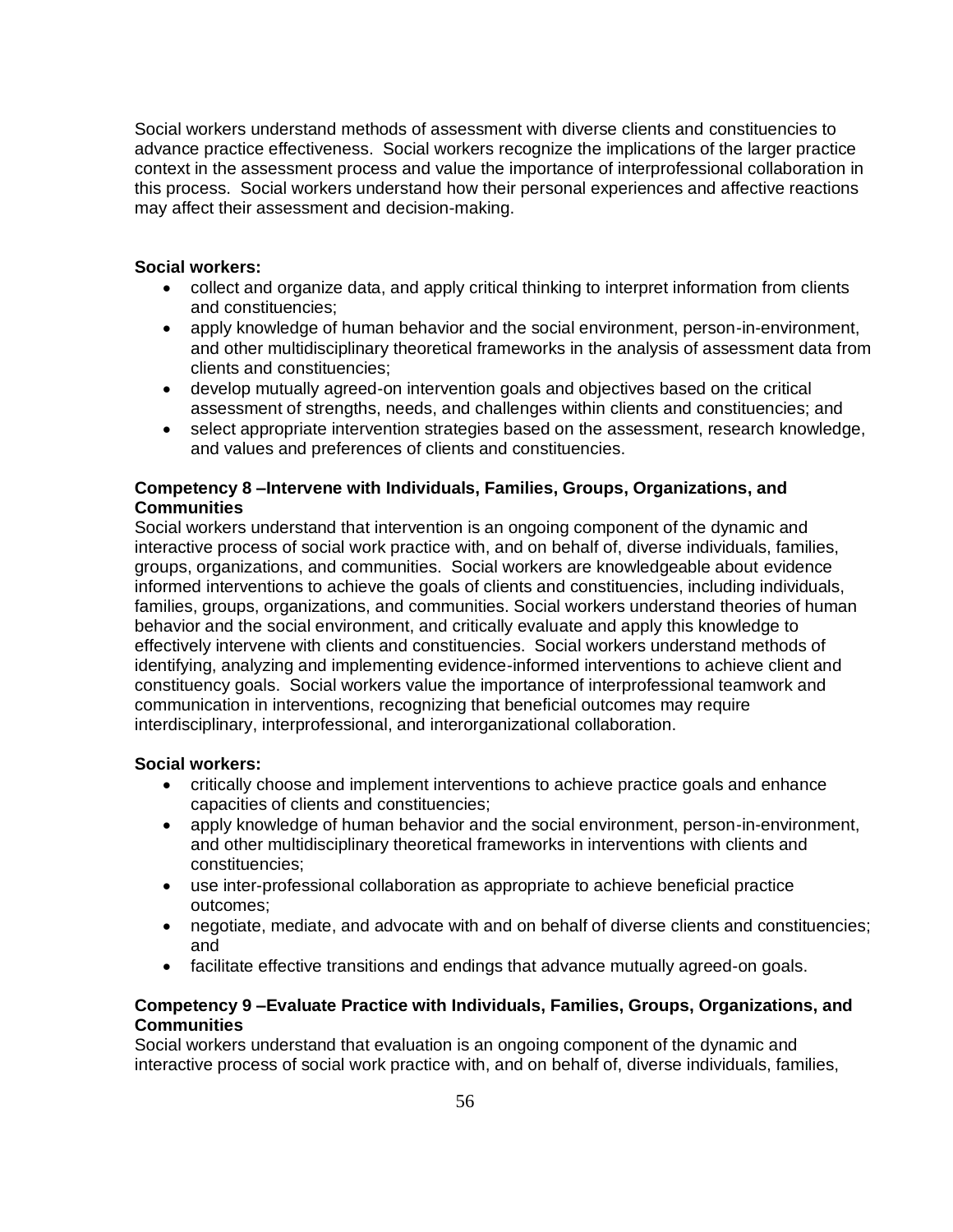groups, organizations and communities. Social workers recognize the importance of evaluating processes and outcomes to advance practice, policy, and service delivery effectiveness. Social workers understand theories of human behavior and the social environment, and critically evaluate and apply this knowledge in evaluating outcomes.

Social workers understand qualitative and quantitative methods for evaluating outcomes and practice effectiveness.

# **Social workers:**

- select and use appropriate methods for evaluation of outcomes;
- apply knowledge of human behavior and the social environment, person-in-environment, and other multidisciplinary theoretical frameworks in the evaluation of outcomes;
- critically analyze, monitor, and evaluate intervention and program processes and outcomes; and
- apply evaluation findings to improve practice effectiveness at the micro, mezzo, and macro levels.